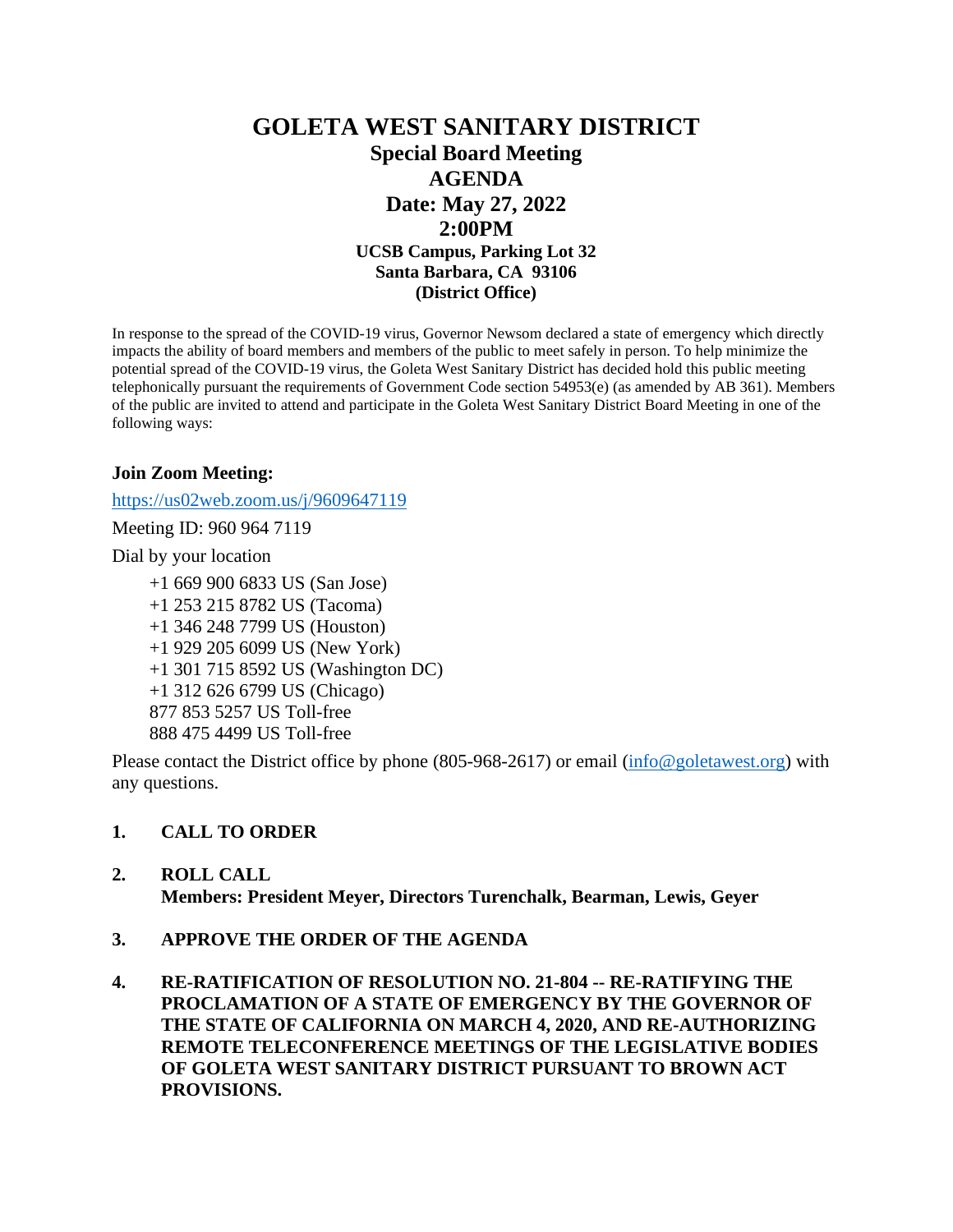**a. The Board will consider re-ratifying Resolution No. 21-804 and determining that existing circumstances continue to justify holding remote teleconference board meetings.**

#### **5. PUBLIC COMMENT**

The public may address the Board for no more than (3) minutes on any issue within the District's jurisdiction which is not on the agenda. No action will be taken on any nonagenda item, except as provided by law.

#### **6. APPROVAL OF THE MINUTES FOR THE REGULAR BOARD MEETING OF May 17, 2022.**

#### **DISCUSSION-ACTION AGENDA**

**The Board will consider and may take action on the following items.**

- **7. GOLETA SANITARY DISTRICT's MUNICIPAL FINANCIAL ADVISOR TO PRESENT TO THE BOARD ON FINANCING OPTIONS FOR THE GSD BIOSOLIDS AND ENERGY STRATEGIC PLAN, BESP.**
	- **a. The Financial Advisor for GSD, Julio Morales, will give a presentation to the Board on financial considerations associated with the BESP projects.**
- **8. COMMUNICATIONS April 2022 PFM Statement**

#### **9. REPORTS**

- **A. Operations Report**
- **B. City of Goleta Council Meeting**
- **C. CVRA Ad Hoc Committee Meeting**
- **D. Santa Barbara Airport Commission Meeting**
- **E. SBCCSDA Chapter Meeting**
- **F. Other Director Reports**

#### **10. FUTURE AGENDA ITEMS:**

#### **11. ADJOURNMENT:**

Written materials relating to an item on this agenda that are distributed to the Goleta West Sanitary District within 48 hours before the meeting during which the item will be considered are made available for public inspection at the District administrative offices located at UCSB Campus, Parking Lot 32, Santa Barbara, CA, during business hours.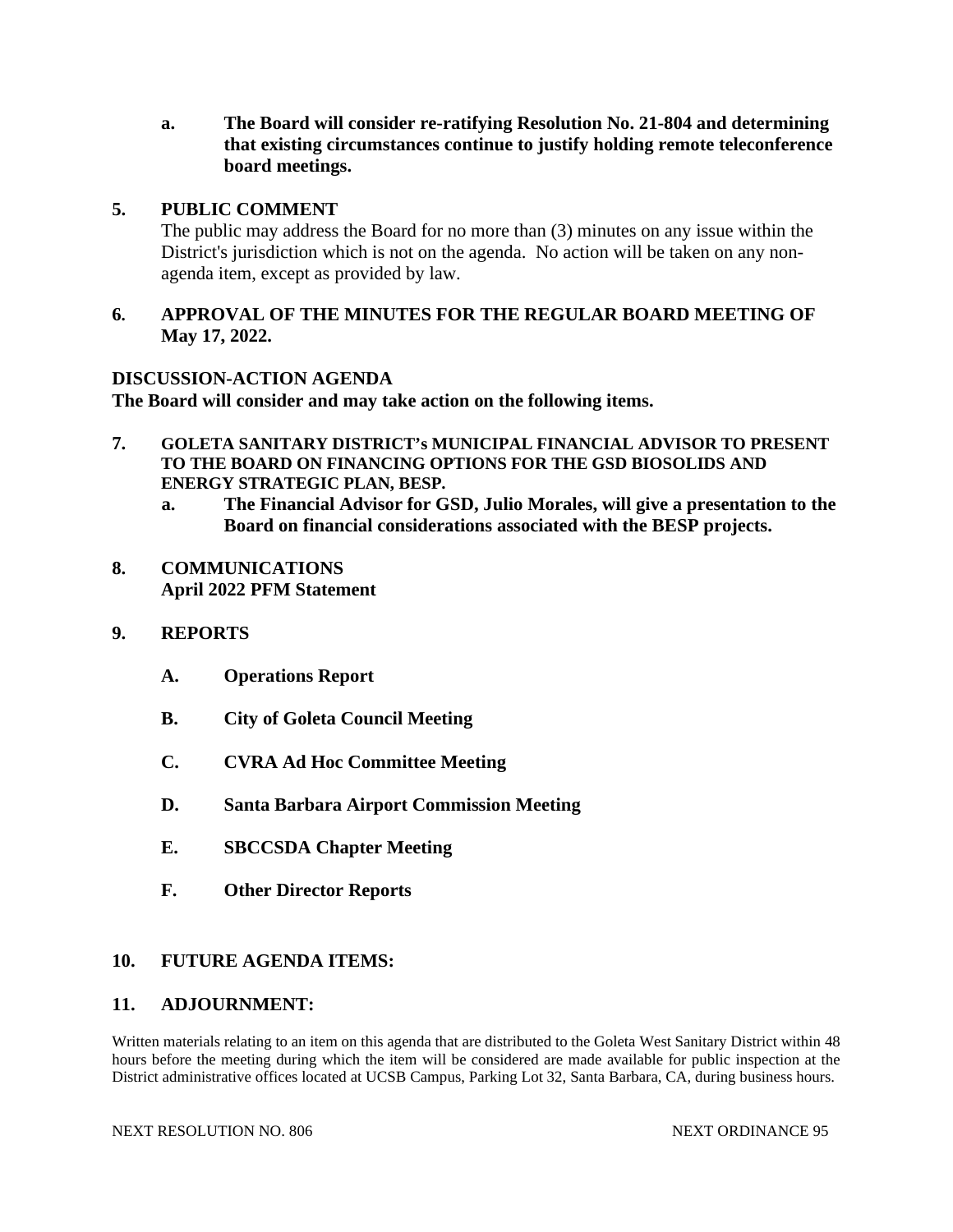## **May 2022**

|                     |                     |                      | May 2022       |                |                     |                |                |                     |                | June 2022                 |                     |                |          |
|---------------------|---------------------|----------------------|----------------|----------------|---------------------|----------------|----------------|---------------------|----------------|---------------------------|---------------------|----------------|----------|
| Su                  | Mo                  | Tu                   | We             | Th             | Fr                  | Sa             | su             | Mo                  | Tu             | We                        | Th                  | Fr             | Sa       |
| 8<br>15<br>22<br>29 | 9<br>16<br>23<br>30 | 10<br>17<br>24<br>31 | 11<br>18<br>25 | 12<br>19<br>26 | 6<br>13<br>20<br>27 | 14<br>21<br>28 | 12<br>19<br>26 | 6<br>13<br>20<br>27 | 14<br>21<br>28 | 15<br>22<br>29            | 9<br>16<br>23<br>30 | 10<br>17<br>24 | 18<br>25 |
| <b>TULIDODAV</b>    |                     |                      |                |                |                     | <b>FDIDAY</b>  |                |                     |                | $C$ a $T$ is true and $T$ |                     |                |          |

| SUNDAY | <b>MONDAY</b>                                                                                            | TUESDAY                                                                                               | WEDNESDAY                                                                                                    | THURSDAY                                      | FRIDAY                                                              | SATURDAY       |
|--------|----------------------------------------------------------------------------------------------------------|-------------------------------------------------------------------------------------------------------|--------------------------------------------------------------------------------------------------------------|-----------------------------------------------|---------------------------------------------------------------------|----------------|
| May 1  | $\overline{2}$<br>6:30pm GSD Board<br><b>Meeting</b>                                                     | 3<br>5:30pm City of Goleta<br>Council Meeting<br>5:30pm Regular Board<br>Meeting                      | 4<br>12:00pm SBCCSDA<br>Executive Board<br>Meeting                                                           | 5                                             | $6\phantom{.}6$                                                     | $\overline{7}$ |
| 8      | 9                                                                                                        | 10<br>5:30pm Goleta Water<br><b>District Board</b><br><b>Meeting</b>                                  | 11                                                                                                           | 12<br>6:00pm IVR&PD Regular<br><b>Meeting</b> | 13<br>Special Public Relations<br>Committee Meeting -<br>Newsletter | 14             |
| 15     | 16<br>11:00am Special Finance<br>Committee Meeting -<br>2:00pm Special<br>Management<br>6:30pm GSD Board | 17<br>5:30pm Regular Board<br>Meeting (Via Zoom) -<br>5:30pm City of Goleta<br><b>Council Meeting</b> | 18<br>10:30am GWSD Special<br>CVRA Ad Hoc<br>Committee Meeting<br>6:00pm Santa Barbara<br>Airport Commission | 19                                            | 20                                                                  | 21             |
| 22     | 23<br>6:00pm SBCCSDA<br><b>Chapter Meeting</b>                                                           | 24                                                                                                    | 25                                                                                                           | 26                                            | 27<br>2:00pm Special Board<br>Meeting                               | 28             |
| 29     | 30<br>Memorial Day GWSD<br>Closed                                                                        | 31                                                                                                    | Jun 1                                                                                                        | $\overline{c}$                                | 3                                                                   | $\overline{4}$ |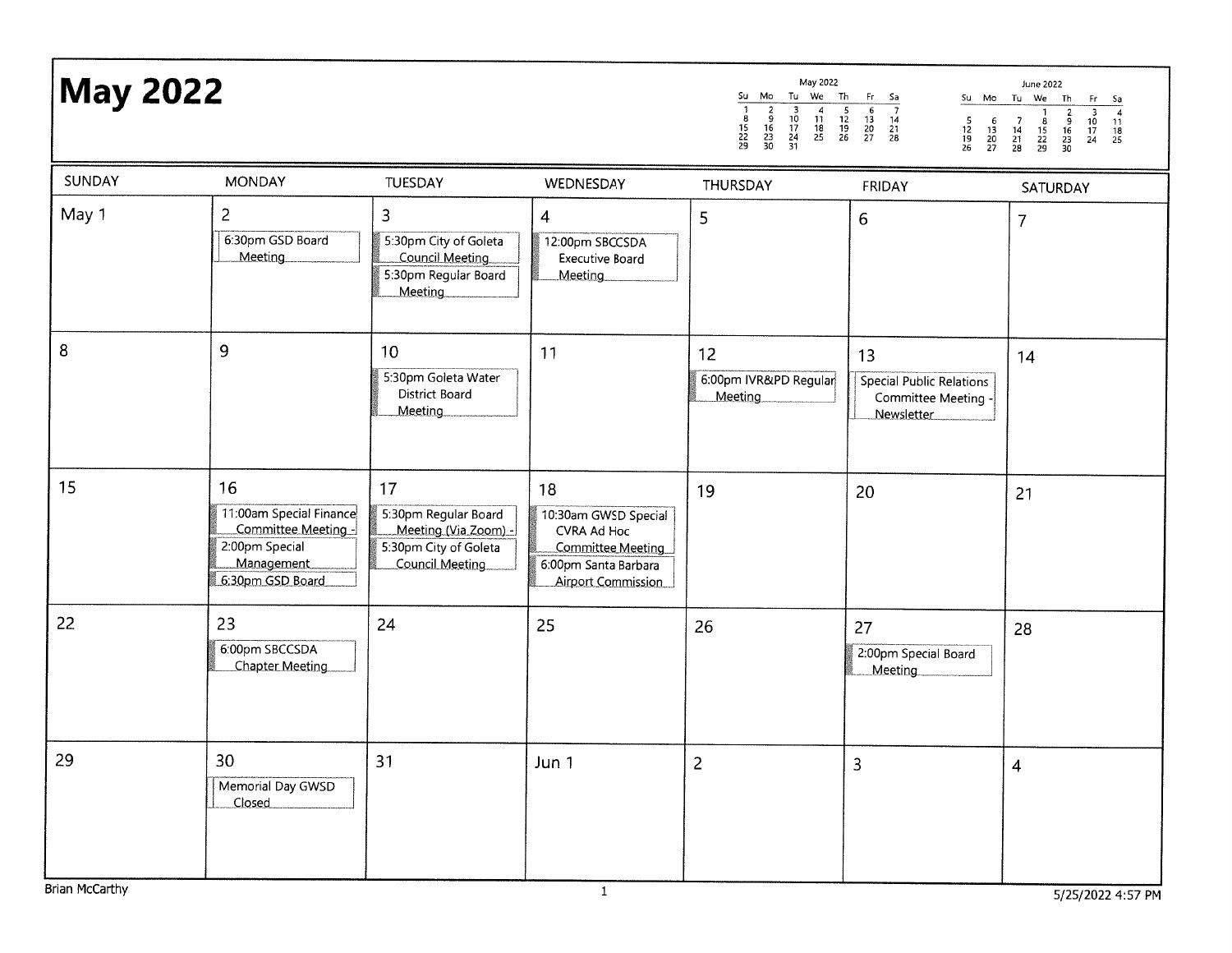| <b>June 2022</b> |                                                |                                                                                               |                                                          | June 2022<br>Su Mo Tu We Th<br>$\begin{array}{c}\n2 \\ 2 \\ 16 \\ 23 \\ 30\n\end{array}$<br>$\begin{array}{c} 7 \\ 14 \\ 21 \\ 28 \end{array}$<br>$\frac{5}{12}$<br>$\frac{12}{19}$<br>26<br>$\begin{array}{c} 6 \\ 13 \\ 20 \\ 27 \end{array}$<br>$\frac{8}{15}$<br>$\frac{22}{29}$ | Fr<br>- Sa<br>$\frac{3}{10}$<br>$\frac{17}{24}$<br>$\frac{24}{31}$<br>$\begin{array}{c} 4 \\ 11 \\ 18 \\ 25 \end{array}$ | <b>July 2022</b><br>Su Mo Tu We Th<br>Fr<br>$\begin{array}{r} 5a \\ \hline 2 \\ 9 \\ 16 \\ 23 \\ 30 \end{array}$<br>$\begin{array}{c} 5 \\ 12 \\ 19 \\ 26 \end{array}$<br>$\begin{array}{c} 6 \\ 13 \\ 20 \\ 27 \end{array}$<br>$\begin{array}{c} 7 \\ 14 \\ 21 \\ 28 \end{array}$<br>$\frac{8}{15}$<br>$\frac{22}{29}$ |
|------------------|------------------------------------------------|-----------------------------------------------------------------------------------------------|----------------------------------------------------------|--------------------------------------------------------------------------------------------------------------------------------------------------------------------------------------------------------------------------------------------------------------------------------------|--------------------------------------------------------------------------------------------------------------------------|-------------------------------------------------------------------------------------------------------------------------------------------------------------------------------------------------------------------------------------------------------------------------------------------------------------------------|
| SUNDAY           | <b>MONDAY</b>                                  | TUESDAY                                                                                       | WEDNESDAY                                                | THURSDAY                                                                                                                                                                                                                                                                             | FRIDAY                                                                                                                   | SATURDAY                                                                                                                                                                                                                                                                                                                |
| May 29           | 30                                             | 31                                                                                            | Jun 1<br>12:00pm SBCCSDA<br>Executive Board<br>Meeting   | $\overline{c}$                                                                                                                                                                                                                                                                       | 3<br>2:00pm Special Finance<br>Committee Meeting -<br>2nd Draft of FY<br>2022-23 Budget                                  | 4                                                                                                                                                                                                                                                                                                                       |
| 5                | 6<br>6:30pm GSD Board<br>Meeting               | $\overline{7}$<br>5:30pm City of Goleta<br>Council Meeting<br>5:30pm Regular Board<br>Meeting | 8                                                        | 9<br>6:00pm IVR&PD Regular<br>Meeting                                                                                                                                                                                                                                                | 10                                                                                                                       | 11                                                                                                                                                                                                                                                                                                                      |
| 12               | 13                                             | 14<br>5:30pm Goleta Water<br><b>District Board</b><br>Meeting                                 | 15<br>6:00pm Santa Barbara<br>Airport Commission<br>Mtg. | 16                                                                                                                                                                                                                                                                                   | 17                                                                                                                       | 18                                                                                                                                                                                                                                                                                                                      |
| 19               | 20<br>6:30pm GSD Board<br>Meeting              | 21<br>5:30pm City of Goleta<br>Council Meeting                                                | 22                                                       | 23                                                                                                                                                                                                                                                                                   | 24                                                                                                                       | 25                                                                                                                                                                                                                                                                                                                      |
| 26               | 27<br>6:00pm SBCCSDA<br><b>Chapter Meeting</b> | 28                                                                                            | 29                                                       | 30 <sub>o</sub>                                                                                                                                                                                                                                                                      | Jul 1                                                                                                                    | $\overline{2}$                                                                                                                                                                                                                                                                                                          |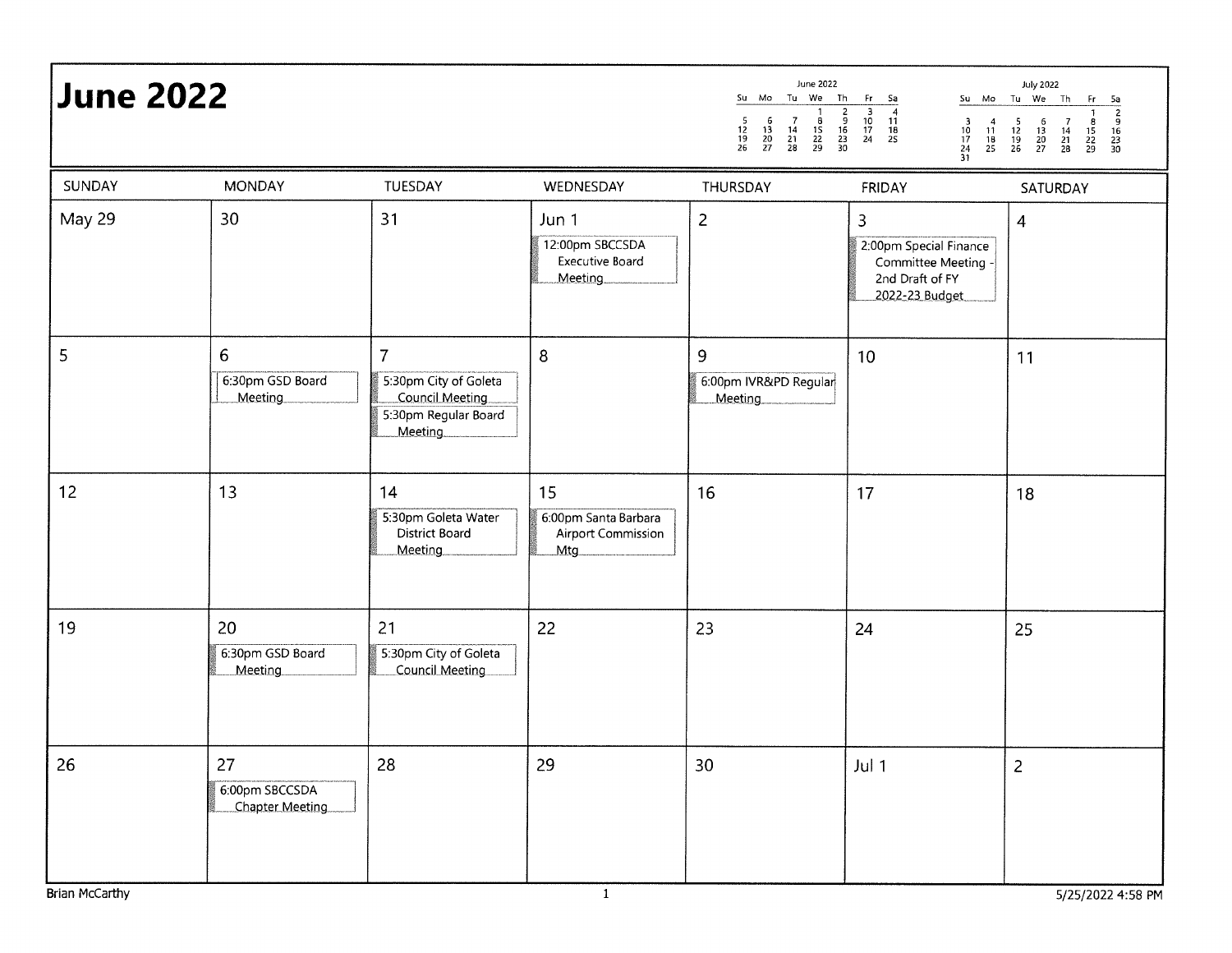# Goleta West Sanitary District<br>Statement of Revenues and Expenses<br>For the Nine Months Ending Thursday, March 31, 2022

|                  |                                   | <b>Current</b><br>Month | YTD<br>Actual | Annual<br><b>Budget</b> |
|------------------|-----------------------------------|-------------------------|---------------|-------------------------|
|                  |                                   | <b>Revenues</b>         |               |                         |
| $3010 + 3056$    | Property Tax Revenue              | \$0                     | \$1,957,596   | \$3,125,000             |
| 3380             | Interest Income                   | 9,487                   | 96,571        | 60,000                  |
| 3381             | Unrealized Gain/Loss Investments  | (78, 864)               | (248, 108)    |                         |
| 3390             | Homeowners Property Tax Relief    | 0                       | 6,780         | 8,100                   |
| 3410             | Miscellaneous Permits             | 200                     | 55,974        | 37,000                  |
| 3420             | Planning & Engnrg-Plan Ck Fes     | 0                       | 4,684         | 10,000                  |
| 3430             | Insurance                         | 0                       | Ω             | (21)                    |
| 3440             | <b>Sanitation Services</b>        | 26,617                  | 2,622,016     | 4,300,000               |
| 3450             | <b>Connection Fees</b>            | 0                       | 122,224       | 162,000                 |
| 3460             | Inspection Fees                   | 354                     | 7,564         | 15,000                  |
| 3480 + 3490      | <b>Other Services</b>             | 0                       | 294           | 240,000                 |
| 3500 + 8300      | Gain/Loss on Sale of Fixed Assets | 0                       | 0             | 500                     |
|                  | <b>Total Revenues</b>             | (\$42,206)              | \$4,625,595   | \$7,957,579             |
|                  |                                   | Expenses                |               |                         |
| 6000:6999 - 6120 | Salaries and Employee Benefits    | 153,319                 | 1,082,907     | 1,590,329               |
| 7090             | Insurance                         | 60,812                  | 76.614        | 88,895                  |
| 7120             | Vehicle Repairs & Maintenance     | 711                     | 35.542        | 53,800                  |
|                  |                                   |                         |               |                         |

|             | <b>Total Expenses</b>              | \$250,809 | \$3,963,388 | \$5,440,424 |
|-------------|------------------------------------|-----------|-------------|-------------|
| 7930        | County Administrative Fee          | 6,234     | 6,234       | 28,000      |
| 7920        | <b>Administration Fees</b>         | 0         | 117,294     | 151,500     |
| 7900        | Treatment                          | 0         | 1,954,903   | 2,525,000   |
| 7800 + 7860 | Other Charges                      | 0         | 1,611       | 13,000      |
| 7760        | Utilities                          | 6,478     | 93,746      | 109,500     |
| 7731        | Gasoline-Oil-Fuel                  | 1,792     | 14,263      | 27,500      |
| 7660        | Transportation and Travel          | 0         | 743         | 7,750       |
| 7653        | Training/meetings/materials/safety | 178       | 9,963       | 18,000      |
| 7540        | Rents/Leases - Equipment           | 0         | 0           | 650         |
| 7500        | Miscellaneous Expense              | 0         | 100,000     | 200,000     |
| 7490        | Memberships                        | 4,261     | 23,622      | 21,200      |
| 7480        | Postage                            | 364       | 558         | 1,400       |
| 7470        | Publications & Legal Notices       | 0         | 948         | 800         |
| 7460        | Printing                           | 0         | Ω           | 1,700       |
| 7450        | Office Expense                     | 134       | 1,750       | 4,300       |
| 7383        | Licenses & Taxes                   | 0         | 6,261       | 12,600      |
| 7300        | <b>Contractual Services</b>        | 2,938     | 150,259     | 219,000     |
| 7240        | Professional Services - Other      | 0         | 7,764       | 57,000      |
| 7235        | Professional Services - Financial  | 1,245     | 9,597       | 43,000      |
| 7230        | Professional Services - Computer   | 103       | 18,401      | 30,000      |
| 7220        | Professional Services- Engineering | 0         | 1,307       | n           |
| 7210        | Legal Fees                         | 0         | 151,651     | 108,000     |
| 7200        | Audit and Accounting Fees          | 123       | 25,630      | 45,500      |
| 7122        | <b>Operating Supplies</b>          | 0         | 0           | 1,500       |
| 7121        | Repairs & Maintenance              | 12,117    | 71,820      | 80,500      |
| 7120        | Vehicle Repairs & Maintenance      | 711       | 35,542      | 53,800      |
| 7090        | Insurance                          | 60,812    | 76,614      | 88,895      |

Income (Loss)  $(293,015)$   $2662,207$   $2517,155$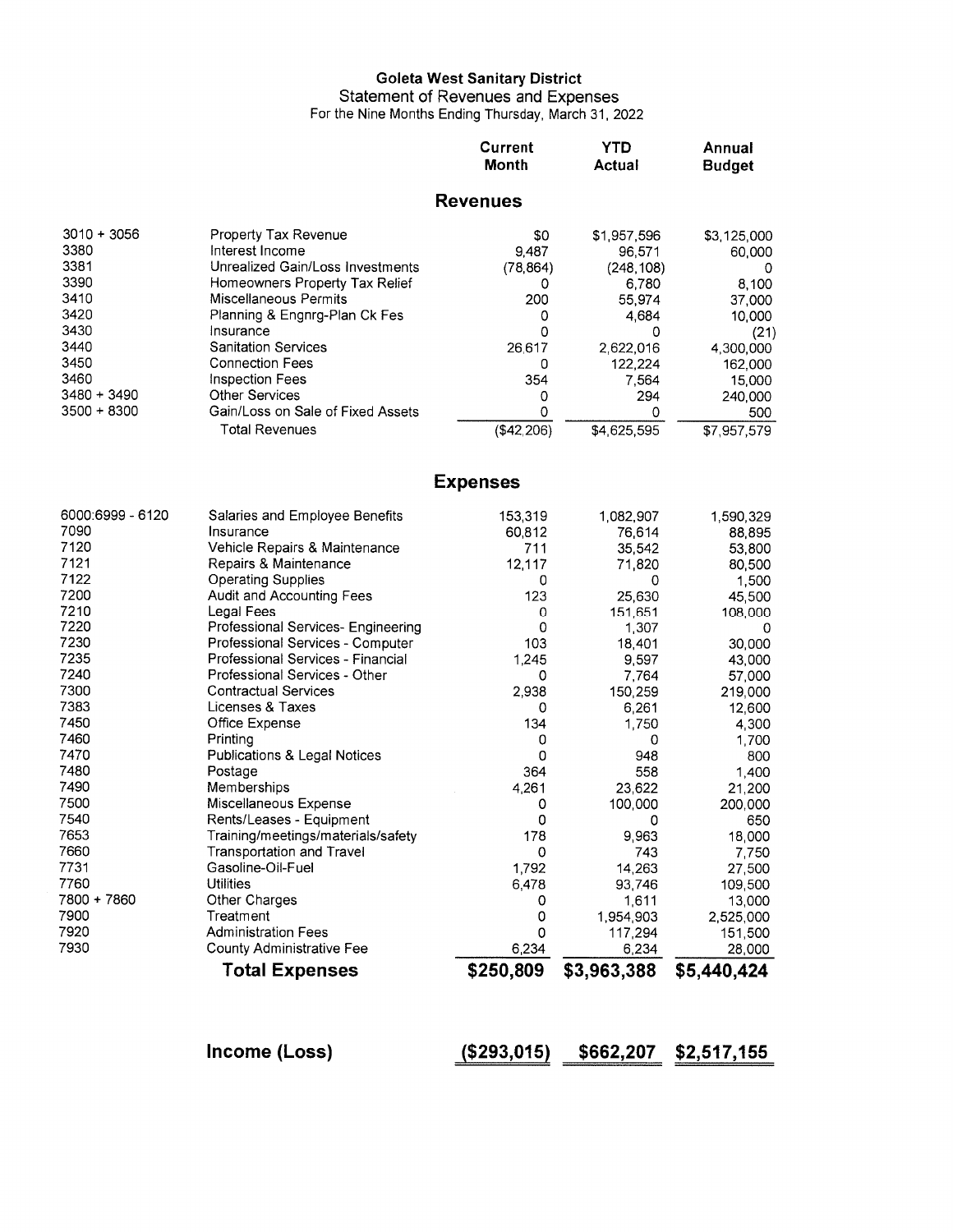# Goleta West Sanitary District<br>Fixed Assets Acquired During the Period<br>For the Nine Months Ending Thursday, March 31, 2022

|                                                                   | <b>Current</b><br>Month | YTD<br>Actual                   | Annual<br><b>Budget</b>           |
|-------------------------------------------------------------------|-------------------------|---------------------------------|-----------------------------------|
| <b>Fixed Assets Acquired During the</b><br>Period                 |                         |                                 |                                   |
| CIP/Capital<br>GSD - Capacity Rights<br>General Equipment/Capital | \$116,798<br>5,711      | \$1,645,096<br>230.081<br>9,122 | \$5,550,000<br>640,000<br>455,016 |
| <b>Total Fixed Assets Acquired</b>                                | 122,509                 | 1,884,299                       | 6,645,016                         |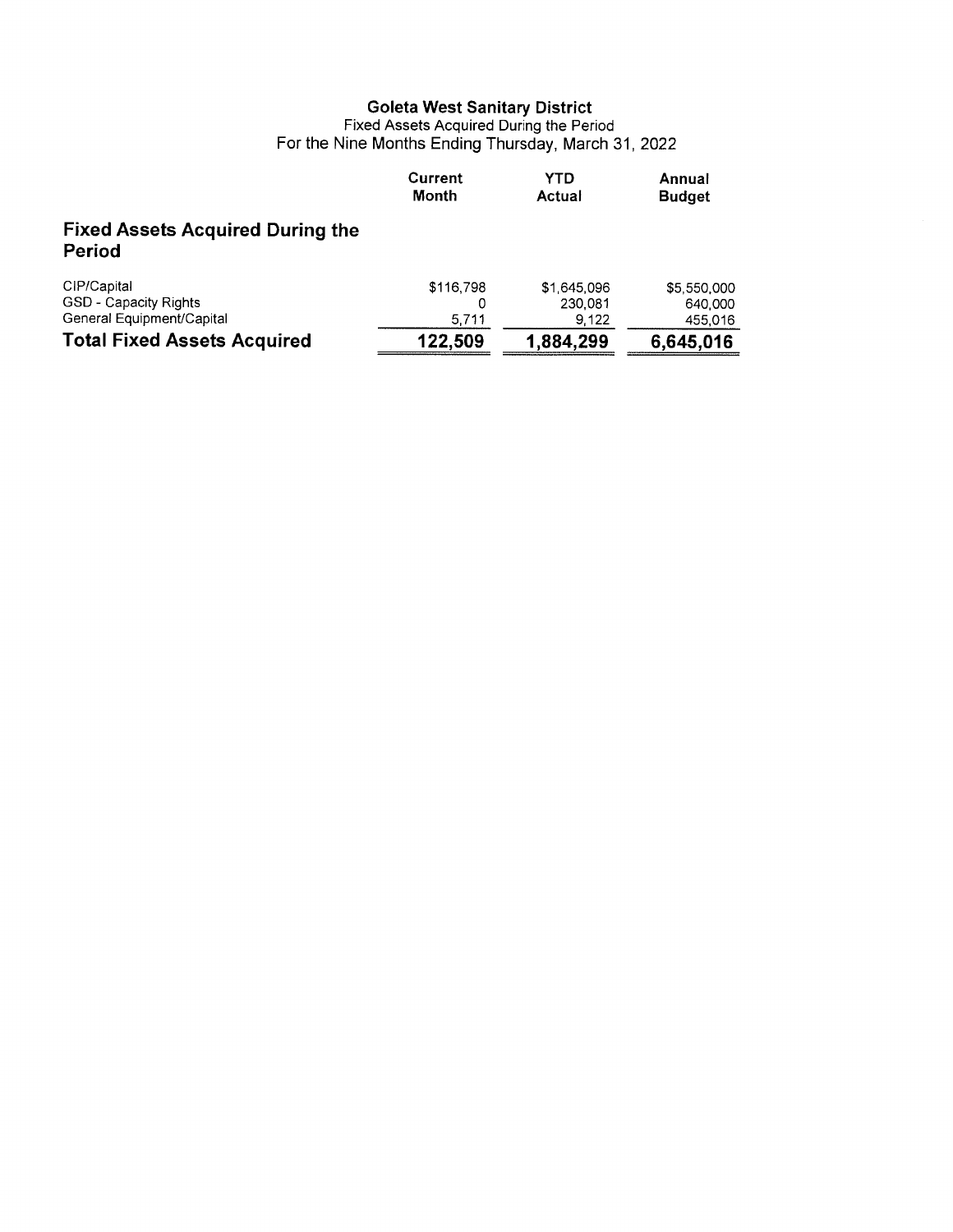## Goleta West Sanitary District<br>Balance Sheet

For the Nine Months Ending Thursday, March 31, 2022

|                                                    | Current<br><b>Month YTD</b> | <b>Beginning</b><br>of the Year |
|----------------------------------------------------|-----------------------------|---------------------------------|
| <b>ASSETS</b>                                      |                             |                                 |
| <b>Current Assets</b>                              |                             |                                 |
| Cash and Cash Equivalents                          | \$14,480,870                | \$15,906,750                    |
| Property Tax Receivable                            | (143)                       |                                 |
| Interest and Other Receivable                      | 65,320                      | 83,182                          |
| <b>Total Current Assets</b>                        | 14,546,047                  | 15,989,932                      |
| <b>Capital Assets &amp; Capacity Rights</b>        |                             |                                 |
| Structures and Improvements                        | 223,408                     | 223,408                         |
| infrastructure                                     | 51.470.018                  | 51.470,018                      |
| Equipment                                          | 1914.141                    | 1.905,019                       |
| <b>Office Equipment &amp; Furniture</b>            | 86,995                      | 86,995                          |
| <b>Construction in Progress</b>                    | 4,019,168                   | 2,374,072                       |
| <b>Total Capital Assets</b>                        | 57,713,730                  | 56.059,513                      |
| <b>Accumulated Depreciation</b>                    | (16, 706, 059)              | (16,706,059)                    |
| <b>Net Capital Assets</b>                          | 41,007,671                  | 39.353.454                      |
| Intangible Assets - Capacity Rights                | 30,189,313                  | 29,959,232                      |
| Accumulated Amortization                           | (12, 482, 210)              | (12, 482, 210)                  |
| <b>Net Intangible Assets</b>                       | 17,707,103                  | 17,477,022                      |
| Net OPEB Asset                                     | 1,048,536                   | 1,048,536                       |
| Pension Stabiliation Fund PARS                     | 1,480,089                   | 1,480,089                       |
| Connection Fees Receivable, net of current portion | 520,258                     | 520,258                         |
| <b>Total Assets</b>                                | 76,309,704                  | 75,869,291                      |

## DEFERRED OUTFLOWS OF RESOURCES

| Deferred pensions<br>Deferred OPEB                        | 347.724<br>69.517 | 347.724<br>69.517 |
|-----------------------------------------------------------|-------------------|-------------------|
| <b>Total Deferred Outflows of Resources</b>               | 417.241           | 417,241           |
| <b>Total Assets and Deferred Outflows</b><br>of Resources | 76,726,945        | 76,286,532        |
|                                                           |                   |                   |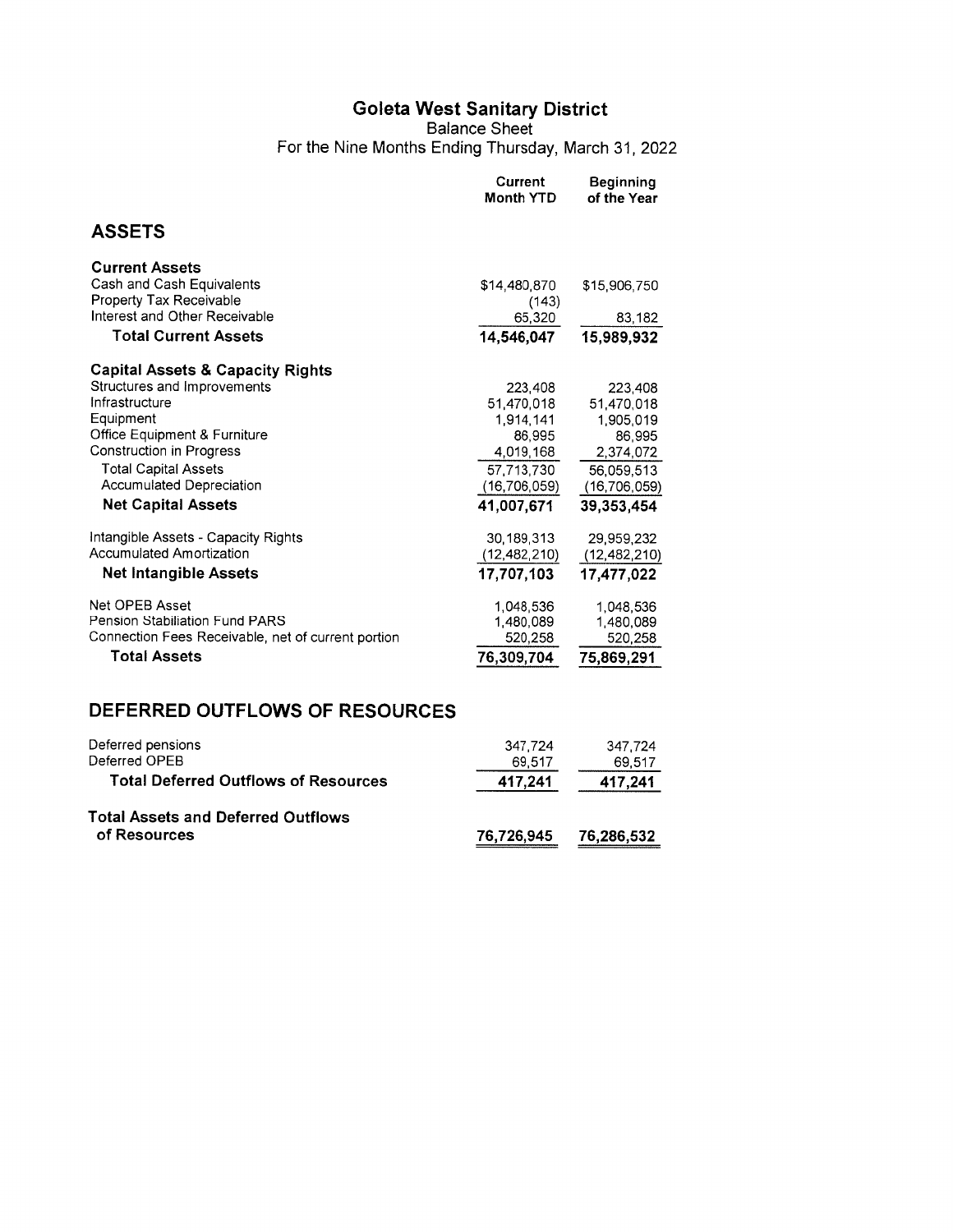Goleta West Sanitary District<br>Balance Sheet<br>For the Nine Months Ending Thursday, March 31, 2022

|                                                                                                                                                                       | Current<br><b>Month YTD</b>                                             | <b>Beginning</b><br>of the Year                                             |  |  |  |  |  |  |
|-----------------------------------------------------------------------------------------------------------------------------------------------------------------------|-------------------------------------------------------------------------|-----------------------------------------------------------------------------|--|--|--|--|--|--|
| <b>LIABILITIES</b>                                                                                                                                                    |                                                                         |                                                                             |  |  |  |  |  |  |
| Other Accrued Expenses<br><b>Accounts Payable</b><br>Unearned Revenue<br><b>Compensated Absenses</b><br>Net Pension Liability<br>Deposits<br><b>Total Liabilities</b> | (462)<br>2.050<br>167,316<br>304,219<br>1,341,461<br>1,000<br>1,815,583 | 63.228<br>160, 154<br>167,316<br>304,219<br>1,341,461<br>1,000<br>2,037,378 |  |  |  |  |  |  |
| DEFERRED INFLOWS OF RESOURCES                                                                                                                                         |                                                                         |                                                                             |  |  |  |  |  |  |
| Deferred pensions<br>Deferred OPEB                                                                                                                                    | 88,304<br>190,158                                                       | 88.304<br>190.158                                                           |  |  |  |  |  |  |
| <b>Total Deferred Inflows of Resources</b>                                                                                                                            | 278,462                                                                 | 278,462                                                                     |  |  |  |  |  |  |
| <b>NET POSITION</b>                                                                                                                                                   |                                                                         |                                                                             |  |  |  |  |  |  |
| Net Income<br><b>Retained Earnings</b><br><b>Total Net Position</b>                                                                                                   | 662,207<br>73,970,693<br>74,632,900                                     | 3.488.089<br>70,482,604<br>73,970,693                                       |  |  |  |  |  |  |
| <b>Total Liabilities, Deferred Inflows of</b><br><b>Resources, and Net Position</b>                                                                                   | 76.726.945                                                              | 76,286,532                                                                  |  |  |  |  |  |  |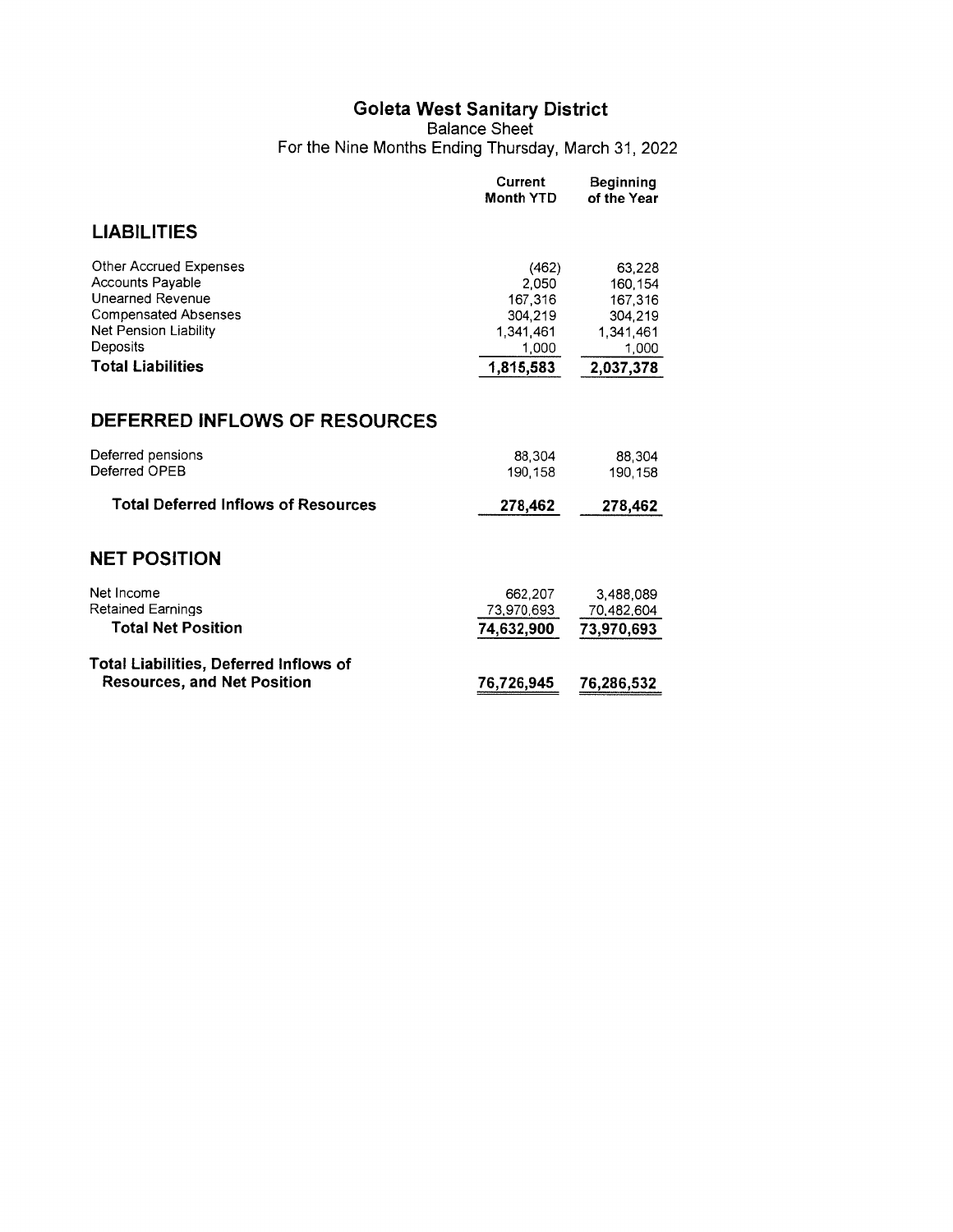#### MONTH END FINANCIAL REPORT As of Mar 31, 2022

| Fiscal Month #<br><b>RETAINED EARNINGS</b> | g<br>Percent of Budget Year Completed                    | 75%                               |    |                            |
|--------------------------------------------|----------------------------------------------------------|-----------------------------------|----|----------------------------|
|                                            | Fund, Description                                        | <b>Previous Month</b>             |    | <b>Current Month</b>       |
| FUND ACCOUNT CASH                          |                                                          |                                   |    |                            |
| Unrestricted retained earnings             |                                                          |                                   |    |                            |
|                                            | 4900 Running Expense Cash                                | 322,630.00                        |    | (115, 487.67)              |
|                                            | 4930 Operating Reserve                                   | 3,247,081.83                      |    | 3,230,757.41               |
|                                            | <b>Total Unrestricted Fund Account Cash</b>              | 3,569,711.83                      |    | 3,115,269.74               |
| <b>Restricted retained Earnings</b>        |                                                          |                                   |    |                            |
|                                            | 4932 Collection System/Plant Upgrade                     | 2,340,924.22                      |    | 2,329,155.42               |
|                                            | 4935 Capital & Treatment Plant Reserve                   | 2,536,400.97                      |    | 2,520,626.10               |
|                                            | <b>Total Restricted Fund Account Cash</b>                | 4,877,325.19                      |    | 4,849,781.52               |
| Dedicated by Board of Directors            |                                                          |                                   |    |                            |
|                                            | 4910 Property Taxes                                      | (195,007.10)                      |    | (229, 209.90)              |
|                                            | 4960 Equipment/Vehicle Replacement Cash                  | 350,199.90                        |    | 348,439.30                 |
|                                            | 4965 Building Replacement                                | 6,545,708.37                      |    | 6,396,589.78               |
|                                            | <b>Total Dedicated Fund Account Cash</b>                 | 6,700,901.17                      |    | 6,515,819.18               |
| TOTAL FUND ACCOUNT CASH                    |                                                          | 15, 147, 938.19                   |    | 14,480,870.44              |
|                                            | <b>TOTAL CASH</b>                                        | 15,147,938.19                     |    | 14,480,870.44              |
| <b>Fixed Assets</b>                        | <b>Capital Purchases This Fiscal Year</b><br>Description |                                   |    |                            |
| Pacific Materials Laboratory               |                                                          | <b>District Building</b>          | \$ | Amount<br>31,373.93        |
| The Corwin Group                           |                                                          | Master Plan                       | S  | 15,335.00                  |
| Newton Construction                        |                                                          | District Building                 | s  |                            |
| <b>Rincon Consultants</b>                  |                                                          | District Building                 | s  | 1,371,892.53<br>159,348.69 |
| <b>Ken Porter Auctions</b>                 |                                                          | <b>Fixed Asset Sale Gain/Loss</b> | s  | (4,278.00)                 |
| E Galindo Architect                        |                                                          | <b>District Building</b>          | S  | 28,835.80                  |
| Agua Flo Supply                            |                                                          | <b>District Building</b>          | \$ | 233.60                     |
| CA Portable Storage PODS                   |                                                          | <b>District Building</b>          | S  |                            |
| Goleta Sanitary District                   |                                                          | <b>Treatment Fixed Assets</b>     |    | 1,229.85                   |
| Schneider Electric USA                     |                                                          | <b>SCADA Service</b>              | \$ | 230,080.57                 |
| Cannon Corp                                |                                                          |                                   | \$ | 2,812.11                   |
|                                            |                                                          | <b>SCADA Service</b>              | \$ | 10,587.74                  |
| SoCal Edison                               |                                                          | <b>District Building</b>          | \$ | 3,433.60                   |
| Home Depot Cr vcs                          |                                                          | District Building                 | \$ | 189.54                     |
| Famcon Pipe & Supply                       |                                                          | District Building                 | S  | 1,373.00                   |
| City of Goleta                             |                                                          | Utility Cover Adjustments         | \$ | 31,850.00                  |
|                                            |                                                          | <b>FYTD Total</b>                 | \$ | 1,884,297.96               |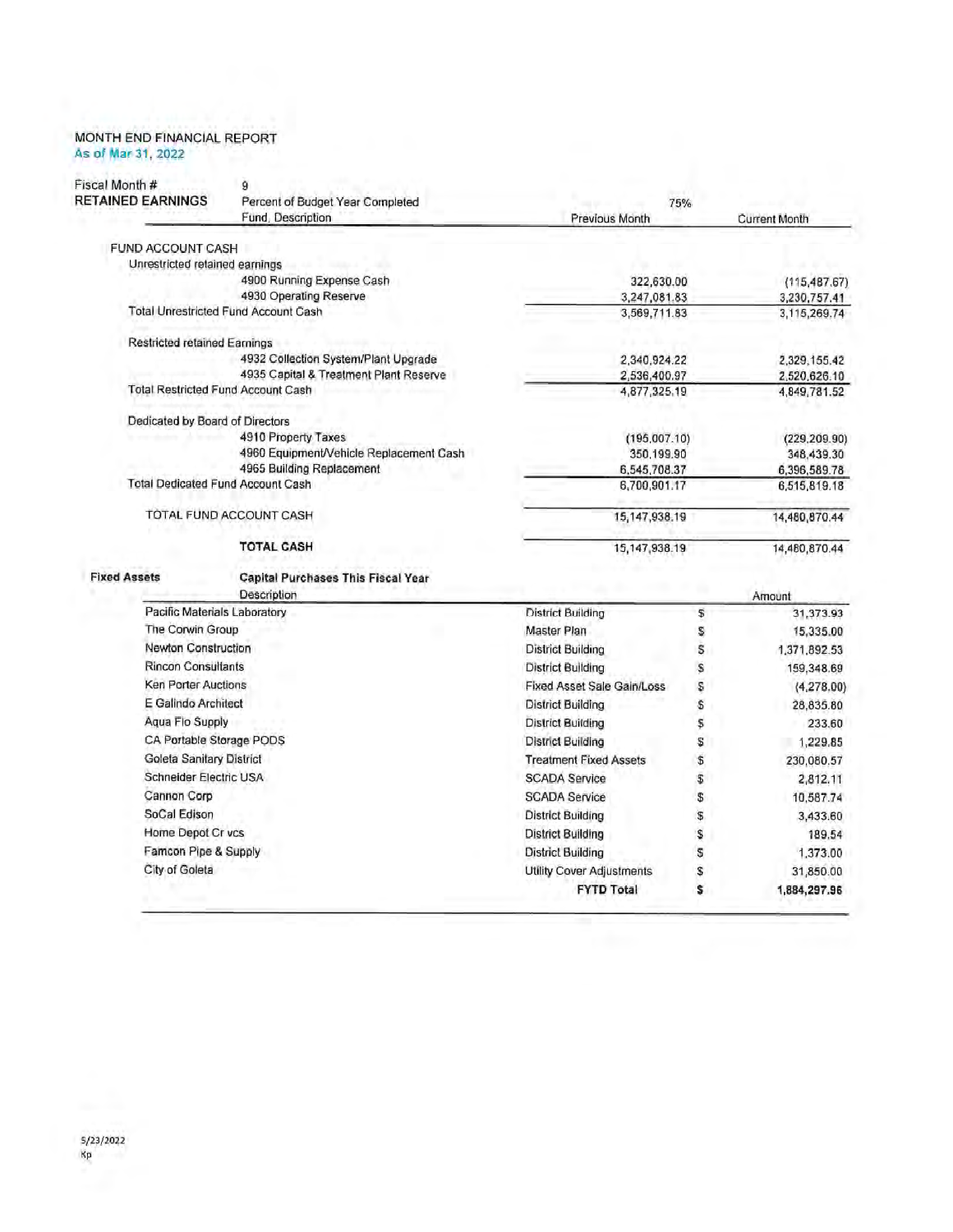#### **Goleta West Sanitary District Cash Account Reconciliation**  $1 - 6 + 6$ M.

J.

|      | warch 31, 2022                      | Beg. Bal.        | <b>Disbursements</b> | Receipts  | Transfers | Balance        | Interest<br>Received | Unrealized<br>Gain/Loss | End. Bal.      |
|------|-------------------------------------|------------------|----------------------|-----------|-----------|----------------|----------------------|-------------------------|----------------|
| 1900 | Running Expense                     | 322,630.00       | (465, 872.25)        | 27,171.04 |           | (116, 071, 21) | (45.42)              | 628.96                  | (115, 487.67)  |
| 1910 | County - Prop. Taxes                | (195,007,10)     | (35,504.40)          | 143.44    |           | (230, 368, 06) | (90.15)              | 1,248.30                | (229, 209, 90) |
| 1930 | Operating Reserve                   | 3,247,081.83     |                      |           |           | 3,247,081.83   | .270.61              | (17, 595.03)            | 3,230,757.41   |
| 1932 | Collec Sys/Pint Upgrade             | 2,340,924.22     |                      |           |           | 2.340.924.22   | 916.03               | (12,684,82)             | 2,329,155.42   |
| 1935 | Plant Replacement                   | 2,536,400.97     | (3,038.61)           |           |           | 2.533.362.36   | 991.33               | (13, 727.59)            | 2,520,626.10   |
| 1960 | Equipment/Vehicle Repl.             | 350,199.90       |                      |           |           | 350.199.90     | 137.04               | (1,897.64)              | 348,439.30     |
| 1965 | Bldg. Replac.                       | 6,545,708.37     | (116, 797.80)        |           |           | 6,428,910.57   | 2,515.69             | (34, 836.48)            | 6,396,589.78   |
|      | <b>Total Cash &amp; Equivalents</b> | 15, 147, 938. 18 | (621, 213.06)        | 27,314.48 |           | 14,554,039,60  | 5,695.13             | (78, 864.30)            | 14,480,870.43  |
|      |                                     |                  |                      |           |           |                |                      |                         |                |

#### **Interest Received**

|  |                                  | .                 |                               |
|--|----------------------------------|-------------------|-------------------------------|
|  | Operating                        |                   | 377,841.64 Check Distribution |
|  | 1,154.26 Money Market            |                   | 126,091.24 Electronic Paymer  |
|  | Payroll                          | 78,740.41 Payroll |                               |
|  | 4,540.87 US Bank Interest        | 62.16 Fees        |                               |
|  | County                           |                   | 38,477.61 Adjustment          |
|  | 5,695.13 Total Interest Received |                   | 621,213.06 Total Disburser    |

'n nts

**Report Totals** 

621,213.06 Total Disbursements

89,068.27 Great Plains - Operating Account 4,101,176.91 Great Plains - Money Market 83.21 Great Plains - Payroll 210.00 Great Plains - Petty Cash 10,517,678.82 Investments (227,346.78) FMV Adjustment 14,480,870.43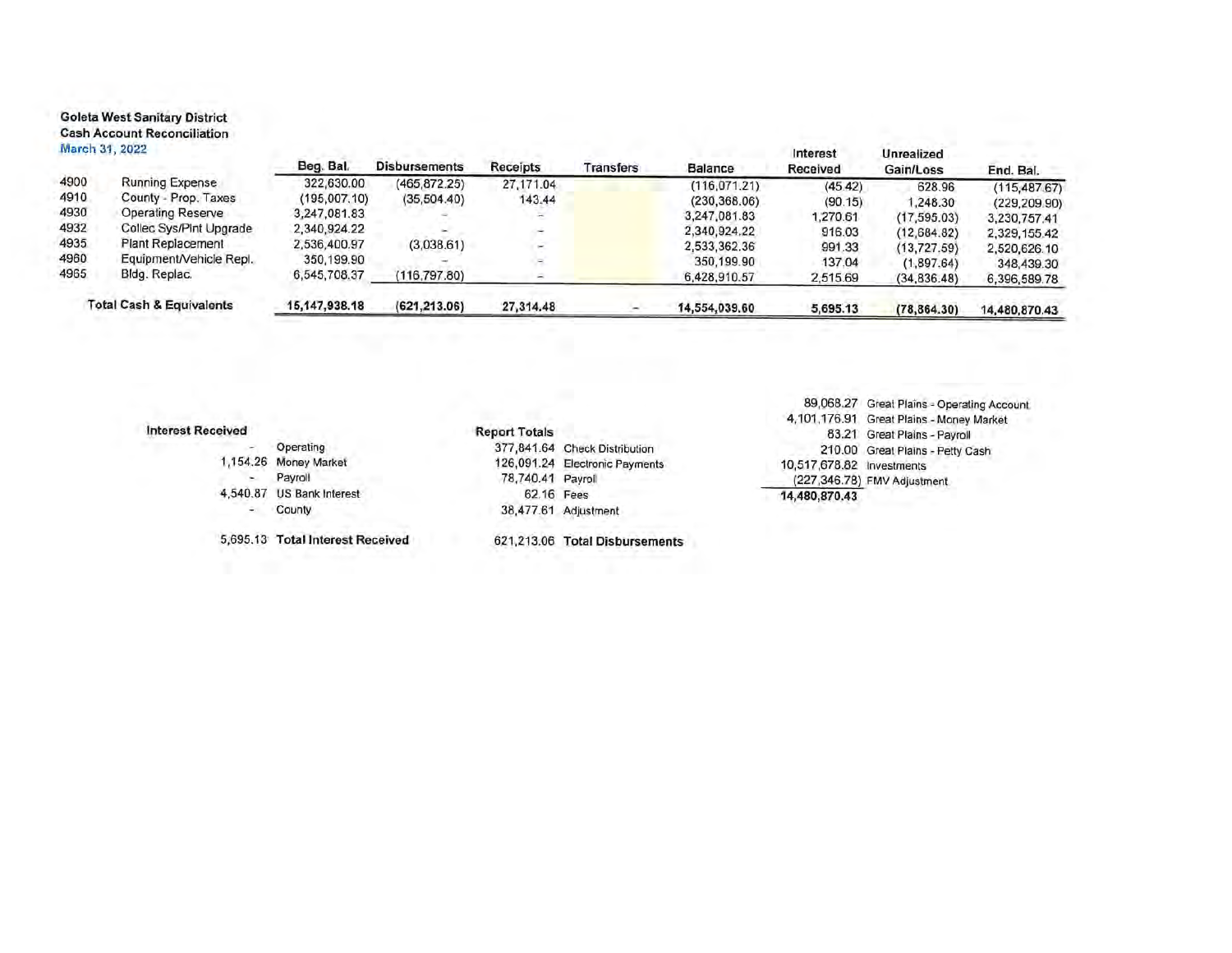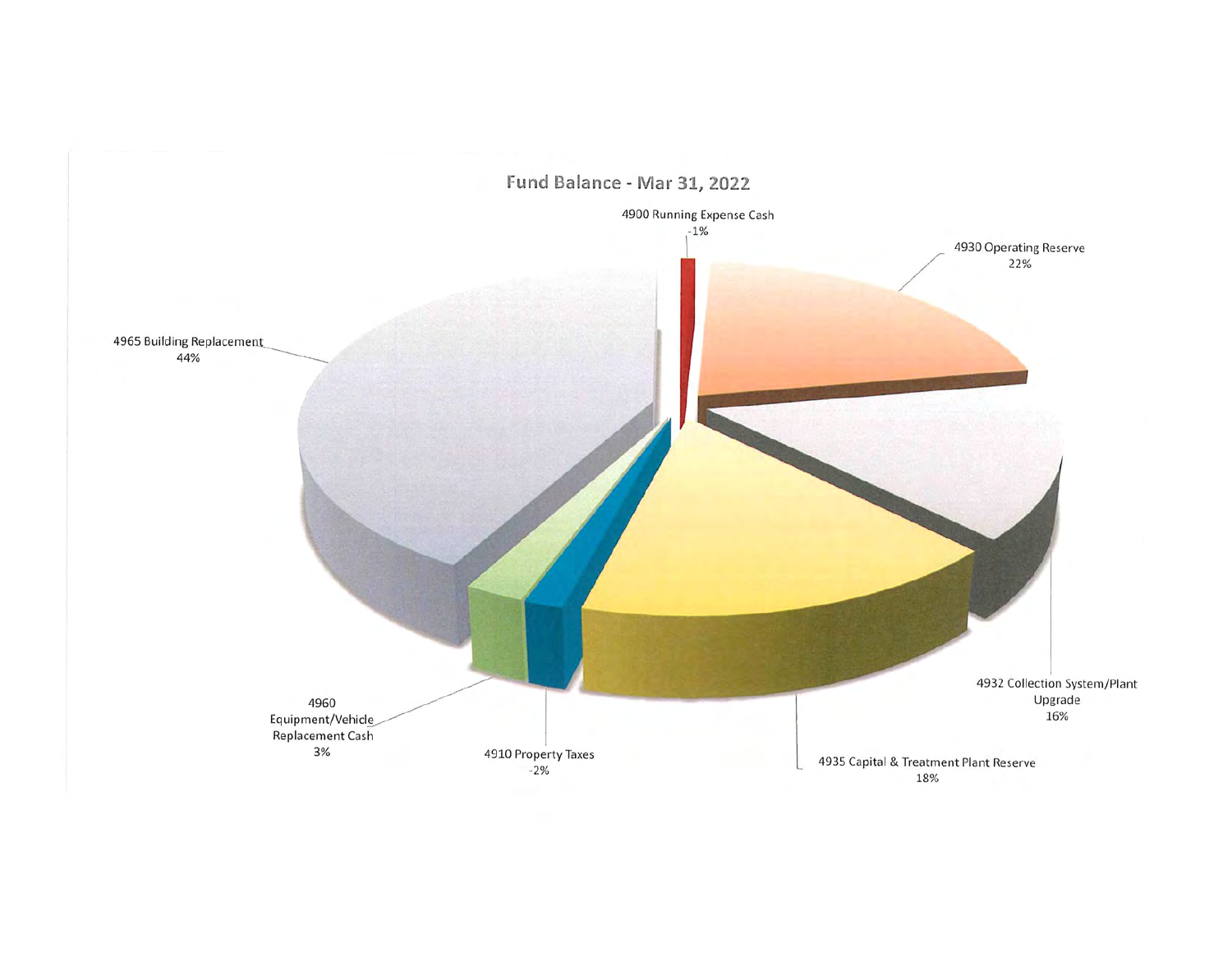## **MINUTES OF THE REGULAR BOARD MEETING OF THE GOLETA WEST SANITARY DISTRICT UCSB CAMPUS, PARKING LOT 32, SANTA BARBARA, CALIFORNIA May 17, 2022**

#### **POSTING OF THE AGENDA**

The agenda notice for this meeting was posted on the door of the administrative office of the Goleta West Sanitary District and on the District's website at least 48 hours in advance of the meeting.

This Board meeting was conducted pursuant to California Government Code Section 54953 and Governor Newsom's Executive Order, N-29-20, temporarily suspending portions of the Brown Act to implement social distancing in response to the COVID-19 pandemic. Members of the Board participated in this meeting remotely. Public Comment on agenda items also could occur remotely.

#### **1. CALL TO ORDER**

President Meyer called the meeting to order at 5:37 PM.

#### **2. ROLL CALL: BOARD MEMBERS PRESENT**

Larry Meyer – attended remotely Eva Turenchalk – attended remotely David Bearman M.D. - attended remotely David Lewis – attended remotely Craig Geyer – attended remotely

### **BOARD MEMBERS ABSENT**

None

#### **STAFF PRESENT**

Brian McCarthy – General Manager/Board Clerk-Secretary. Jena Acos – District Counsel – attended remotely.

#### **OTHERS PRESENT**

Steve Wagner – General Manager, Goleta Sanitary District – attended remotely. Sharon Rose – Director, Goleta Sanitary District – attended remotely. Kimberly Kiefer – General Manager, IVRPD – attended remotely. Paul Izquierdo – Staff, IVRPD – attended remotely. Luis Valerio – Staff, IVRPD – attended remotely.

### **3. APPROVE THE ORDER OF THE AGENDA**

No changes were made to the order of the agenda.

### **4. RE-RATIFICATION OF RESOLUTION NO. 21-804 -- RE-RATIFYING THE PROCLAMATION OF A STATE OF EMERGENCY BY THE GOVERNOR OF THE STATE OF CALIFORNIA ON MARCH 4, 2020, AND RE-AUTHORIZING REMOTE TELECONFERENCE MEETINGS OF THE LEGISLATIVE BODIES OF**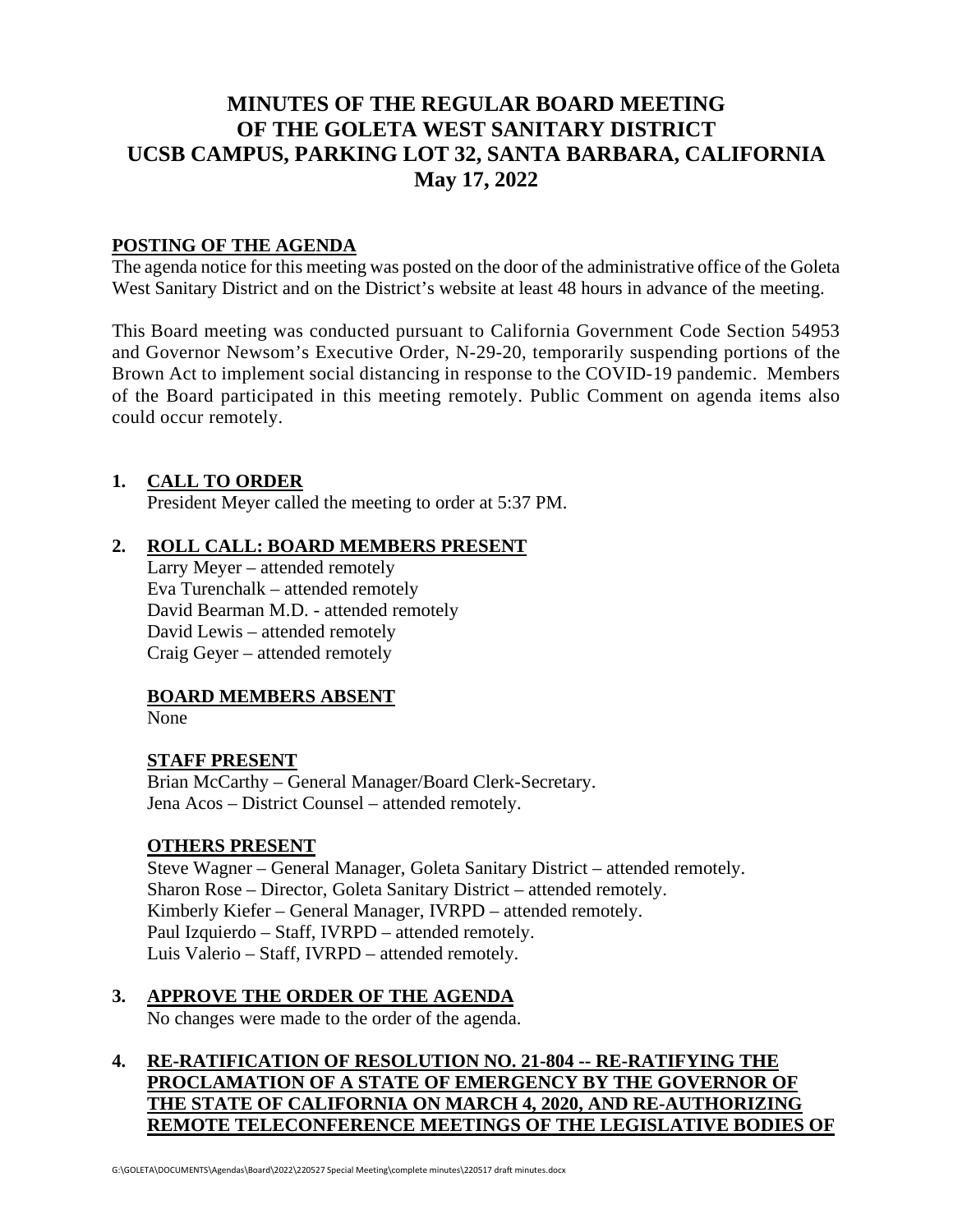#### **GOLETA WEST SANITARY DISTRICT PURSUANT TO BROWN ACT PROVISIONS.**

(22-05-31)

Upon a motion by Director Lewis, seconded by Director Geyer, the Board approved re-ratification of Resolution No. 21-804 by the following roll call vote:

AYES: Turenchalk, Bearman, Lewis, Geyer, Meyer NOES: None ABSTAIN: None ABSENT: None

## **5. PUBLIC COMMENT**

None.

## **6. APPROVAL OF THE MINUTES FOR THE REGULAR BOARD MEETING OF MAY 3, 2022**

### (22-05-32)

Upon a motion by Director Geyer, seconded by Director Turenchalk, the Board approved the minutes of the Regular Board Meeting of May 3, 2022 as presented by the following roll call vote:

| AYES:           | Bearman, Lewis, Geyer, Turenchalk, Meyer |
|-----------------|------------------------------------------|
| NOES:           | None                                     |
| <b>ABSTAIN:</b> | None                                     |
| ABSENT:         | None                                     |
|                 |                                          |

Director Bearman excused himself at this time and left the meeting.

## **7. GOLETA SANITARY DISTRICT BIOSOLIDS AND ENERGY STRATEGIC PLAN (BESP) PRESENTATION.**

Steve Wagner, General Manager for GSD, gave a presentation to the Board on the GSD long term energy sustainability project, BESP. A Board discussion followed the presentation and Mr. Wagner answered questions. No action was taken on this item.

## **8. ISLA VISTA RECREATION AND PARK DISTRICT UPDATE REPORT.**

Kimberly Kiefer, General Manager for IVRPD, and IVRPD staff, gave a presentation to the Board on IVRPD staff changes, current operations, and upcoming projects. A Board discussion followed the presentation and Ms. Kiefer and IVRPD staff answered questions. No action was taken on this item.

### **9. COMMUNICATIONS**

Noted as received.

### **10. REPORTS**

### **Operations Report**

The General Manager provided a report.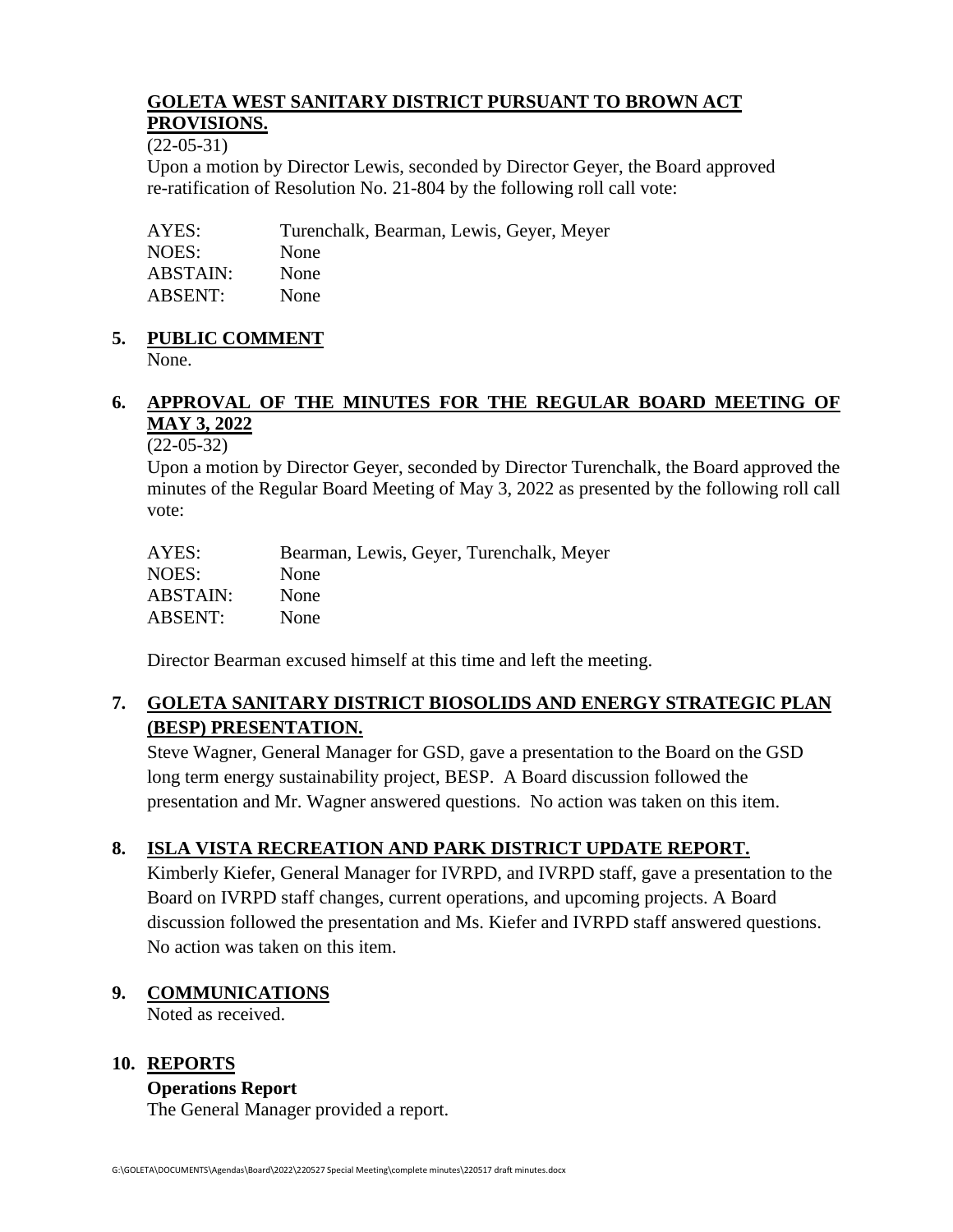#### **SBCCSDA Executive Board Meeting**

President Meyer provided a report.

**Goleta Water District Meeting** Director Turenchalk provided a report.

**Isla Vista Recreation and Park District Meeting** Director Lewis provided a report.

**Public Relations Committee Meeting** Director Geyer provided a report.

**Finance Committee Meeting** Director Lewis provided a report.

**Management Committee Meeting**

Director Geyer provided a report.

**Other Director Reports:**

**Goleta Sanitary District**  President Meyer provided a report.

At the request of the Board, District Counsel provided a brief status report on Executive Order, N-29-20 and opined that a requirement to return to in-person meetings is unlikely any time soon.

#### **13. FUTURE AGENDA ITEMS** None.

#### **14. ADJOURNMENT**

There being no further business, President Meyer adjourned the meeting at 7.02 PM.

**APPROVED**

Brian McCarthy, Board Clerk-Secretary

Larry Meyer, Board President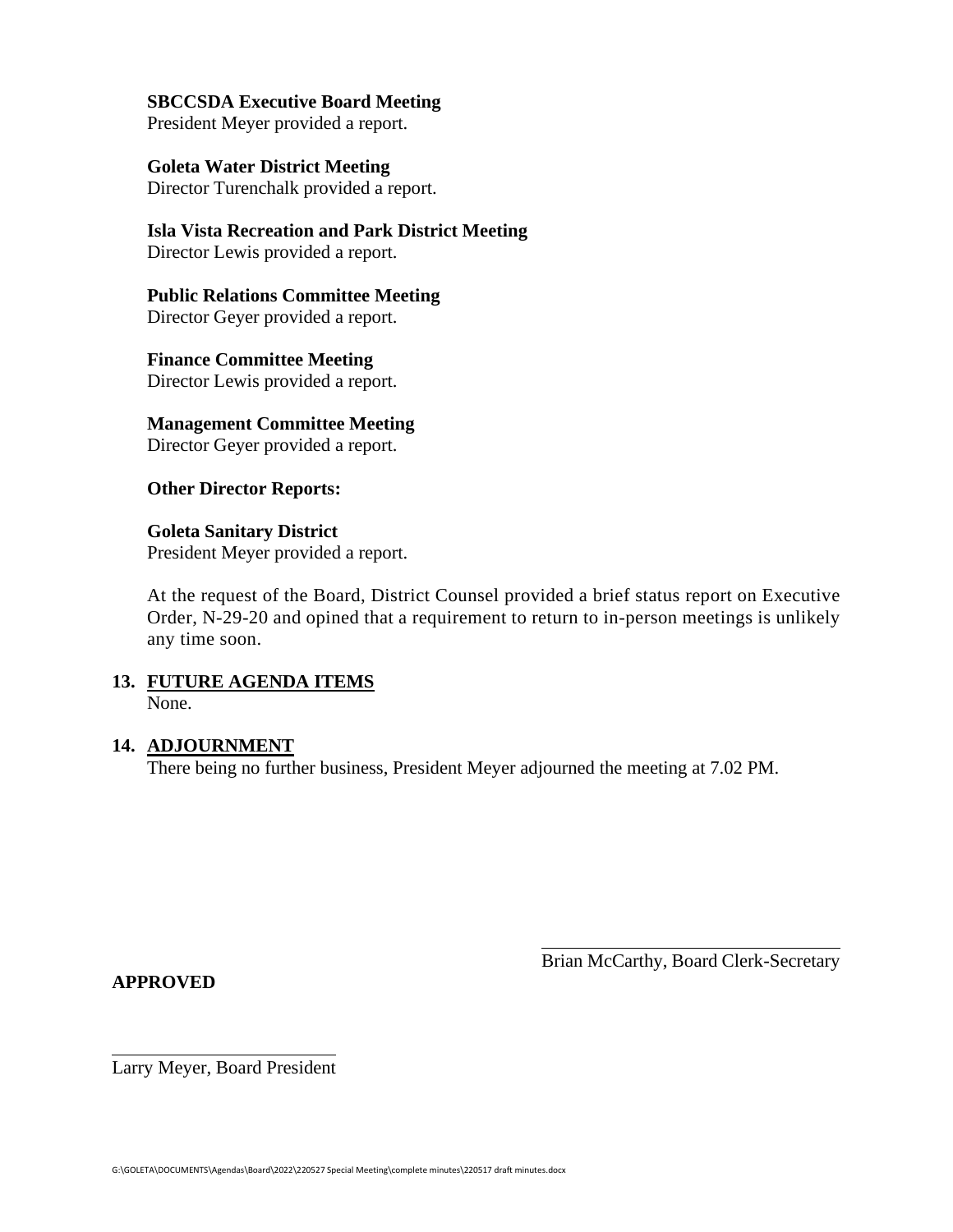April 28 – May 11, 2022

#### **Administration**

Staff continues to attend Headquarter Buildings Upgrades Owner, Architect, Contractor (OAC) weekly meetings. Currently Newton Construction and their subcontractors are in the process of site compaction and installation of underground structural components.

Preparation of the District FY 2022-2023 Budget continues and staff is reviewing with the Finance Committee.

The annual site verification and commercial billing cycle for sewer user fees to be placed on the County tax roll.

Work on updating the District Design and Construction Standards is nearly complete and should go to the Engineering Committee for review in the near future.

Staff attended Special Engineering Committee.

#### **Collection System**

Staff came in at 3AM to mitigate traffic concerns while they hydro cleaned sewer lines in the vicinity of Storke Road and Hollister Avenue.

Staff assisted City of Goleta staff with a fiber optic communication that was drilled through a service lateral in the vicinity of Hollister Avenue and Storke Road.

Staff de-ragged pump 2 at Emily Lift Station and removed a mophead.

Staff cleared fallen eucalyptus tree on GWSD easement/open-space trail in the vicinity of Coronado Drive.

Staff continues to correspond with consultants regarding the proposed Ocean Meadows housing development located near the current UCSB Sierra Madre student housing. This development will include sewer facilities that are proposed to be dedicated to the District.

Staff reviewed plans and issued a Sewer Availability Letter for a proposed ADU at 8460 Vereda Del Padre in EMID.

Staff corresponded with consultants regarding sewer location and sizing for a proposed 5-unit building at 971 Embarcadero Del Mar.

In-house safety training was provided on safe operation and maintenance of the Case tractor, the easement machine, the Sullair portable air compressor, and the portable trash pump.

Staff completed the monthly facility safety inspection.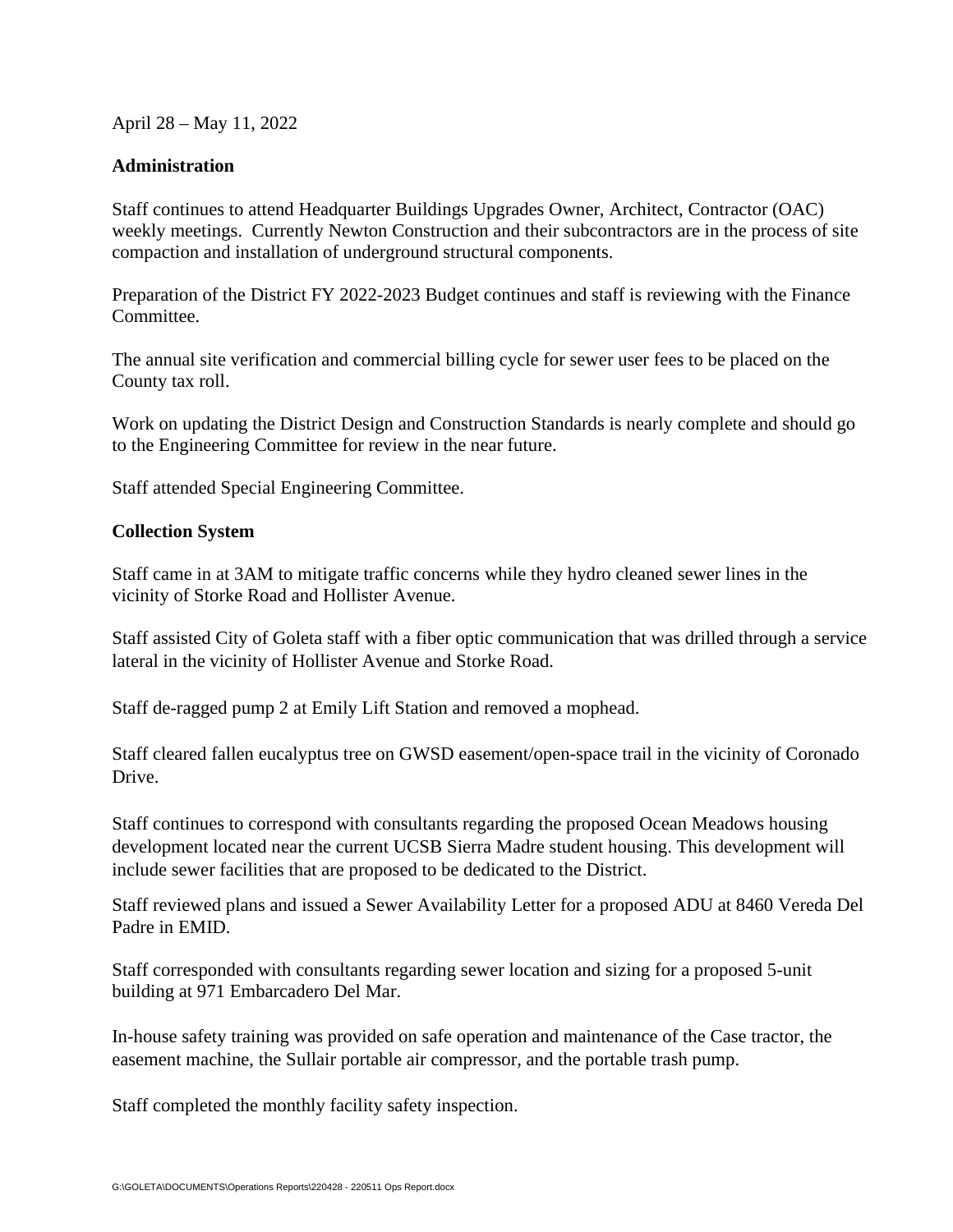#### **Industrial Waste & Environmental Compliance**

Staff conducted an initial Industrial Wastewater Discharge inspection at Aeluma, Inc. Staff are gathering more information to issue an Industrial Wastewater Discharge permit to this facility.

Staff received and reviewed April estimates provided by Raytheon for well water utilized in their industrial processes and discharged to the sewer system.

Staff correspondence continues with ICRco, a digital x-ray manufacturer within the District. An Industrial Wastewater Discharge Permit will be issued to this facility once staff has gathered all necessary information.

Staff sent friendly reminders to the Class IV Industrial Users to conduct second quarter selfmonitoring as required.

#### **Street Sweeping**

Graffiti: None reported. Abandoned vehicles: None reported. Hours: 31.3 Miles: 101.9 Loads: 14 Maintenance: Performed routine maintenance and inspections Marborg: 03/24/2022 – 10.29 Tons  $03/29/2022 - 9.77$  Tons 04/05/2022 – 7.46 Tons

#### **Table of Treatment Capacity in GSD Plant**

| MGD 2.060; 48.0306%<br><b>GWSD</b> Average Daily Flow<br>March 2022 |
|---------------------------------------------------------------------|
|---------------------------------------------------------------------|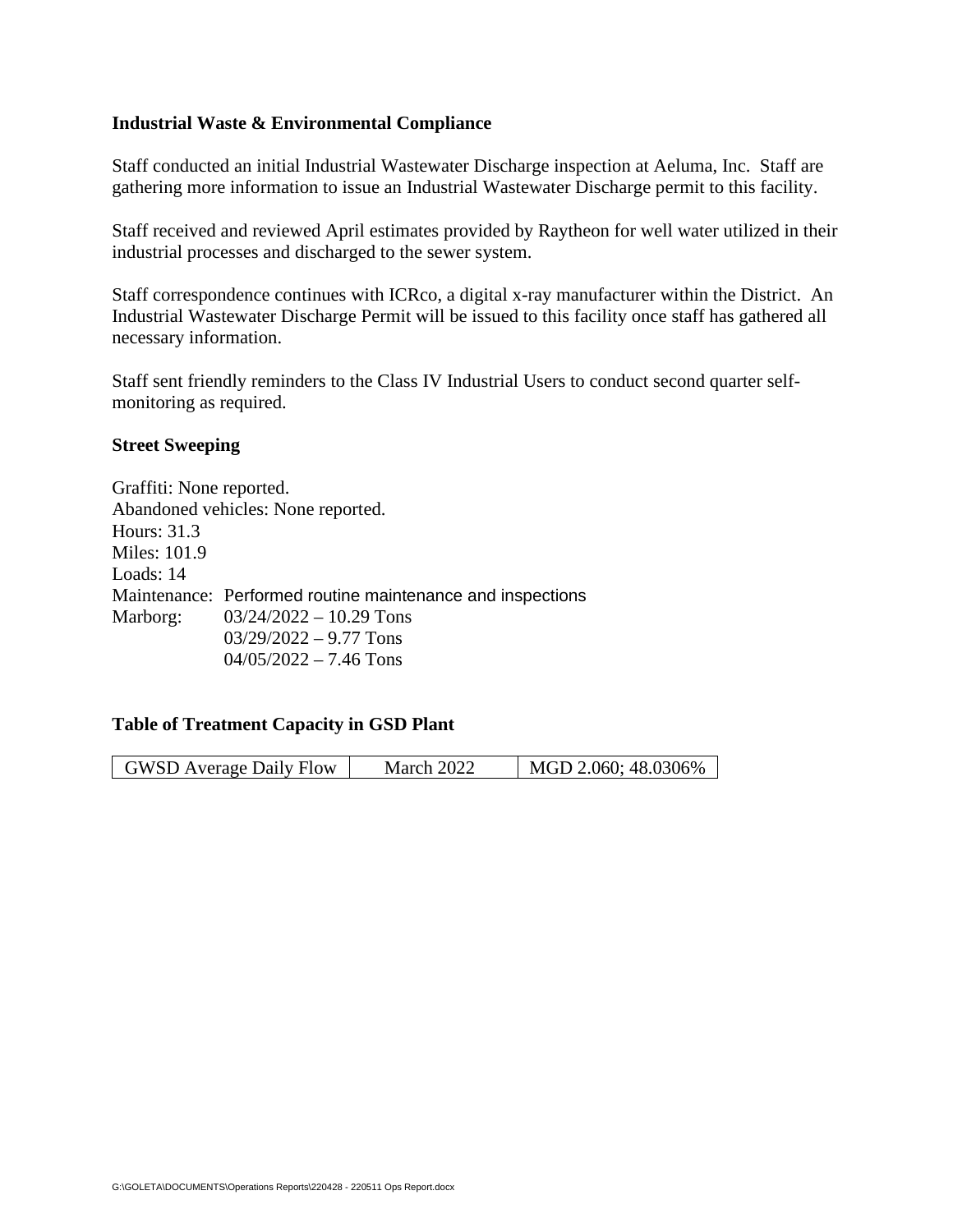

Your environmental partner since 1954

| <b>Descripton</b>        | <b>Quantity</b>       |
|--------------------------|-----------------------|
| <b>Feet Cleaned</b>      |                       |
| Hydroclean               | 2,952 ft.             |
| Hydroflush               | 2,872 ft.             |
|                          | 5,824 ft.             |
| <b>Lines Cleaned</b>     |                       |
| Hydroclean               | 15 lines              |
| Hydroflush               | 7 lines               |
|                          | 22 lines              |
| <b>Other Work Orders</b> |                       |
| <b>CCTV Work Order</b>   | 33 Work Orders        |
| Site Verification        | 11 Work Orders        |
| Parcel Permit            | 2 Work Orders         |
|                          | <b>46 Work Orders</b> |

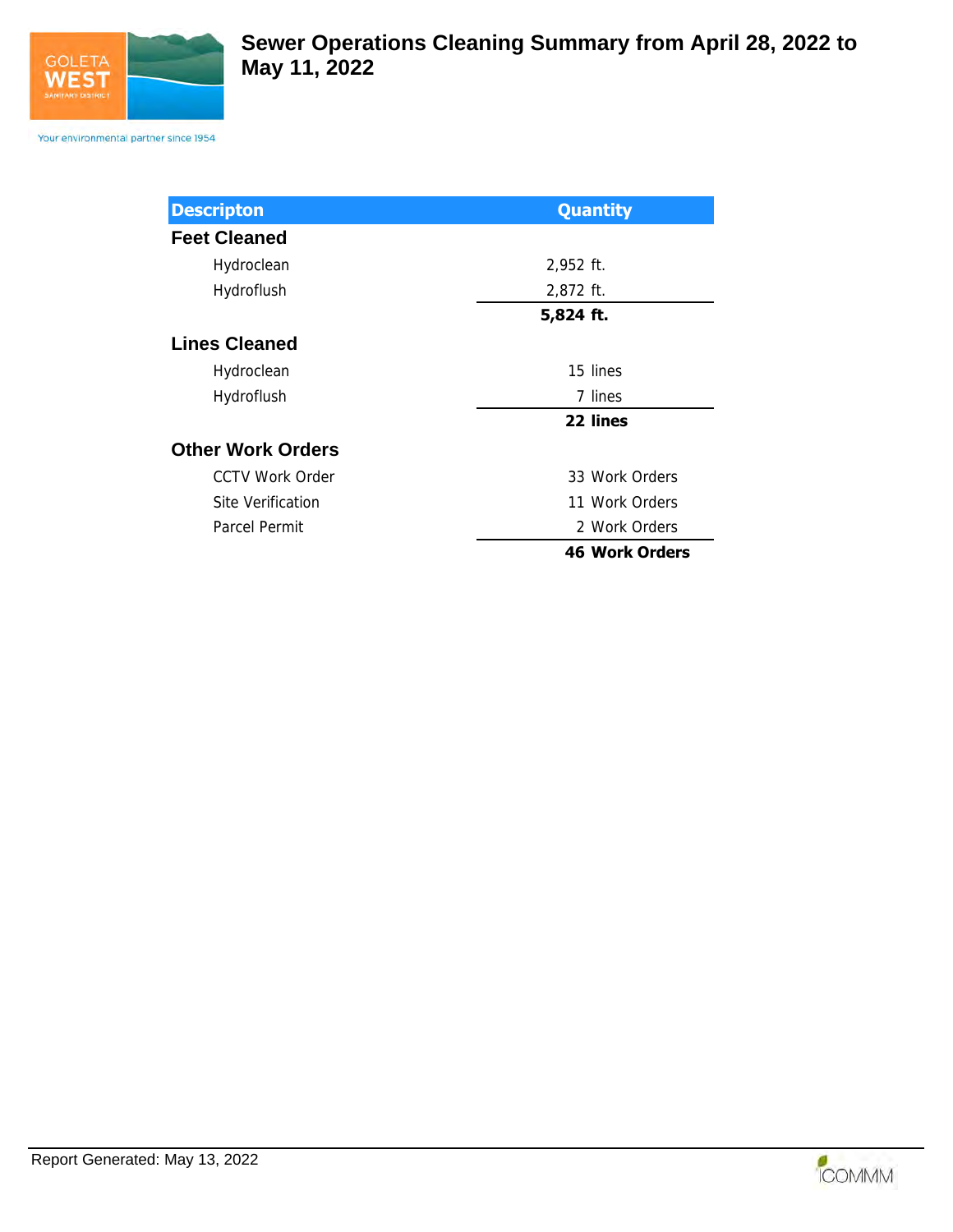## **Goleta West Sanitary District Allowance of Claims** April 07, 2022 - April 28, 2022

| Vendor ID         | <b>Vendor Name</b>                            | <b>Transaction Description</b> | <b>Posted Date</b> | <b>Document Amount</b> |
|-------------------|-----------------------------------------------|--------------------------------|--------------------|------------------------|
| ADP01             | ADP Inc                                       | <b>Payroll Svcs</b>            | 4/14/2022          | 576.93                 |
| ADT01             | ADT Security Service Inc*                     | <b>Security Svc</b>            | 4/19/2022          | 280.11                 |
| AQU01             | Aqua-Flo Supply                               | <b>Operations Supplies</b>     | 4/19/2022          | 188.48                 |
| ASB01             | <b>Asbury Environmental Services</b>          | Recycle Oil                    | 4/19/2022          | 95.00                  |
| BAR01             | Bartlett Pringle & Wolf LLC                   | <b>Acctng &amp; Audit Svcs</b> | 4/19/2022          | 4,627.50               |
| CAL03             | <b>Public Employees Health</b>                | CalPERS Health Insurance       | 4/21/2022          | 16,662.45              |
| CAL12             | CalPERS Public Employee's Retirement System   | <b>CalPERS Pension</b>         | 4/15/2022          | 6,310.20               |
| CITIG06           | Channel Islands Technology Integrators' Group | <b>Computer Support</b>        | 4/21/2022          | 6,839.50               |
| COA01             | Coastal Copy                                  | Office Equip Copier Support    | 4/19/2022          | 193.15                 |
| DUT01             | <b>Duthie Power Services</b>                  | <b>Facility Power Testing</b>  | 4/19/2022          | 1,700.00               |
| FIR01             | <b>First Bankcard</b>                         | <b>Operations Supplies</b>     | 4/19/2022          | 1,073.94               |
| <b>FRO01</b>      | <b>Frontier Communications</b>                | <b>Phone Svc</b>               | 4/19/2022          | 1,332.72               |
| GOL04             | Goleta Water District                         | <b>Facility Water</b>          | 4/19/2022          | 105.59                 |
| HOM01             | <b>Home Depot Credit Svcs</b>                 | <b>Operations Supplies</b>     | 4/19/2022          | 1,907.92               |
| LAR01             | Larry's Auto Parts                            | Vehicle Repair Pts             | 4/19/2022          | 172.12                 |
| LINO1             | Lincoln National Life Ins                     | <b>Deferred Compensation</b>   | 4/13/2022          | 4,366.74               |
| MAR01             | <b>Marborg Industries</b>                     | Waste Removal & Rolloff        | 4/19/2022          | 1,594.56               |
| MCC <sub>O2</sub> | <b>McCormix Corporation</b>                   | Diesel Fuel                    | 4/19/2022          | 5,468.03               |
| MIS01             | <b>Mission Linen Supply</b>                   | <b>Uniforms &amp; Towels</b>   | 4/19/2022          | 1,208.04               |
| MSW01             | <b>Mountain Spring Water</b>                  | <b>Drinking Water</b>          | 4/19/2022          | 113.00                 |
| NTNO1             | <b>Newton Construction</b>                    | District Bldg Project          | 4/19/2022          | 39,430.28              |
| PFM01             | PFM Asset Management LLC                      | <b>Investment Sycs</b>         | 4/19/2022          | 1,012.18               |
| POD01             | California Portable Storage Inc.              | District Bldg Project Storage  | 4/19/2022          | 737.93                 |
| RELO1             | Reliance Standard Life Insurance              | Insurance LTD                  | 4/27/2022          | 1,219.73               |
| SCA01             | SCAP Southern California Alliance of          | Membership SCAP                | 4/19/2022          | 538.00                 |
| SILO <sub>1</sub> | Silvia's Cleaning Company, Inc.               | Janitorial Svc                 | 4/19/2022          | 600.00                 |
| SOU02             | Southern California Edison Co                 | Electricity                    | 4/19/2022          | 5,370.27               |
| SPE03             | Special District Risk Management Authority    | Insurance Life & Dental        | 4/19/2022          | 1,115.22               |
| THE <sub>O2</sub> | The Gas Company                               | Natural Gas                    | 4/19/2022          | 158.24                 |
| THEO8             | The Regents of the University of California   | <b>Internet Svc</b>            | 4/19/2022          | 103.25                 |
| UND01             | <b>Underground Service Alert</b>              | <b>Dig Alerts</b>              | 4/19/2022          | 99.10                  |
| VENO <sub>2</sub> | Venco Controls, Inc.                          | <b>Generator Programming</b>   | 4/19/2022          | 780.00                 |
| WEX01             | <b>WEX Bank</b>                               | Vehicle Fuel                   | 4/14/2022          | 1,217.18               |
|                   |                                               |                                |                    |                        |
|                   | <b>Total Services &amp; Supplies</b>          |                                |                    | 107,197.36             |
|                   | Payroll - (2) pay dates                       |                                |                    | 83,938.01              |
|                   | Total                                         |                                |                    | \$<br>191,135.37       |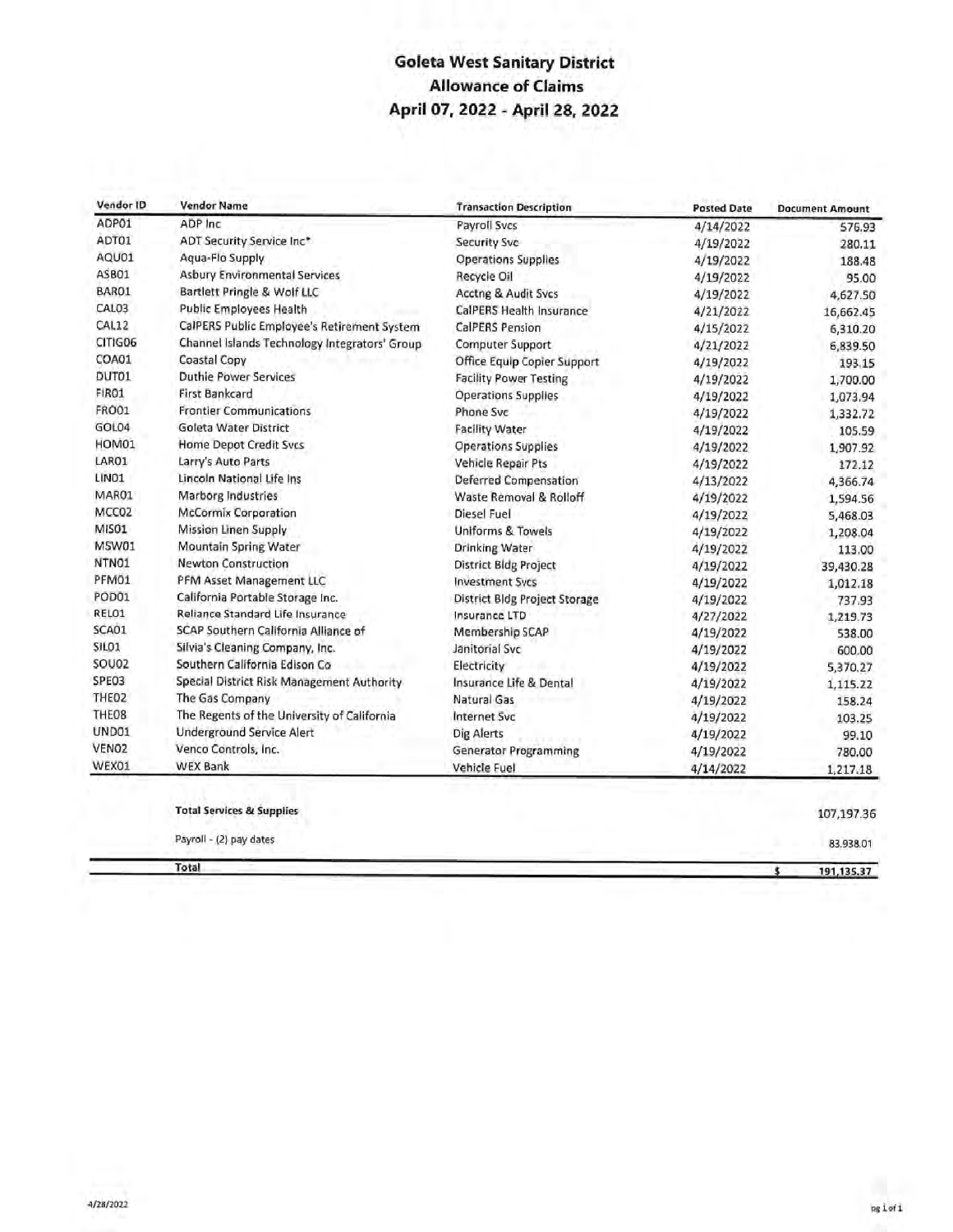## **GOLETA WEST SANITARY DISTRICT DATE: May 27, 2022 AGENDA ITEM: #7**

### **AGENDA TITLE: GOLETA SANITARY DISTRICT'S MUNICIPAL FINANCIAL ADVISOR, JULIO MORALES OF URBAN FUTURES, INC. TO GIVE PRESENTATION TO THE BOARD ON FINANCING OPTIONS FOR THE GSD BIOSOLIDS AND ENERGY STRIATEGICE PLAN PROJECTS AND ANSWER QUESTIONS.**

#### **SUMMARY DESCRIPTION:**

Originally, the GSD Biosolids and Energy Strategic Plan (BESP) was planned to be completed in three phases over a span of ten years or more. GSD has since decided that it is in the best interest of the public and contractual users of the plant to accelerate this timeline and complete the BESP project in two phases. By expediting implementation of the Plan, GSD expects to abate future construction cost escalations and achieve reduced operational costs sooner.

Phase 1 of the BESP project is scheduled to begin construction in FY 2022-23. Phase 1 of the BESP includes the construction of a new 550,000-gallon digester and installation of a 160kW generator to convert biogas to electricity.

Phase 2 of the BESP includes installation of a high-strength waste (fats, oils, grease, and slurried food waste) receiving station, along with a new centrifuge, thermal dryer, and solids dewatering building. The thermal dryer utilizing biogas produced on site will produce high quality class 1 biosolids containing less moisture, thus improving marketability and reducing hauling costs.

The current total cost of both phases of the BESP projects based on existing information is approximately \$37M. GWSD needs to examine the most prudent means to fund its share of the BESP projects. Possibilities include issuing debt, spending down reserves allocated for other GWSD projects, raising rates, or some combination of these options.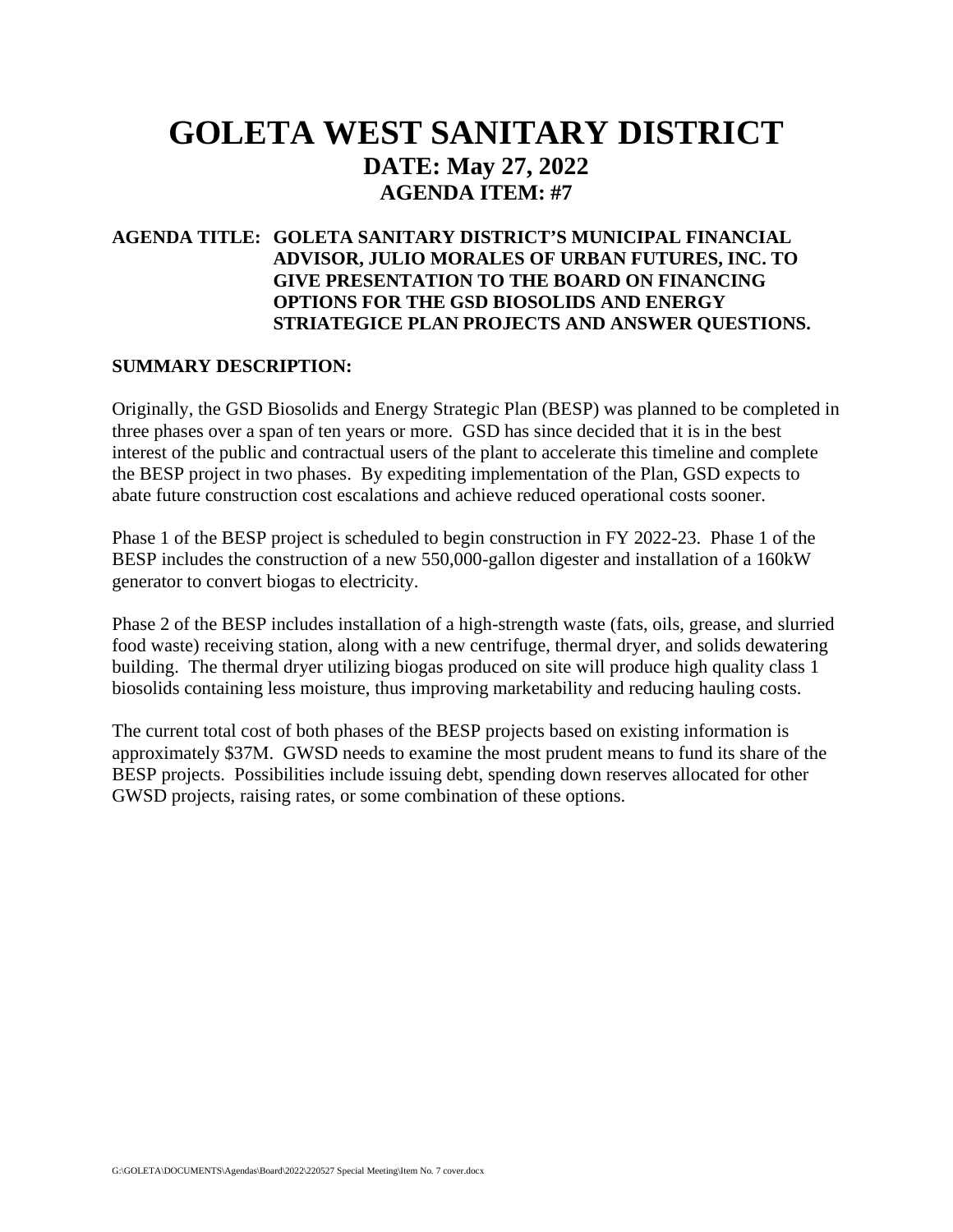## pfm asset<br>management

Customer Service PO Box 11813 Harrisburg, PA 17108-1813

## **GOLETA WEST SANITARY DISTRICT**

## **ACCOUNT STATEMENT**

### For the Month Ending **April 30, 2022**

#### **Client Management Team**

#### **Sarah Meacham**

Managing Director 633 W 5th St., 25th Floor Los Angeles, CA 90071 213-415-1699 meachams@pfmam.com

#### **Contents**

Cover/Disclosures Summary Statement Individual Accounts

#### **Accounts included in Statement**

31912525 GOLETA GENERAL FUND

GOLETA WEST SANITARY DISTRICT BRIAN MCCARTHY P.O. BOX 4 GOLETA, CA 93116

**Online Access** https://www.pfmam.com **Customer Service** 1-717-232-2723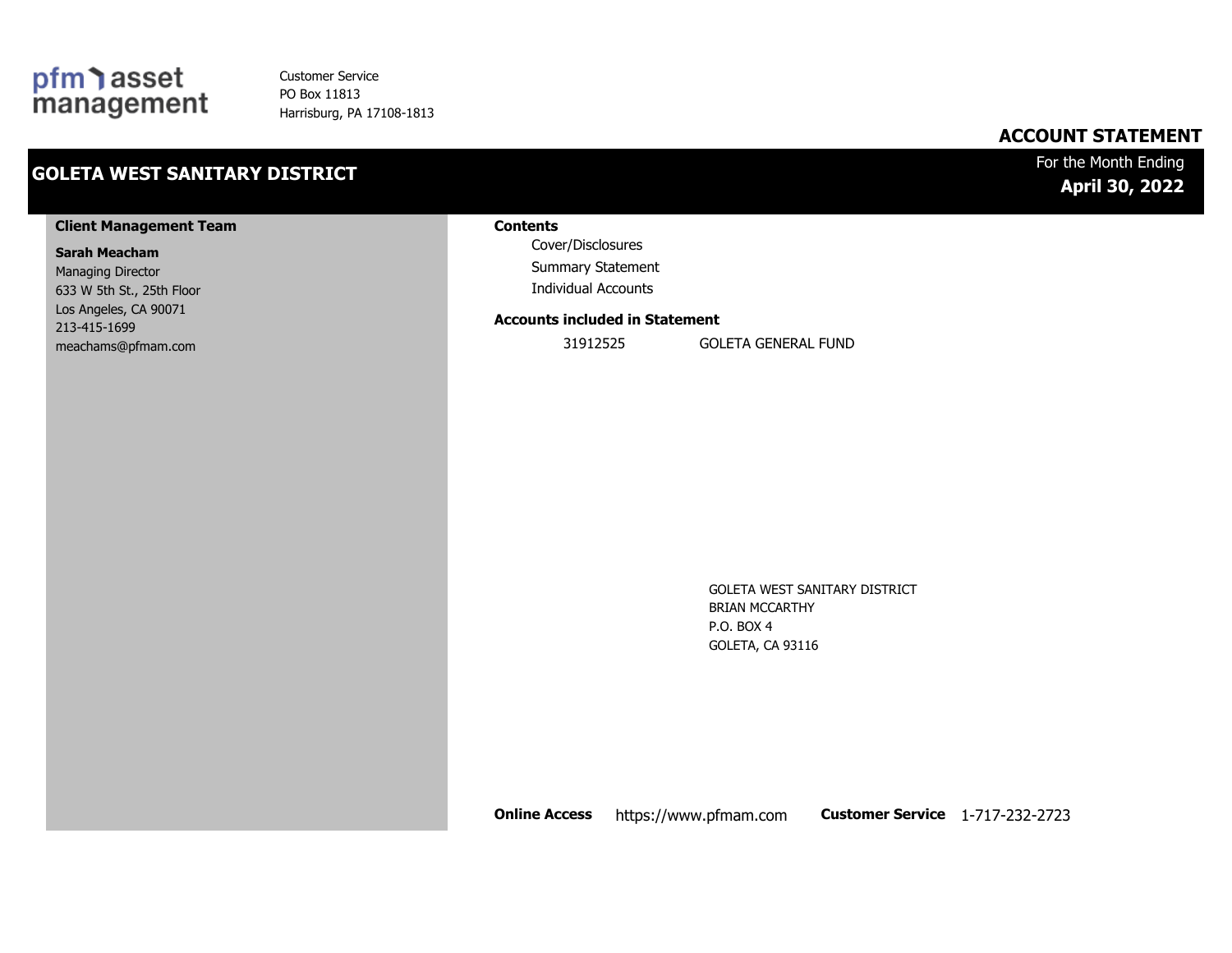#### **Important Disclosures**

#### Important Disclosures

This statement is for general information purposes only and is not intended to provide specific advice or recommendations. PFM Asset Management LLC ("PFMAM") is an investment adviser registered with the U.S. Securities and Exchange Commission and a subsidiary of U.S. Bancorp Asset Management, Inc. ("USBAM"). USBAM is a subsidiary of U.S. Bank National Association ("U.S. Bank"). U.S. Bank is a separate entity and subsidiary of U.S. Bancorp. U.S. Bank is not responsible for and does not guarantee the products, services or performance of PFMAM. PFMAM maintains a written disclosure statement of our background and business experience. If you would like to receive a copy of our current disclosure statement, please contact Service Operations at the address below.

**Proxy Voting** PFMAM does not normally receive proxies to vote on behalf of its clients. However, it does on occasion receive consent requests. In the event a consent request is received the portfolio manager contacts the client and then proceeds according to their instructions. PFMAM's Proxy Voting Policy is available upon request by contacting Service Operations at the address below.

**Questions About an Account** PFMAM's monthly statement is intended to detail our investment advisory activity as well as the activity of any accounts held by clients in pools that are managed by PFMAM. The custodian bank maintains the control of assets and executes (i.e., settles) all investment transactions. The custodian statement is the official record of security and cash holdings and transactions. PFMAM recognizes that clients may use these reports to facilitate record keeping and that the custodian bank statement and the PFMAM statement should be reconciled and differences resolved. Many custodians use a settlement date basis which may result in the need to reconcile due to a timing difference.

**Account Control** PFMAM does not have the authority to withdraw funds from or deposit funds to the custodian outside the scope of services provided by PFMAM. Our clients retain responsibility for their internal accounting policies; implementing and enforcing internal controls and generating ledger entries or otherwise recording transactions. **Market Value** Generally, PFMAM's market prices are derived from closing bid prices as of the last business day of the month as supplied by Refinitiv or Bloomberg. For certain short-term investments or where prices are not available from generally recognized sources the securities are priced using a yield-based matrix system to arrive at an estimated market value. Prices that fall between data points are interpolated. Non-negotiable FDIC-insured bank certificates of deposit are priced at par. Although PFMAM believes the prices to be reliable, the values of the securities may not represent the prices at which the securities could have been bought or sold. Explanation of the valuation methods for a registered investment company or local government investment program is contained in the appropriate fund offering documentation or information statement.

**Amortized Cost** The original cost of the principal of the security is adjusted for the amount of the periodic reduction of any discount or premium from the purchase date until the date of the report. Discount or premium with respect to short term securities (those with less than one year to maturity at time of issuance) is amortized on a straightline basis. Such discount or premium with respect to longer term securities is amortized using the constant yield basis.

**Tax Reporting** Cost data and realized gains / losses are provided for informational purposes only. Please review for accuracy and consult your tax advisor to determine the tax consequences of your security transactions. PFMAM does not report such information to the IRS or other taxing authorities and is not responsible for the accuracy of such information that may be required to be reported to federal, state or other taxing authorities.

**Financial Situation** In order to better serve you, PFMAM should be promptly notified of any material change in your investment objective or financial situation. **Callable Securities** Securities subject to redemption prior to maturity may be redeemed in whole or in part before maturity, which could affect the yield represented. **Portfolio** The securities in this portfolio, including shares of mutual funds, are not guaranteed or otherwise protected by PFMAM, the FDIC (except for certain non-negotiable certificates of deposit) or any government agency. Investment in securities involves risks, including the possible loss of the amount invested. Actual settlement values, accrued interest, and amortized cost amounts may vary for securities subject to an adjustable interest rate or subject to principal paydowns. Any changes to the values shown may be reflected within the next monthly statement's beginning values.

**Rating** Information provided for ratings is based upon a good faith inquiry of selected sources, but its accuracy and completeness cannot be quaranteed Shares of some local government investment programs and TERM funds are marketed through representatives of PFMAM's affiliate, PFM Fund Distributors, Inc. which is registered with the SEC as a broker/dealer and is a member of the Financial Industry Regulatory Authority ("FINRA") and the Municipal Securities Rulemaking Board ("MSRB"). You may reach the FINRA by calling the FINRA Hotline at 1-800-289-9999 or at the FINRA website address

https://www.finra.org/investors/investor-contacts. A brochure describing the FINRA Regulation Public Disclosure Program is also available from FINRA upon request. **Key Terms and Definitions**

*Dividends* on local government investment program funds consist of interest earned, plus any discount ratably amortized to the date of maturity, plus all realized gains and losses on the sale of securities prior to maturity, less ratable amortization of any premium and all accrued expenses to the fund. Dividends are accrued daily and may be paid either monthly or quarterly. The monthly earnings on this statement represent the estimated dividend accrued for the month for any program that distributes earnings on a quarterly basis. There is no guarantee that the estimated amount will be paid on the actual distribution date.

*Current Yield* is the net change, exclusive of capital changes and income other than investment income, in the value of a hypothetical fund account with a balance of one share over the seven-day base period including the statement date, expressed as a percentage of the value of one share (normally \$1.00 per share) at the beginning of the seven-day period. This resulting net change in account value is then annualized by multiplying it by

365 and dividing the result by 7. The yields quoted should not be considered a representation of the yield of the fund in the future, since the yield is not fixed. *Average maturity* represents the average maturity of all securities and investments of a portfolio, determined by multiplying the par or principal value of each security or investment by its maturity (days or years), summing the products, and dividing the sum by the total principal value of the portfolio. The stated maturity date of mortgage backed or callable securities are used in this statement. However the actual maturity of these securities could vary depending on the level or prepayments on the underlying mortgages or whether a callable security has or is still able to be called.

*Monthly distribution yield* represents the net change in the value of one share (normally \$1.00 per share) resulting from all dividends declared during the month by a fund expressed as a percentage of the value of one share at the beginning of the month. This resulting net change is then annualized by multiplying it by 365 and dividing it by the number of calendar days in the month.

*YTM at Cost* The yield to maturity at cost is the expected rate of return, based on the original cost, the annual interest receipts, maturity value and the time period from purchase date to maturity, stated as a percentage, on an annualized basis.

*YTM at Market* The yield to maturity at market is the rate of return, based on the current market value, the annual interest receipts, maturity value and the time period remaining until maturity, stated as a percentage, on an annualized basis. *Managed Account* A portfolio of investments managed discretely by PFMAM according to the client's specific investment policy and requirements. The investments are directly owned by the client and held by the client's custodian. *Unsettled Trade* A trade which has been executed however the final consummation of the security transaction and payment has not yet taken place.

Please review the detail pages of this statement carefully. If you think your statement is wrong, missing account information, or if you need more information about a transaction, please contact PFMAM within 60 days of receipt. If you have other concerns or questions regarding your account, or to request an updated copy of PFMAM's current disclosure statement, please contact a member of your client management team at PFMAM Service Operations at the address below.

> PFM Asset Management LLC Attn: Service Operations 213 Market Street Harrisburg, PA 17101

**NOT FDIC INSURED NO BANK GUARANTEE MAY LOSE VALUE**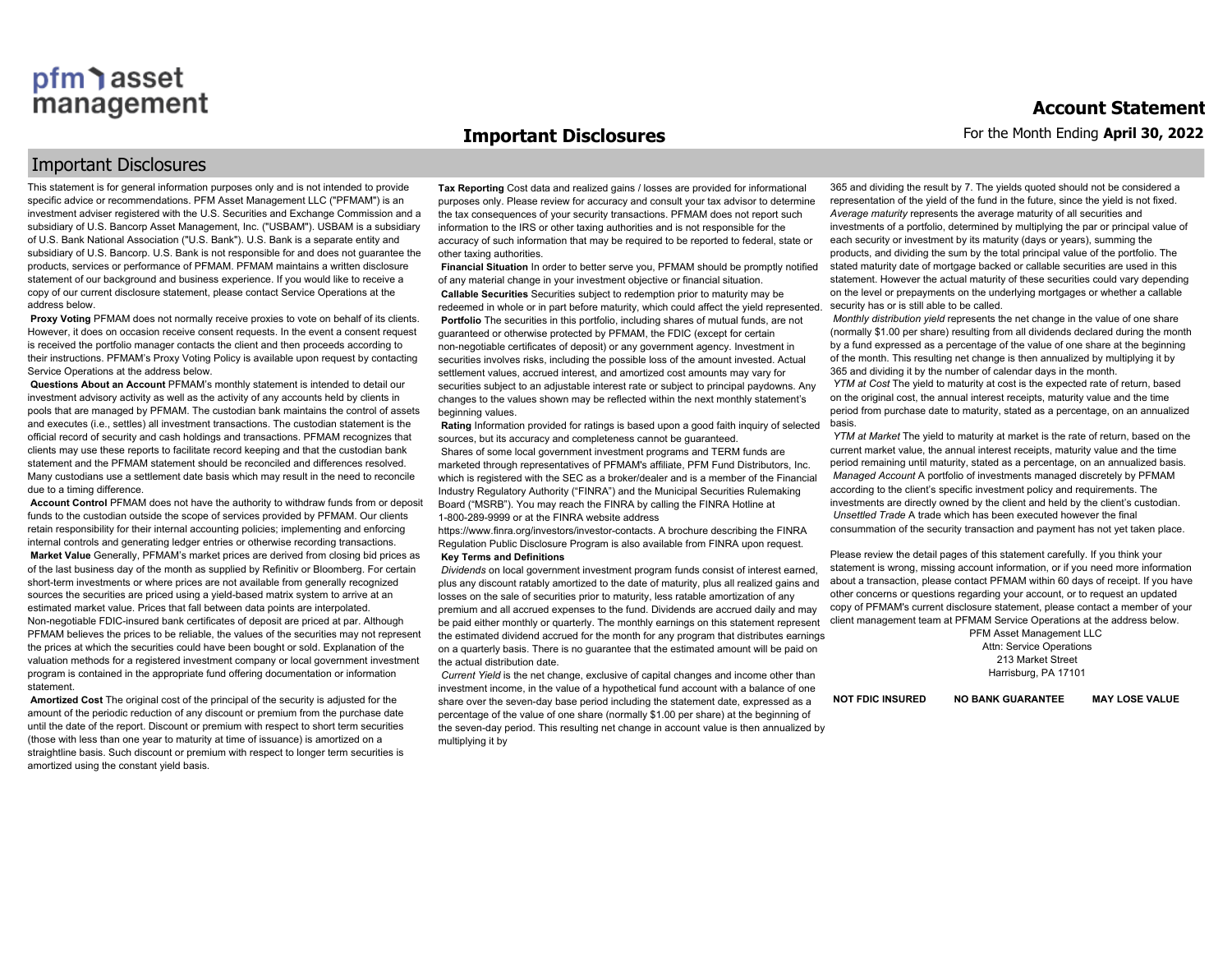## **Managed Account Summary Statement** For the Month Ending April 30, 2022

### GOLETA GENERAL FUND - 31912525

| <b>Transaction Summary - Managed Account</b>            | <b>Cash Transactions Summary - Managed Account</b> |                                                    |                               |  |
|---------------------------------------------------------|----------------------------------------------------|----------------------------------------------------|-------------------------------|--|
| <b>Opening Market Value</b>                             | \$9,049,020.02                                     | Maturities/Calls                                   | 283,150.00                    |  |
| Maturities/Calls                                        | (280,000.00)                                       | Sale Proceeds<br>Coupon/Interest/Dividend Income   | 0.00<br>2,770.64              |  |
| <b>Principal Dispositions</b><br>Principal Acquisitions | 0.00<br>190,390.10                                 | <b>Principal Payments</b>                          | 0.00                          |  |
| Unsettled Trades                                        | 0.00                                               | <b>Security Purchases</b><br>Net Cash Contribution | (190, 487.60)<br>1,355,509.06 |  |
| Change in Current Value                                 | (32, 397.40)                                       | Reconciling Transactions                           | 0.00                          |  |
| <b>Closing Market Value</b>                             | \$8,927,012.72                                     |                                                    |                               |  |

| <b>Earnings Reconciliation (Cash Basis) - Managed Account</b> |                | <b>Cash Balance</b>         |                |  |
|---------------------------------------------------------------|----------------|-----------------------------|----------------|--|
| Interest/Dividends/Coupons Received                           | 5,920.64       | <b>Closing Cash Balance</b> | \$2,690,985.84 |  |
| Less Purchased Interest Related to Interest/Coupons           | (97.50)        |                             |                |  |
| Plus Net Realized Gains/Losses                                | (5,397.66)     |                             |                |  |
| <b>Total Cash Basis Earnings</b>                              | \$425.48       |                             |                |  |
| <b>Earnings Reconciliation (Accrual Basis)</b>                | <b>Total</b>   |                             |                |  |
| Ending Amortized Value of Securities                          | 9,126,136.21   |                             |                |  |
| <b>Ending Accrued Interest</b>                                | 25,498.56      |                             |                |  |
| Plus Proceeds from Sales                                      | 0.00           |                             |                |  |
| Plus Proceeds of Maturities/Calls/Principal Payments          | 283,150.00     |                             |                |  |
| Plus Coupons/Dividends Received                               | 2,770.64       |                             |                |  |
| Less Cost of New Purchases                                    | (190, 487.60)  |                             |                |  |
| Less Beginning Amortized Value of Securities                  | (9,218,808.19) |                             |                |  |
| Less Beginning Accrued Interest                               | (23, 380.75)   |                             |                |  |
| <b>Total Accrual Basis Earnings</b>                           | \$4,878.87     |                             |                |  |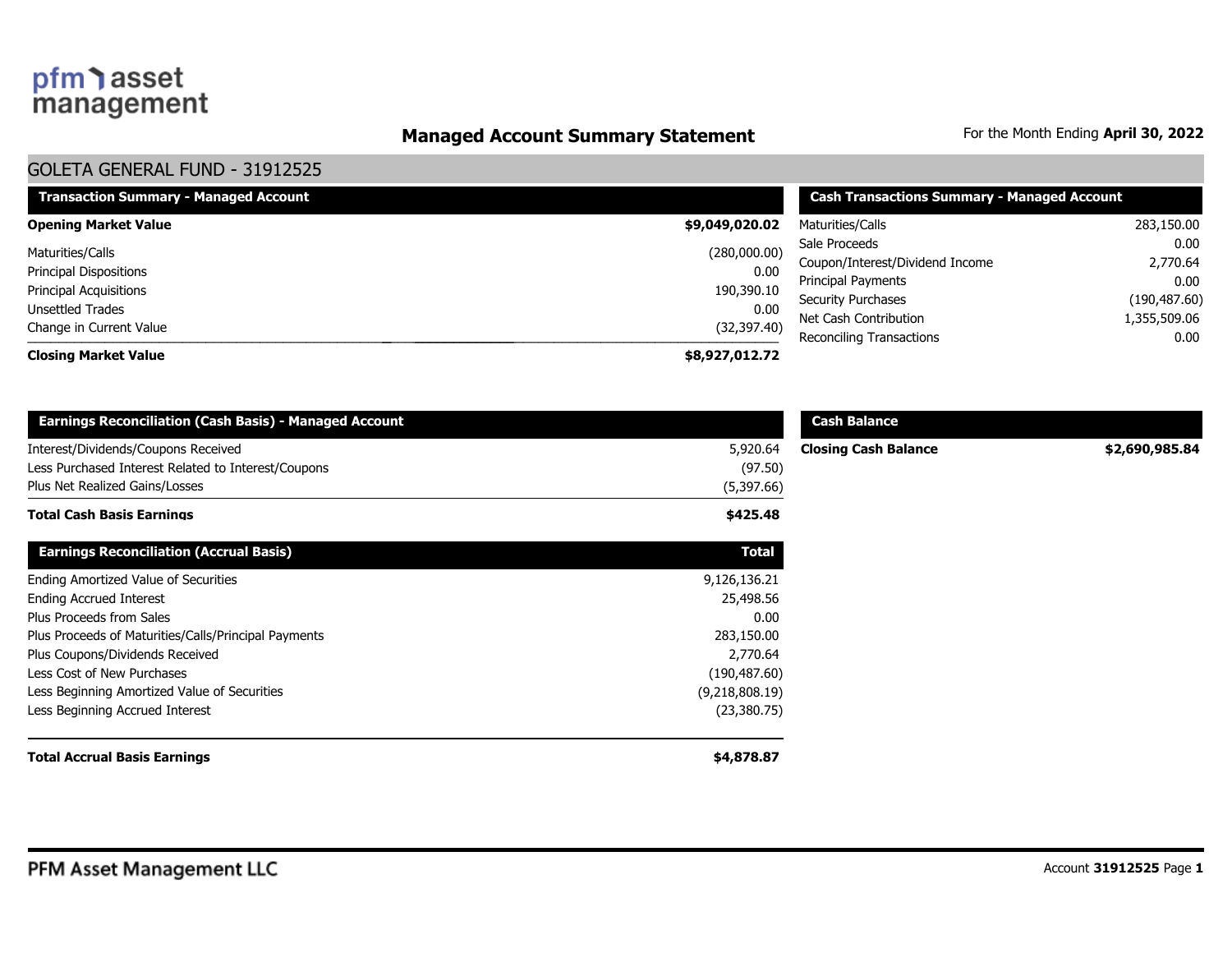## **Portfolio Summary and Statistics** For the Month Ending April 30, 2022

### GOLETA GENERAL FUND - 31912525

| <b>Account Summary</b>            |                  |                      |                |  |  |  |  |  |  |  |  |
|-----------------------------------|------------------|----------------------|----------------|--|--|--|--|--|--|--|--|
| <b>Description</b>                | <b>Par Value</b> | <b>Market Value</b>  | <b>Percent</b> |  |  |  |  |  |  |  |  |
| U.S. Treasury Bond / Note         | 4,495,000.00     | 4,397,207.80         | 49.27          |  |  |  |  |  |  |  |  |
| Supra-National Agency Bond / Note | 210,000.00       | 198,539.25           | 2.22           |  |  |  |  |  |  |  |  |
| Federal Agency Bond / Note        | 2,030,000.00     | 1,994,384.17         | 22.34          |  |  |  |  |  |  |  |  |
| Corporate Note                    | 1,585,000.00     | 1,557,309.90         | 17.44          |  |  |  |  |  |  |  |  |
| Certificate of Deposit            | 780,000,00       | 779,571.60           | 8.73           |  |  |  |  |  |  |  |  |
| <b>Managed Account Sub-Total</b>  | 9,100,000.00     | 8,927,012.72 100.00% |                |  |  |  |  |  |  |  |  |
| <b>Accrued Interest</b>           |                  | 25,498.56            |                |  |  |  |  |  |  |  |  |
| <b>Total Portfolio</b>            | 9,100,000.00     | 8,952,511.28         |                |  |  |  |  |  |  |  |  |
| <b>Unsettled Trades</b>           | 0.00             | 0.00                 |                |  |  |  |  |  |  |  |  |





| <b>Characteristics</b>            |       |
|-----------------------------------|-------|
| Yield to Maturity at Cost         | 0.68% |
| Yield to Maturity at Market       | 2.09% |
| Weighted Average Days to Maturity | 454   |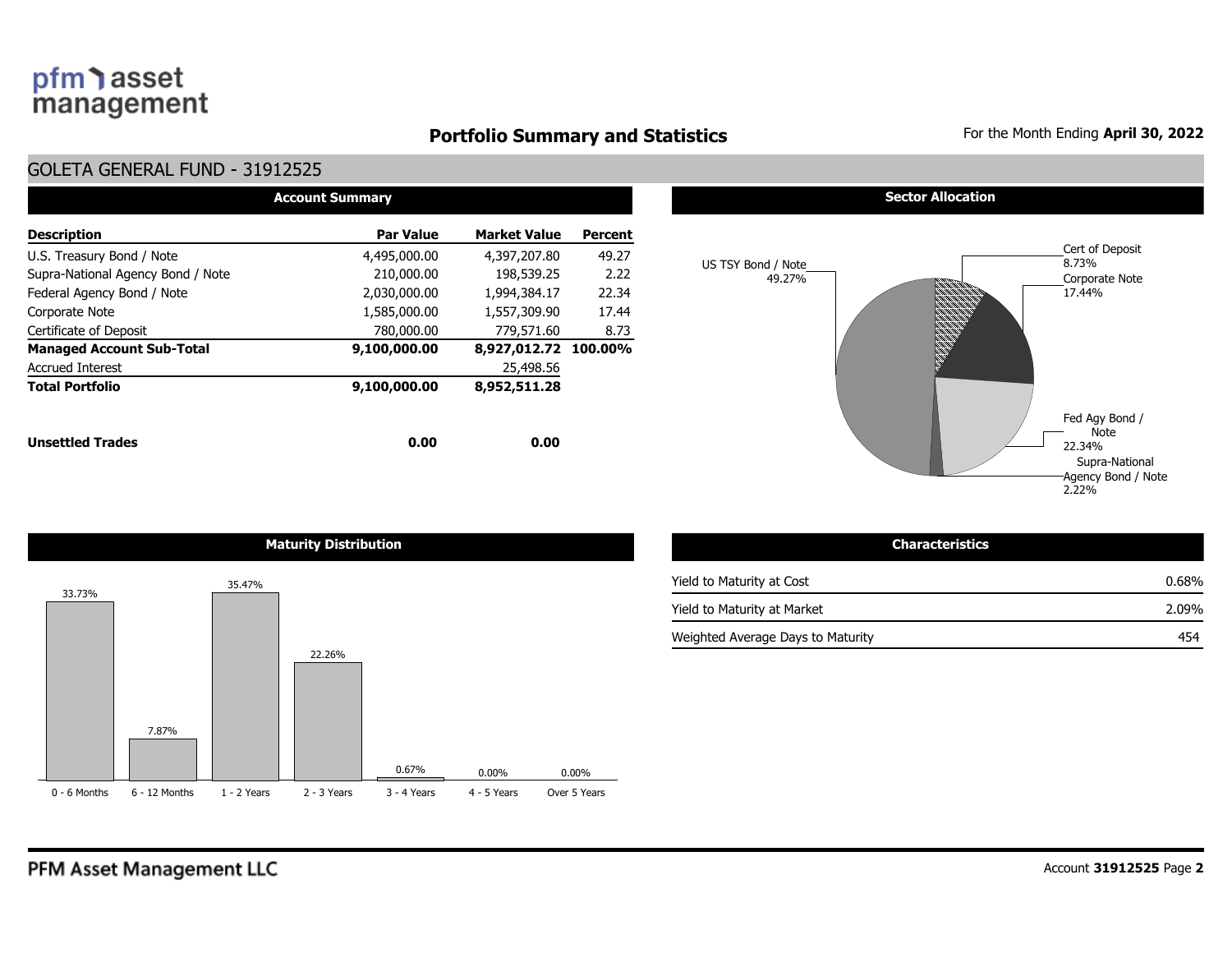## **Managed Account Issuer Summary** For the Month Ending April 30, 2022

### GOLETA GENERAL FUND - 31912525

| <b>Issuer Summary</b>                   |                     |                |
|-----------------------------------------|---------------------|----------------|
|                                         | <b>Market Value</b> |                |
| <b>Issuer</b>                           | of Holdings         | <b>Percent</b> |
| ADOBE INC                               | 14,945.70           | 0.17           |
| AMAZON.COM INC                          | 129,605.45          | 1.45           |
| AMERICAN HONDA FINANCE                  | 189,427.89          | 2.12           |
| APPLE INC                               | 108,144.88          | 1.21           |
| <b>BANK OF AMERICA CO</b>               | 122,649.50          | 1.37           |
| CATERPILLAR INC                         | 75,000.45           | 0.84           |
| <b>CHARLES SCHWAB</b>                   | 28,701.36           | 0.32           |
| <b>CITIGROUP INC</b>                    | 69,135.43           | 0.77           |
| <b>COMCAST CORP</b>                     | 70,025.20           | 0.78           |
| <b>DEERE &amp; COMPANY</b>              | 156,806.16          | 1.76           |
| <b>FANNIE MAE</b>                       | 706,563.82          | 7.92           |
| FEDERAL FARM CREDIT BANKS               | 197,420.00          | 2.21           |
| FEDERAL HOME LOAN BANKS                 | 168,949.06          | 1.89           |
| FREDDIE MAC                             | 921,451.29          | 10.33          |
| <b>GOLDMAN SACHS GROUP INC</b>          | 88,104.06           | 0.99           |
| HONEYWELL INTERNATIONAL                 | 25,031.53           | 0.28           |
| INTER-AMERICAN DEVELOPMENT BANK         | 198,539.25          | 2.22           |
| JP MORGAN CHASE & CO                    | 134,194.79          | 1.50           |
| <b>MORGAN STANLEY</b>                   | 87,484.77           | 0.98           |
| NORDEA BANK ABP                         | 240,336.96          | 2.69           |
| PACCAR FINANCIAL CORP                   | 34,344.98           | 0.38           |
| SKANDINAVISKA ENSKILDA BANKEN AB        | 240,344.64          | 2.69           |
| THE BANK OF NEW YORK MELLON CORPORATION | 114,106.56          | 1.28           |
| <b>TOYOTA MOTOR CORP</b>                | 71,455.95           | 0.80           |
| <b>UBS AG</b>                           | 298,890.00          | 3.35           |
| UNITED STATES TREASURY                  | 4,397,207.80        | 49.27          |
| UNITEDHEALTH GROUP INC                  | 38,145.24           | 0.43           |
| <b>Total</b>                            | \$8,927,012.72      | 100.00%        |

#### **Credit Quality (S&P Ratings)**

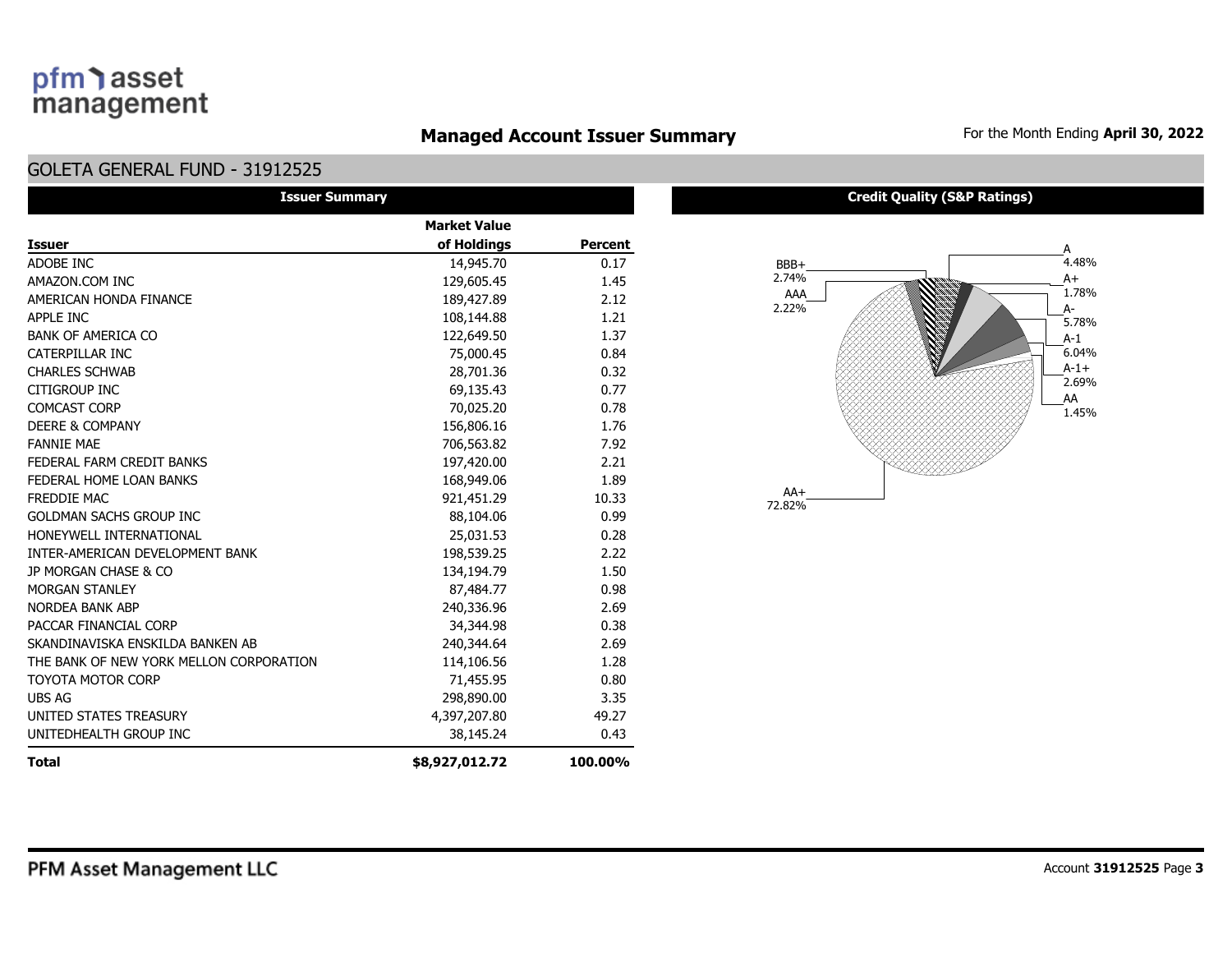## **Managed Account Detail of Securities Held** For the Month Ending April 30, 2022

#### GOLETA GENERAL FUND - 31912525

| <b>Security Type/Description</b><br><b>Dated Date/Coupon/Maturity</b> | <b>CUSIP</b> |                | <b>S&amp;P</b><br>Par Rating | Moody's<br>Rating | <b>Trade</b><br><b>Date</b> | <b>Settle</b><br><b>Date</b> | <b>Original</b><br>Cost | <b>YTM</b><br>at Cost | <b>Accrued</b><br><b>Interest</b> | Amortized<br>Cost | <b>Market</b><br><b>Value</b> |
|-----------------------------------------------------------------------|--------------|----------------|------------------------------|-------------------|-----------------------------|------------------------------|-------------------------|-----------------------|-----------------------------------|-------------------|-------------------------------|
| <b>U.S. Treasury Bond / Note</b>                                      |              |                |                              |                   |                             |                              |                         |                       |                                   |                   |                               |
| <b>US TREASURY NOTES</b><br>DTD 05/31/2017 1.750% 05/31/2022          | 912828XR6    | 385,000.00 AA+ |                              | Aaa               | 05/28/20                    | 06/01/20                     | 396,971.09              | 0.19                  | 2,813.46                          | 385,492.64        | 385,300.76                    |
| <b>US TREASURY NOTES</b><br>DTD 07/15/2019 1.750% 07/15/2022          | 9128287C8    | 190,000.00 AA+ |                              | Aaa               | 06/29/20                    | 06/30/20                     | 196,130.47              | 0.17                  | 973.62                            | 190,617.16        | 190,326.57                    |
| <b>US TREASURY NOTES</b><br>DTD 07/31/2017 1.875% 07/31/2022          | 9128282P4    | 415,000.00 AA+ |                              | Aaa               | 04/06/21                    | 04/13/21                     | 424,532.03              | 0.11                  | 1,934.56                          | 416,829.99        | 415,972.68                    |
| US TREASURY NOTES<br>DTD 08/31/2017 1.625% 08/31/2022                 | 9128282S8    | 110,000.00 AA+ |                              | Aaa               | 10/21/19                    | 10/25/19                     | 110,133.20              | - 1.58                | 301.15                            | 110,015.61        | 110,154.68                    |
| <b>US TREASURY NOTES</b><br>DTD 09/15/2019 1.500% 09/15/2022          | 912828YF1    | 145,000.00 AA+ |                              | Aaa               | 02/03/20                    | 02/03/20                     | 145,589.06              | 1.34                  | 277.79                            | 145,084.50        | 145,135.94                    |
| US TREASURY NOTES<br>DTD 02/15/2020 1.375% 02/15/2023                 | 912828Z86    | 250,000.00 AA+ |                              | Aaa               | 03/02/20                    | 03/03/20                     | 254,228.52              | 0.79                  | 712.19                            | 251,136.49        | 248,984.38                    |
| US TREASURY NOTES<br>DTD 02/28/2018 2.625% 02/28/2023                 | 9128284A5    | 240,000.00 AA+ |                              | Aaa               | 03/09/20                    | 03/10/20                     | 255,318.75              | 0.46                  | 1,061.41                          | 244,277.96        | 241,237.49                    |
| US TREASURY NOTES<br>DTD 05/31/2018 2.750% 05/31/2023                 | 9128284S6    | 400,000.00 AA+ |                              | Aaa               | 11/16/20                    | 11/17/20                     | 425,734.38              | 0.20                  | 4,593.41                          | 410,989.28        | 402,187.52                    |
| US TREASURY NOTES<br>DTD 06/15/2020 0.250% 06/15/2023                 | 912828ZU7    | 175,000.00 AA+ |                              | Aaa               | 12/15/20                    | 12/16/20                     | 175,451.17              | 0.15                  | 164.66                            | 175,203.05        | 171,144.54                    |
| <b>US TREASURY NOTES</b><br>DTD 10/15/2020 0.125% 10/15/2023          | 91282CAP6    | 400,000.00 AA+ |                              | Aaa               | 11/16/20                    | 11/17/20                     | 398,781.25              | 0.23                  | 21.86                             | 399,389.48        | 386,375.00                    |
| <b>US TREASURY NOTES</b><br>DTD 01/15/2021 0.125% 01/15/2024          | 91282CBE0    | 265,000.00 AA+ |                              | Aaa               | 02/02/21                    | 02/05/21                     | 264,585.94              | 0.18                  | 97.00                             | 264,759.43        | 253,944.52                    |
| <b>US TREASURY NOTES</b><br>DTD 02/15/2021 0.125% 02/15/2024          | 91282CBM2    | 320,000.00 AA+ |                              | Aaa               | 02/26/21                    | 03/01/21                     | 318,125.00              | 0.32                  | 82.87                             | 318,863.90        | 305,849.98                    |
| <b>US TREASURY N/B NOTES</b><br>DTD 08/15/2021 0.375% 08/15/2024      | 91282CCT6    | 300,000.00 AA+ |                              | Aaa               | 09/01/21                    | 09/03/21                     | 299,648.44              | 0.42                  | 233.08                            | 299,726,78        | 283,875,00                    |
| US TREASURY N/B NOTES<br>DTD 10/15/2021 0.625% 10/15/2024             | 91282CDB4    | 200,000.00 AA+ |                              | Aaa               | 11/08/21                    | 11/09/21                     | 199,539.06              | 0.70                  | 54.64                             | 199,613.52        | 189,531.24                    |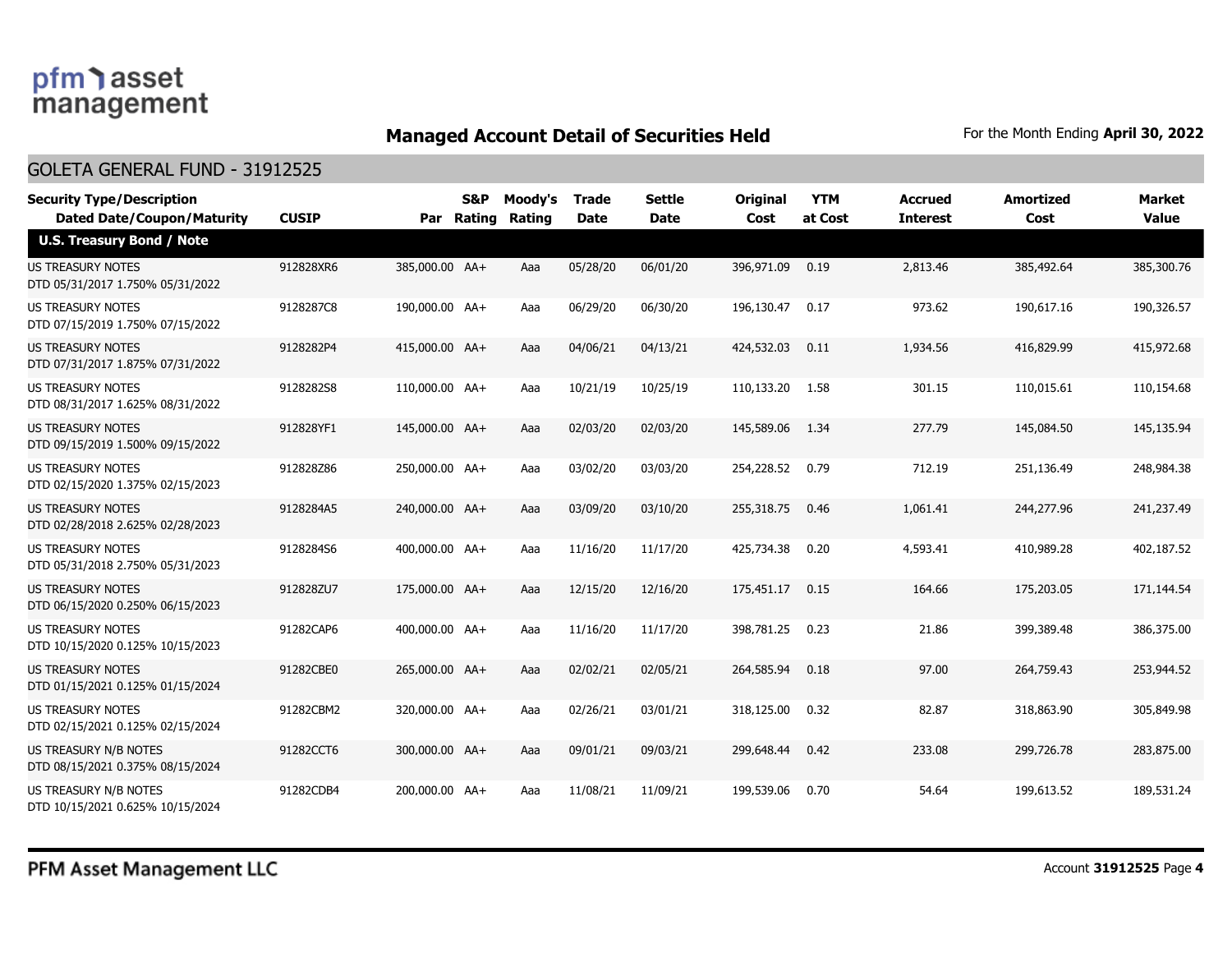GOLETA GENERAL FUND - 31912525

## **Managed Account Detail of Securities Held** For the Month Ending April 30, 2022

| GOLETA GENERAL FUND - 31912525                                        |              |                |                      |                   |                             |                              |                         |                       |                                   |                          |                               |
|-----------------------------------------------------------------------|--------------|----------------|----------------------|-------------------|-----------------------------|------------------------------|-------------------------|-----------------------|-----------------------------------|--------------------------|-------------------------------|
| <b>Security Type/Description</b><br><b>Dated Date/Coupon/Maturity</b> | <b>CUSIP</b> | Par            | S&P<br><b>Rating</b> | Moody's<br>Rating | <b>Trade</b><br><b>Date</b> | <b>Settle</b><br><b>Date</b> | <b>Original</b><br>Cost | <b>YTM</b><br>at Cost | <b>Accrued</b><br><b>Interest</b> | <b>Amortized</b><br>Cost | <b>Market</b><br><b>Value</b> |
| <b>U.S. Treasury Bond / Note</b>                                      |              |                |                      |                   |                             |                              |                         |                       |                                   |                          |                               |
| US TREASURY N/B NOTES<br>DTD 12/15/2021 1.000% 12/15/2024             | 91282CDN8    | 700,000.00 AA+ |                      | Aaa               | 01/24/22                    | 01/25/22                     | 696,035.16              | 1.20                  | 2,634.62                          | 696,395.94               | 667,187.50                    |
| <b>Security Type Sub-Total</b>                                        |              | 4,495,000.00   |                      |                   |                             |                              | 4,560,803.52            | 0.50                  | 15,956.32                         | 4,508,395.73             | 4,397,207.80                  |
| <b>Supra-National Agency Bond / Note</b>                              |              |                |                      |                   |                             |                              |                         |                       |                                   |                          |                               |
| INTER-AMERICAN DEVEL BK NOTES<br>DTD 09/23/2021 0.500% 09/23/2024     | 4581X0DZ8    | 210,000.00 AAA |                      | Aaa               | 09/15/21                    | 09/23/21                     | 209,844.60              | 0.52                  | 110.83                            | 209,875.79               | 198,539.25                    |
| <b>Security Type Sub-Total</b>                                        |              | 210,000.00     |                      |                   |                             |                              | 209,844.60              | 0.52                  | 110.83                            | 209,875.79               | 198,539.25                    |
| <b>Federal Agency Bond / Note</b>                                     |              |                |                      |                   |                             |                              |                         |                       |                                   |                          |                               |
| FREDDIE MAC NOTES<br>DTD 06/08/2020 0.250% 06/08/2022                 | 3134GVJ66    | 500,000.00 AA+ |                      | Aaa               | 06/04/20                    | 06/08/20                     | 499,760.00              | 0.27                  | 496.53                            | 499,987.51               | 499,672.50                    |
| FEDERAL HOME LOAN BANK NOTES<br>DTD 10/22/2020 0.125% 10/21/2022      | 3130AKDH6    | 170,000.00 AA+ |                      | Aaa               | 10/21/20                    | 10/22/20                     | 169,775.60              | 0.19                  | 5.90                              | 169,946.75               | 168,949.06                    |
| FEDERAL FARM CREDIT BANK NOTES<br>DTD 02/03/2021 0.125% 02/03/2023    | 3133EMPH9    | 200,000.00 AA+ |                      | Aaa               | 01/26/21                    | 02/03/21                     | 199,888.00              | 0.15                  | 61.11                             | 199,957.35               | 197,420.00                    |
| <b>FANNIE MAE NOTES</b><br>DTD 05/22/2020 0.250% 05/22/2023           | 3135G04Q3    | 485,000.00 AA+ |                      | Aaa               | 05/28/20                    | 06/01/20                     | 483,685.65              | 0.34                  | 535.52                            | 484,532.41               | 475,142.38                    |
| FREDDIE MAC NOTES<br>DTD 06/11/2018 2.750% 06/19/2023                 | 3137EAEN5    | 65,000.00 AA+  |                      | Aaa               | 04/13/20                    | 04/15/20                     | 69,861.35               | 0.38                  | 655.42                            | 66,735.00                | 65,331.89                     |
| <b>FANNIE MAE NOTES</b><br>DTD 11/25/2020 0.250% 11/27/2023           | 3135G06H1    | 240,000.00 AA+ |                      | Aaa               | 11/24/20                    | 11/30/20                     | 239,875.20              | 0.27                  | 256.67                            | 239,934.29               | 231,421.44                    |
| FREDDIE MAC NOTES<br>DTD 12/04/2020 0.250% 12/04/2023                 | 3137EAFA2    | 370,000.00 AA+ |                      | Aaa               | 12/02/20                    | 12/04/20                     | 369,633.70              | 0.28                  | 377.71                            | 369,805.31               | 356,446.90                    |
| <b>Security Type Sub-Total</b>                                        |              | 2,030,000.00   |                      |                   |                             |                              | 2,032,479.50            | 0.28                  | 2,388.86                          | 2,030,898.62             | 1,994,384.17                  |
| <b>Corporate Note</b>                                                 |              |                |                      |                   |                             |                              |                         |                       |                                   |                          |                               |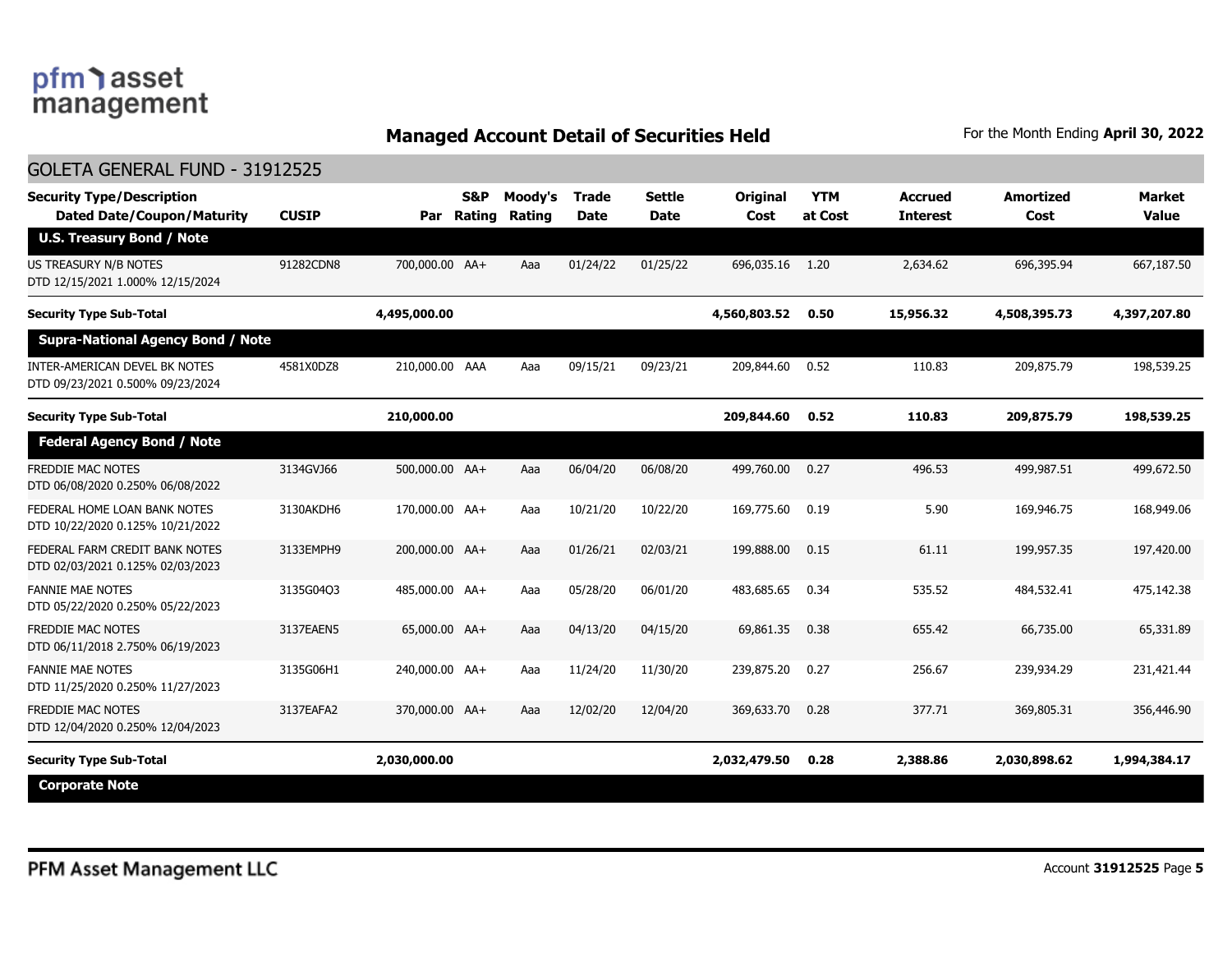## **Managed Account Detail of Securities Held** For the Month Ending April 30, 2022

### GOLETA GENERAL FUND - 31912525

| <b>Security Type/Description</b><br><b>Dated Date/Coupon/Maturity</b>                  | <b>CUSIP</b> | Par            | <b>S&amp;P</b><br>Rating | Moody's<br>Rating | <b>Trade</b><br><b>Date</b> | <b>Settle</b><br><b>Date</b> | Original<br>Cost | <b>YTM</b><br>at Cost | <b>Accrued</b><br><b>Interest</b> | <b>Amortized</b><br>Cost | <b>Market</b><br><b>Value</b> |
|----------------------------------------------------------------------------------------|--------------|----------------|--------------------------|-------------------|-----------------------------|------------------------------|------------------|-----------------------|-----------------------------------|--------------------------|-------------------------------|
| <b>Corporate Note</b>                                                                  |              |                |                          |                   |                             |                              |                  |                       |                                   |                          |                               |
| CATERPILLAR FINL SERVICE CORPORATE<br><b>NOTES</b><br>DTD 05/15/2020 0.950% 05/13/2022 | 14913R2B2    | 75,000.00 A    |                          | A2                | 05/12/20                    | 05/15/20                     | 74,933.25        | 1.00                  | 332.50                            | 74,998.90                | 75,000.45                     |
| AMERICAN HONDA FINANCE<br>DTD 06/27/2019 2.200% 06/27/2022                             | 02665WCY5    | 100,000.00 A-  |                          | A <sub>3</sub>    | 06/24/19                    | 06/27/19                     | 99,908.00        | 2.23                  | 757.78                            | 99,995.22                | 100,121.70                    |
| JOHN DEERE CAPITAL CORP CORPORATE<br><b>NOTES</b><br>DTD 06/04/2020 0.550% 07/05/2022  | 24422EVG1    | 80,000.00      | A                        | A2                | 06/01/20                    | 06/04/20                     | 79,983.20        | 0.56                  | 141.78                            | 79,998.57                | 79,901.84                     |
| HONEYWELL INTERNATIONAL (CALLABLE)<br><b>NOTE</b><br>DTD 08/08/2019 2.150% 08/08/2022  | 438516BT2    | 25,000.00      | A                        | A2                | 07/30/19                    | 08/08/19                     | 24,974.75        | 2.19                  | 123.92                            | 24,997.72                | 25,031.53                     |
| APPLE INC CORPORATE NOTES<br>DTD 09/11/2019 1.700% 09/11/2022                          | 037833DL1    | 35,000.00 AA+  |                          | Aaa               | 09/04/19                    | 09/11/19                     | 34,994.05        | 1.71                  | 82.64                             | 34,999.28                | 35,038.85                     |
| ADOBE INC CORP NOTE<br>DTD 02/03/2020 1.700% 02/01/2023                                | 00724PAA7    | 15,000.00 A+   |                          | A2                | 01/22/20                    | 02/03/20                     | 14,979.45        | 1.75                  | 63.75                             | 14,994.82                | 14,945.70                     |
| AMERICAN HONDA FINANCE<br>DTD 01/10/2020 1.950% 05/10/2023                             | 02665WDH1    | 90,000.00 A-   |                          | A <sub>3</sub>    | 01/07/20                    | 01/10/20                     | 89,966.70        | 1.96                  | 833.63                            | 89,989.76                | 89,306.19                     |
| PACCAR FINANCIAL CORP CORPORATE<br><b>NOTES</b><br>DTD 06/08/2020 0.800% 06/08/2023    | 69371RQ82    | 35,000.00 A+   |                          | A1                | 06/01/20                    | 06/08/20                     | 34,951.35        | 0.85                  | 111.22                            | 34,982.10                | 34,344.98                     |
| JOHN DEERE CAPITAL CORP CORPORATE<br><b>NOTES</b><br>DTD 03/04/2021 0.450% 01/17/2024  | 24422EVN6    | 80,000.00      | A                        | A2                | 03/01/21                    | 03/04/21                     | 79,943.20        | 0.48                  | 104.00                            | 79,966.10                | 76,904.32                     |
| GOLDMAN SACHS GROUP INC CORPORATE<br><b>NOTES</b><br>DTD 03/08/2021 0.673% 03/08/2024  | 38141GXZ2    | 90,000.00 BBB+ |                          | A2                | 05/04/21                    | 05/06/21                     | 90,174.60        | 0.60                  | 89.17                             | 90,113.99                | 88,104.06                     |
| <b>CHARLES SCHWAB CORP NOTES</b><br>(CALLABLE)<br>DTD 03/18/2021 0.750% 03/18/2024     | 808513BN4    | 30,000.00      | A                        | A <sub>2</sub>    | 03/16/21                    | 03/18/21                     | 29,985.00        | 0.77                  | 26.88                             | 29,990.60                | 28,701.36                     |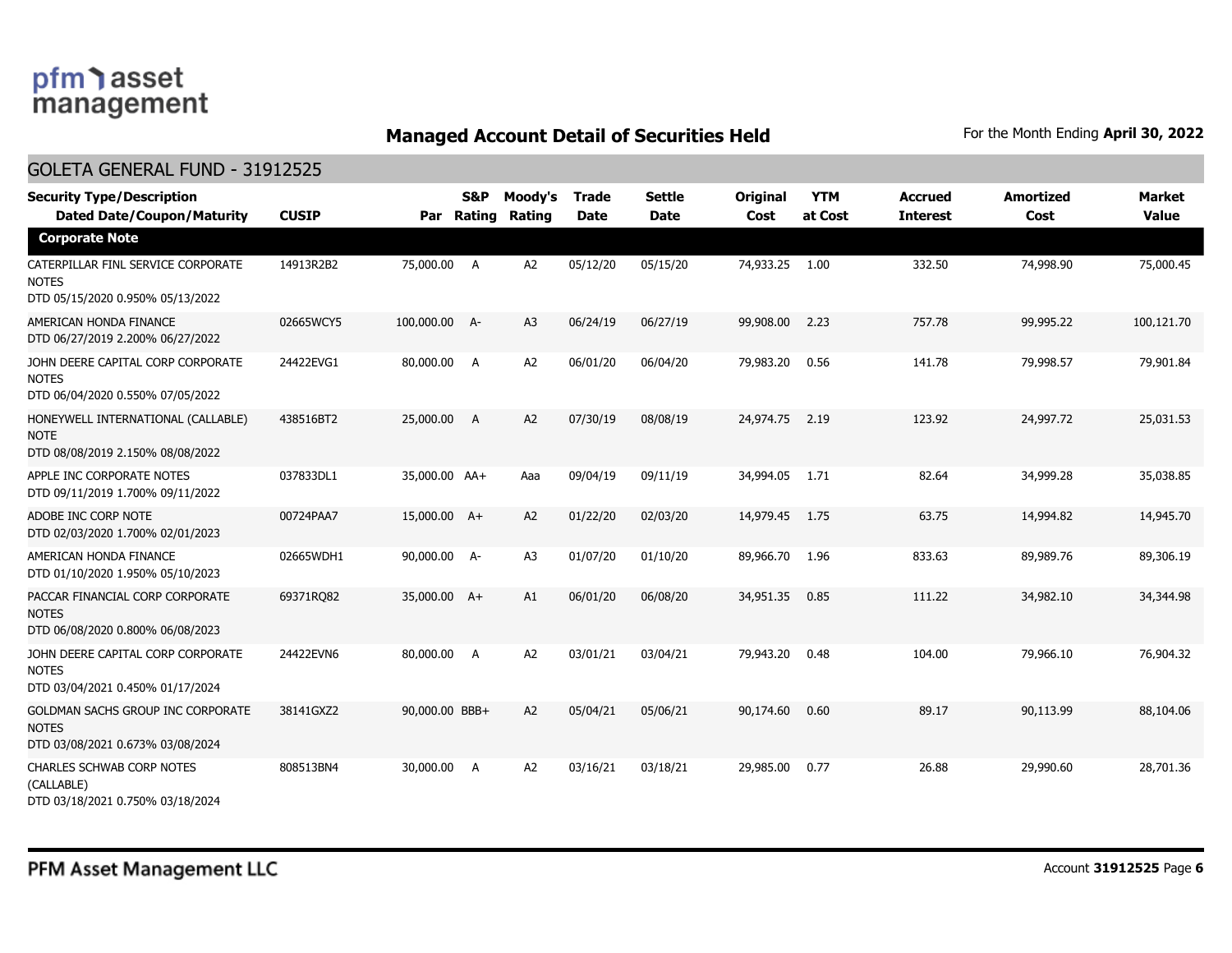## **Managed Account Detail of Securities Held** For the Month Ending April 30, 2022

### GOLETA GENERAL FUND - 31912525

| <b>Security Type/Description</b><br><b>Dated Date/Coupon/Maturity</b>                  | <b>CUSIP</b> | Par            | <b>S&amp;P</b><br>Rating | Moody's<br>Rating | <b>Trade</b><br><b>Date</b> | <b>Settle</b><br><b>Date</b> | <b>Original</b><br><b>Cost</b> | <b>YTM</b><br>at Cost | Accrued<br><b>Interest</b> | <b>Amortized</b><br>Cost | <b>Market</b><br><b>Value</b> |
|----------------------------------------------------------------------------------------|--------------|----------------|--------------------------|-------------------|-----------------------------|------------------------------|--------------------------------|-----------------------|----------------------------|--------------------------|-------------------------------|
| <b>Corporate Note</b>                                                                  |              |                |                          |                   |                             |                              |                                |                       |                            |                          |                               |
| MORGAN STANLEY CORP NOTES<br>(CALLABLE)<br>DTD 04/22/2021 0.731% 04/05/2024            | 61772BAA1    | 90,000.00 BBB+ |                          | A1                | 04/29/21                    | 05/03/21                     | 90,288.90                      | 0.62                  | 47.52                      | 90,139.51                | 87,484.77                     |
| BANK OF NY MELLON CORP NOTES<br>(CALLABLE)<br>DTD 04/26/2021 0.500% 04/26/2024         | 06406RAS6    | 120,000.00 A   |                          | A1                | 04/29/21                    | 05/03/21                     | 120,072.00                     | 0.48                  | 8.33                       | 120,047.30               | 114,106.56                    |
| UNITEDHEALTH GROUP INC (CALLABLE)<br><b>CORP N</b><br>DTD 05/19/2021 0.550% 05/15/2024 | 91324PEB4    | 40,000.00 A+   |                          | A <sub>3</sub>    | 05/17/21                    | 05/19/21                     | 39,958,40                      | 0.59                  | 101.44                     | 39,971.62                | 38,145.24                     |
| BANC OF AMERICA CORP (CALLABLE)<br>DTD 05/19/2020 1.486% 05/19/2024                    | 06051GJC4    | 125,000.00 A-  |                          | A <sub>2</sub>    | 05/14/20                    | 05/19/20                     | 125,000.00                     | 1.49                  | 835.88                     | 125,000.00               | 122,649.50                    |
| APPLE INC (CALLABLE) CORPORATE NOTES<br>DTD 09/11/2019 1.800% 09/11/2024               | 037833DM9    | 75,000.00 AA+  |                          | Aaa               | 07/29/21                    | 08/02/21                     | 77,889.00                      | 0.55                  | 187.50                     | 77,177.86                | 73,106.03                     |
| TOYOTA MOTOR CREDIT CORP CORPORATE<br><b>NOTES</b><br>DTD 01/13/2022 1.450% 01/13/2025 | 89236TJT3    | 75,000.00 A+   |                          | A1                | 01/24/22                    | 01/26/22                     | 74,790.00                      | 1.55                  | 326.25                     | 74,808.42                | 71,455.95                     |
| COMCAST CORP (CALLABLE) NOTE<br>DTD 08/12/2014 3.375% 02/15/2025                       | 20030NBL4    | 70,000.00 A-   |                          | A <sub>3</sub>    | 01/24/22                    | 01/26/22                     | 73,502.80                      | 1.69                  | 498.75                     | 73,177.83                | 70,025.20                     |
| JPMORGAN CHASE & CO CORP NOTES<br>(CALLABLE<br>DTD 06/01/2017 3.220% 03/01/2025        | 46647PAH9    | 75,000.00 A-   |                          | A <sub>2</sub>    | 07/29/21                    | 08/02/21                     | 79,604.25                      | 1.45                  | 402.50                     | 78,274.79                | 74,320.73                     |
| AMAZON.COM INC CORPORATE NOTES<br>DTD 04/13/2022 3.000% 04/13/2025                     | 023135CE4    | 130,000.00 AA  |                          | A1                | 04/20/22                    | 04/22/22                     | 130,149.50                     | 2.96                  | 195.00                     | 130,148.26               | 129,605.45                    |
| CITIGROUP INC CORP NOTES<br>DTD 04/27/2015 3.300% 04/27/2025                           | 172967JP7    | 70,000.00 BBB+ |                          | A3                | 01/24/22                    | 01/26/22                     | 73,210.90                      | 1.84                  | 25.67                      | 72,953.92                | 69,135.43                     |
| JPMORGAN CHASE & CO (CALLABLE)<br><b>CORPORATE</b><br>DTD 04/26/2022 4.080% 04/26/2026 | 46647PCZ7    | 60,000.00 A-   |                          | A <sub>2</sub>    | 04/20/22                    | 04/26/22                     | 60,240.60                      | 3.97                  | 34.00                      | 60,239.50                | 59,874.06                     |
| <b>Security Type Sub-Total</b>                                                         |              | 1,585,000.00   |                          |                   |                             |                              | 1,599,499.90                   | 1.44                  | 5,330.11                   | 1,596,966.07             | 1,557,309.90                  |

PFM Asset Management LLC

Account **31912525** Page **7**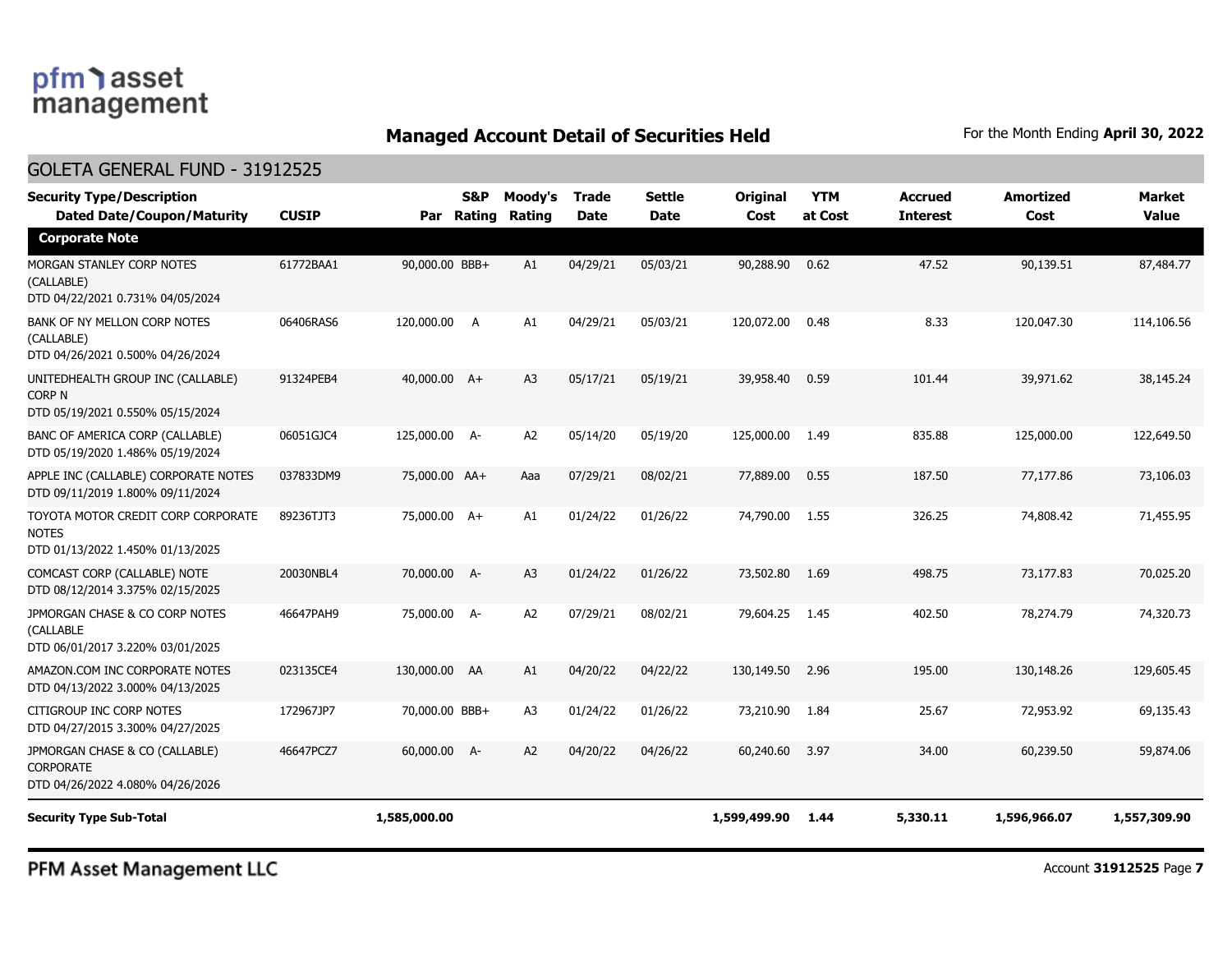## **Managed Account Detail of Securities Held** For the Month Ending April 30, 2022

#### GOLETA GENERAL FUND - 31912525

| <b>Security Type/Description</b><br>Dated Date/Coupon/Maturity          | <b>CUSIP</b> | Par             | S&P<br>Rating | Moody's<br>Rating | Trade<br>Date | <b>Settle</b><br>Date | Original<br>Cost | <b>YTM</b><br>at Cost | <b>Accrued</b><br><b>Interest</b> | Amortized<br>Cost | Market<br>Value |
|-------------------------------------------------------------------------|--------------|-----------------|---------------|-------------------|---------------|-----------------------|------------------|-----------------------|-----------------------------------|-------------------|-----------------|
| <b>Certificate of Deposit</b>                                           |              |                 |               |                   |               |                       |                  |                       |                                   |                   |                 |
| UBS AG STAMFORD CT CERT DEPOS<br>DTD 02/18/2021 0.250% 08/16/2022       | 90275DNC0    | 300,000.00 A-1  |               | $P-1$             | 02/16/21      | 02/18/21              | 300,000.00       | 0.25                  | 154.17                            | 300,000.00        | 298,890.00      |
| NORDEA BANK ABP NEW YORK CERT DEPOS<br>DTD 08/29/2019 1.850% 08/26/2022 | 65558TLL7    | 240,000.00 A-1+ |               | $P-1$             | 08/27/19      | 08/29/19              | 240,000.00       | 1.84                  | 764.67                            | 240,000,00        | 240,336.96      |
| SKANDINAV ENSKILDA BANK LT CD<br>DTD 09/03/2019 1.860% 08/26/2022       | 83050PDR7    | 240,000.00 A-1  |               | $P-1$             | 08/29/19      | 09/03/19              | 240,000.00       | 1.85                  | 793.60                            | 240,000.00        | 240,344.64      |
| <b>Security Type Sub-Total</b>                                          |              | 780,000.00      |               |                   |               |                       | 780,000.00       | 1.24                  | 1,712.44                          | 780,000.00        | 779,571.60      |
| <b>Managed Account Sub-Total</b>                                        |              | 9,100,000.00    |               |                   |               |                       | 9,182,627.52     | 0.68                  | 25,498.56                         | 9,126,136.21      | 8,927,012.72    |
| <b>Securities Sub-Total</b>                                             |              | \$9,100,000.00  |               |                   |               |                       | \$9,182,627.52   | 0.68%                 | \$25,498.56                       | \$9,126,136.21    | \$8,927,012.72  |
| <b>Accrued Interest</b>                                                 |              |                 |               |                   |               |                       |                  |                       |                                   |                   | \$25,498.56     |
| <b>Total Investments</b>                                                |              |                 |               |                   |               |                       |                  |                       |                                   |                   | \$8,952,511.28  |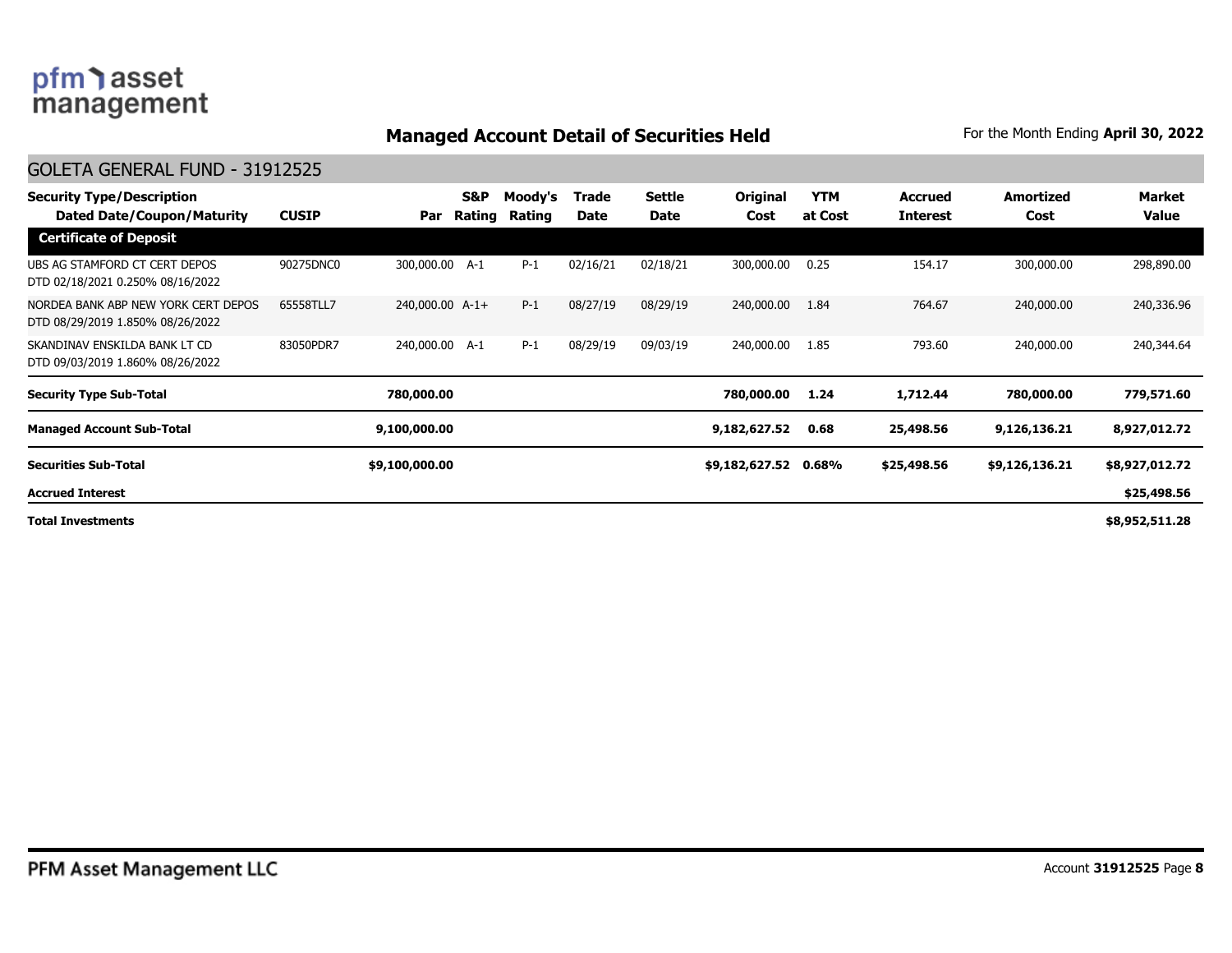## **Managed Account Fair Market Value & Analytics** For the Month Ending April 30, 2022

#### GOLETA GENERAL FUND - 31912525

| <b>Security Type/Description</b><br><b>Dated Date/Coupon/Maturity</b> | <b>CUSIP</b> | Par                | <b>Broker</b> | <b>Next Call</b><br><b>Date</b> | <b>Market</b><br><b>Price</b> | <b>Market</b><br><b>Value</b> | <b>Unreal G/L</b><br><b>On Cost</b> | Unreal G/L<br><b>Amort Cost</b> | <b>Effective</b><br><b>Duration</b> | <b>YTM</b><br>at Mkt |
|-----------------------------------------------------------------------|--------------|--------------------|---------------|---------------------------------|-------------------------------|-------------------------------|-------------------------------------|---------------------------------|-------------------------------------|----------------------|
| <b>U.S. Treasury Bond / Note</b>                                      |              |                    |               |                                 |                               |                               |                                     |                                 |                                     |                      |
| <b>US TREASURY NOTES</b><br>DTD 05/31/2017 1.750% 05/31/2022          | 912828XR6    | 385,000.00 NOMURA  |               |                                 | 100.08                        | 385,300.76                    | (11,670.33)                         | (191.88)                        | 0.09                                | 0.83                 |
| <b>US TREASURY NOTES</b><br>DTD 07/15/2019 1.750% 07/15/2022          | 9128287C8    | 190,000.00 MERRILL |               |                                 | 100.17                        | 190,326.57                    | (5,803.90)                          | (290.59)                        | 0.21                                | 0.93                 |
| <b>US TREASURY NOTES</b><br>DTD 07/31/2017 1.875% 07/31/2022          | 9128282P4    | 415,000.00 NOMURA  |               |                                 | 100.23                        | 415,972.68                    | (8, 559.35)                         | (857.31)                        | 0.26                                | 0.95                 |
| <b>US TREASURY NOTES</b><br>DTD 08/31/2017 1.625% 08/31/2022          | 9128282S8    | 110,000.00 CITIGRP |               |                                 | 100.14                        | 110,154.68                    | 21.48                               | 139.07                          | 0.34                                | 1.20                 |
| <b>US TREASURY NOTES</b><br>DTD 09/15/2019 1.500% 09/15/2022          | 912828YF1    | 145,000.00 MERRILL |               |                                 | 100.09                        | 145,135.94                    | (453.12)                            | 51.44                           | 0.38                                | 1.25                 |
| <b>US TREASURY NOTES</b><br>DTD 02/15/2020 1.375% 02/15/2023          | 912828Z86    | 250,000.00 CITIGRP |               |                                 | 99.59                         | 248,984.38                    | (5,244.14)                          | (2, 152.11)                     | 0.79                                | 1.89                 |
| <b>US TREASURY NOTES</b><br>DTD 02/28/2018 2.625% 02/28/2023          | 9128284A5    | 240,000.00 NOMURA  |               |                                 | 100.52                        | 241,237.49                    | (14,081.26)                         | (3,040.47)                      | 0.83                                | 2.00                 |
| <b>US TREASURY NOTES</b><br>DTD 05/31/2018 2.750% 05/31/2023          | 9128284S6    | 400,000.00 CITIGRP |               |                                 | 100.55                        | 402,187.52                    | (23, 546.86)                        | (8,801.76)                      | 1.07                                | 2.24                 |
| US TREASURY NOTES<br>DTD 06/15/2020 0.250% 06/15/2023                 | 912828ZU7    | 175,000.00 NOMURA  |               |                                 | 97.80                         | 171,144.54                    | (4,306.63)                          | (4,058.51)                      | 1.13                                | 2.24                 |
| <b>US TREASURY NOTES</b><br>DTD 10/15/2020 0.125% 10/15/2023          | 91282CAP6    | 400,000.00 RBS     |               |                                 | 96.59                         | 386,375.00                    | (12, 406.25)                        | (13,014.48)                     | 1.46                                | 2.52                 |
| <b>US TREASURY NOTES</b><br>DTD 01/15/2021 0.125% 01/15/2024          | 91282CBE0    | 265,000.00 WELLS_F |               |                                 | 95.83                         | 253,944.52                    | (10,641.42)                         | (10, 814.91)                    | 1.71                                | 2.64                 |
| <b>US TREASURY NOTES</b><br>DTD 02/15/2021 0.125% 02/15/2024          | 91282CBM2    | 320,000.00 RBS     |               |                                 | 95.58                         | 305,849.98                    | (12, 275.02)                        | (13,013.92)                     | 1.80                                | 2.66                 |
| US TREASURY N/B NOTES<br>DTD 08/15/2021 0.375% 08/15/2024             | 91282CCT6    | 300,000.00 GOLDMAN |               |                                 | 94.63                         | 283,875.00                    | (15,773.44)                         | (15,851.78)                     | 2.29                                | 2.81                 |
| US TREASURY N/B NOTES<br>DTD 10/15/2021 0.625% 10/15/2024             | 91282CDB4    | 200,000.00 MORGAN  |               |                                 | 94.77                         | 189,531.24                    | (10,007.82)                         | (10,082.28)                     | 2.45                                | 2.84                 |
| US TREASURY N/B NOTES<br>DTD 12/15/2021 1.000% 12/15/2024             | 91282CDN8    | 700,000.00 JPM CHA |               |                                 | 95.31                         | 667,187.50                    | (28, 847.66)                        | (29, 208.44)                    | 2.59                                | 2.87                 |
| <b>Security Type Sub-Total</b>                                        |              | 4,495,000.00       |               |                                 |                               | 4,397,207.80                  | (163, 595.72)                       | (111, 187.93)                   | 1.29                                | 2.08                 |
| <b>Supra-National Agency Bond / Note</b>                              |              |                    |               |                                 |                               |                               |                                     |                                 |                                     |                      |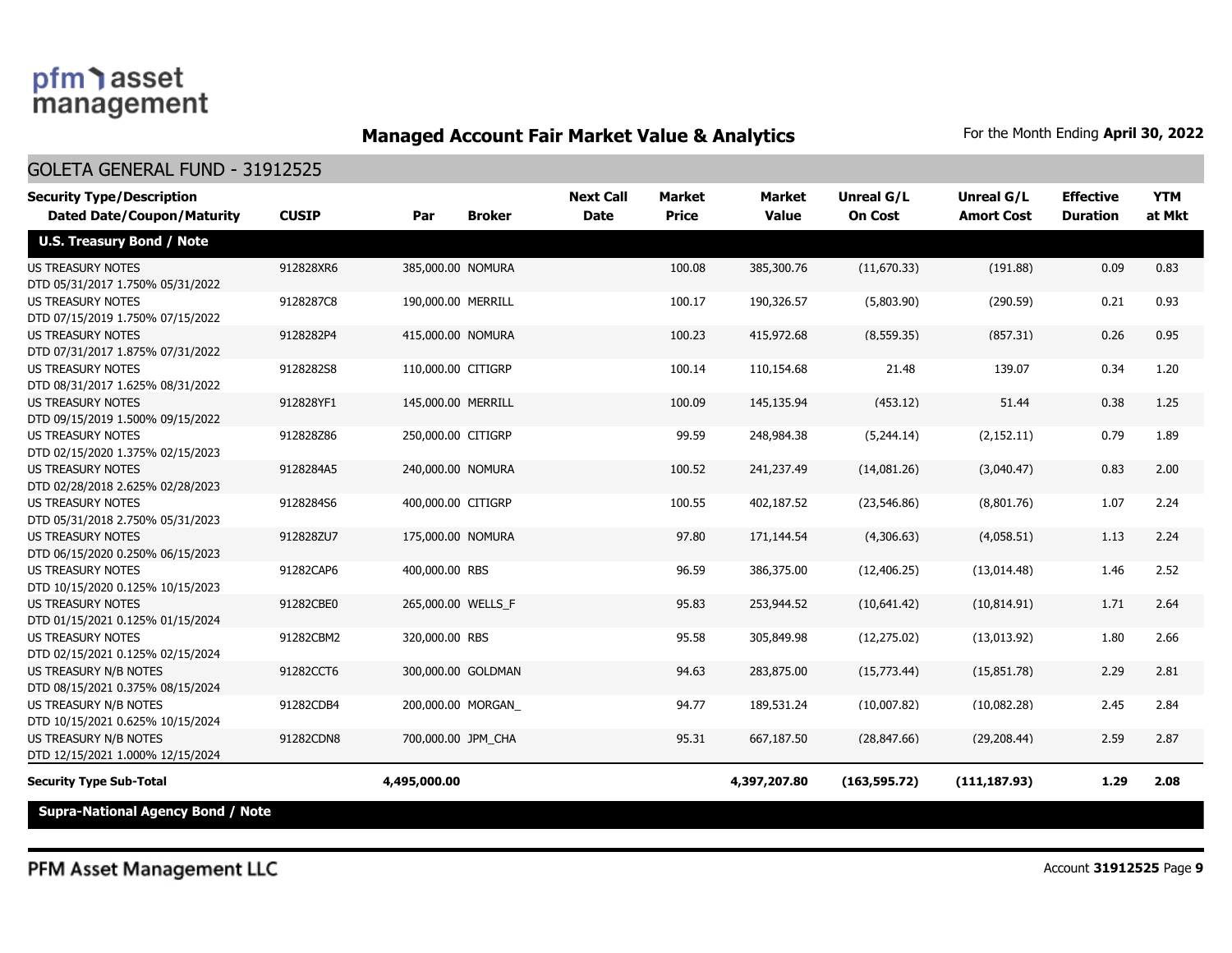# pfm) asset<br>management

GOLETA GENERAL FUND - 31912525

## **Managed Account Fair Market Value & Analytics** For the Month Ending April 30, 2022

| GULETA GENEKAL FUND - 31912525                                                         |              |                      |                                 |                               |                               |                              |                                 |                                     |                      |
|----------------------------------------------------------------------------------------|--------------|----------------------|---------------------------------|-------------------------------|-------------------------------|------------------------------|---------------------------------|-------------------------------------|----------------------|
| <b>Security Type/Description</b><br><b>Dated Date/Coupon/Maturity</b>                  | <b>CUSIP</b> | <b>Broker</b><br>Par | <b>Next Call</b><br><b>Date</b> | <b>Market</b><br><b>Price</b> | <b>Market</b><br><b>Value</b> | Unreal G/L<br><b>On Cost</b> | Unreal G/L<br><b>Amort Cost</b> | <b>Effective</b><br><b>Duration</b> | <b>YTM</b><br>at Mkt |
| <b>Supra-National Agency Bond / Note</b>                                               |              |                      |                                 |                               |                               |                              |                                 |                                     |                      |
| INTER-AMERICAN DEVEL BK NOTES<br>DTD 09/23/2021 0.500% 09/23/2024                      | 4581X0DZ8    | 210,000.00 JPM CHA   |                                 | 94.54                         | 198,539.25                    | (11, 305.35)                 | (11, 336.54)                    | 2.39                                | 2.87                 |
| <b>Security Type Sub-Total</b>                                                         |              | 210,000.00           |                                 |                               | 198,539.25                    | (11, 305.35)                 | (11, 336.54)                    | 2.39                                | 2.87                 |
| <b>Federal Agency Bond / Note</b>                                                      |              |                      |                                 |                               |                               |                              |                                 |                                     |                      |
| FREDDIE MAC NOTES<br>DTD 06/08/2020 0.250% 06/08/2022                                  | 3134GVJ66    | 500,000.00 NOMURA    |                                 | 99.93                         | 499,672.50                    | (87.50)                      | (315.01)                        | 0.11                                | 0.87                 |
| FEDERAL HOME LOAN BANK NOTES<br>DTD 10/22/2020 0.125% 10/21/2022                       | 3130AKDH6    | 170,000.00 CITIGRP   |                                 | 99.38                         | 168,949.06                    | (826.54)                     | (997.69)                        | 0.48                                | 1.44                 |
| FEDERAL FARM CREDIT BANK NOTES<br>DTD 02/03/2021 0.125% 02/03/2023                     | 3133EMPH9    | 200,000.00 TD        |                                 | 98.71                         | 197,420.00                    | (2,468.00)                   | (2,537.35)                      | 0.76                                | 1.85                 |
| <b>FANNIE MAE NOTES</b><br>DTD 05/22/2020 0.250% 05/22/2023                            | 3135G04Q3    | 485,000.00 TD        |                                 | 97.97                         | 475,142.38                    | (8, 543.27)                  | (9,390.03)                      | 1.06                                | 2.20                 |
| <b>FREDDIE MAC NOTES</b><br>DTD 06/11/2018 2.750% 06/19/2023                           | 3137EAEN5    | 65,000.00 MKTX       |                                 | 100.51                        | 65,331.89                     | (4,529.46)                   | (1,403.11)                      | 1.12                                | 2.29                 |
| <b>FANNIE MAE NOTES</b><br>DTD 11/25/2020 0.250% 11/27/2023                            | 3135G06H1    | 240,000.00 MORGAN    |                                 | 96.43                         | 231,421.44                    | (8,453.76)                   | (8, 512.85)                     | 1.57                                | 2.58                 |
| <b>FREDDIE MAC NOTES</b><br>DTD 12/04/2020 0.250% 12/04/2023                           | 3137EAFA2    | 370,000.00 CITIGRP   |                                 | 96.34                         | 356,446.90                    | (13, 186.80)                 | (13,358.41)                     | 1.59                                | 2.61                 |
| <b>Security Type Sub-Total</b>                                                         |              | 2,030,000.00         |                                 |                               | 1,994,384.17                  | (38,095.33)                  | (36,514.45)                     | 0.90                                | 1.89                 |
| <b>Corporate Note</b>                                                                  |              |                      |                                 |                               |                               |                              |                                 |                                     |                      |
| CATERPILLAR FINL SERVICE CORPORATE<br><b>NOTES</b><br>DTD 05/15/2020 0.950% 05/13/2022 | 14913R2B2    | 75,000.00 CITIGRP    |                                 | 100.00                        | 75,000.45                     | 67.20                        | 1.55                            | 0.04                                | 0.93                 |
| AMERICAN HONDA FINANCE<br>DTD 06/27/2019 2.200% 06/27/2022                             | 02665WCY5    | 100,000.00 MERRILL   |                                 | 100.12                        | 100,121.70                    | 213.70                       | 126.48                          | 0.16                                | 1.42                 |
| JOHN DEERE CAPITAL CORP CORPORATE<br><b>NOTES</b><br>DTD 06/04/2020 0.550% 07/05/2022  | 24422EVG1    | 80,000.00 HSBC       |                                 | 99.88                         | 79,901.84                     | (81.36)                      | (96.73)                         | 0.18                                | 1.23                 |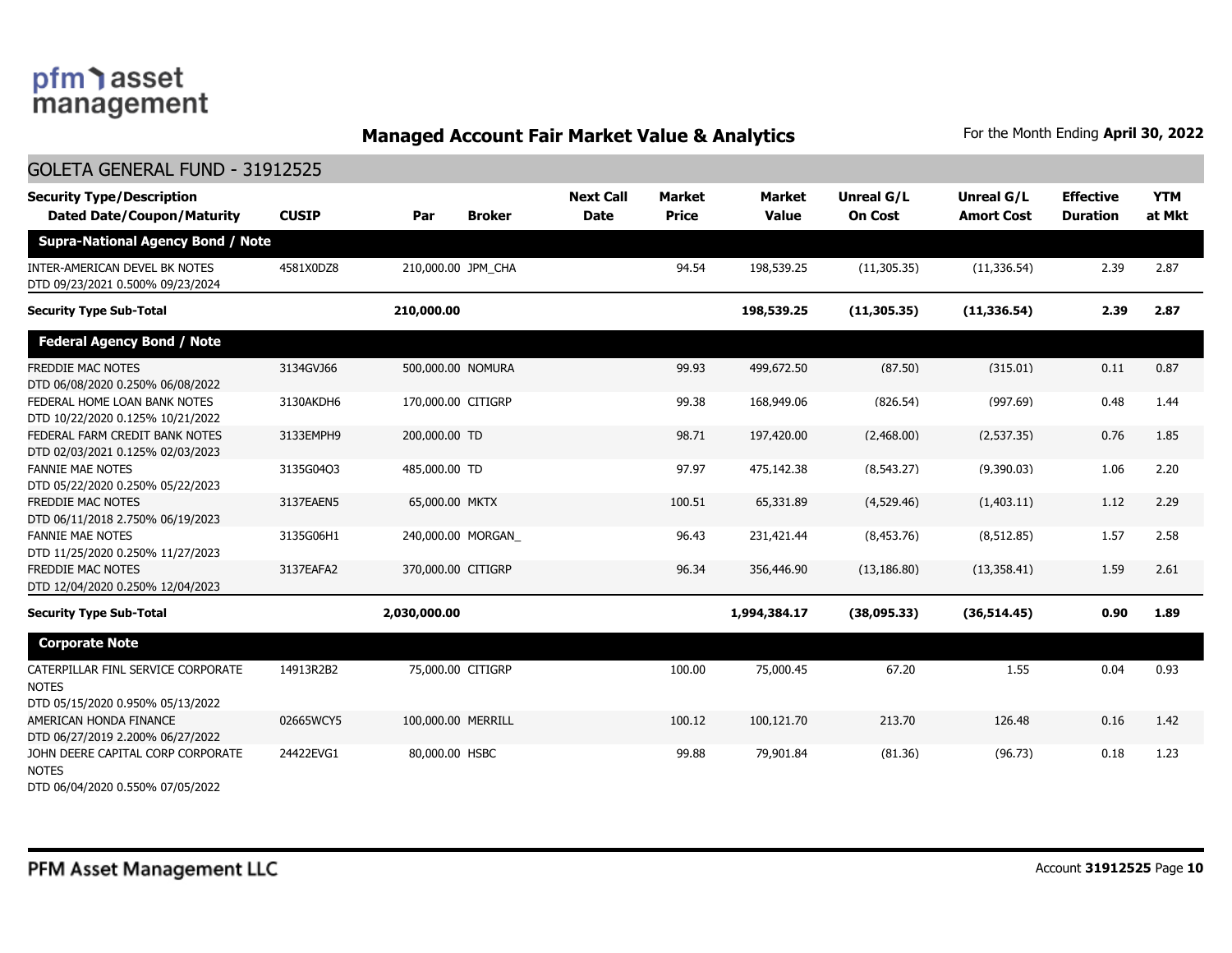## **Managed Account Fair Market Value & Analytics** For the Month Ending April 30, 2022

#### GOLETA GENERAL FUND - 31912525

| <b>Security Type/Description</b><br><b>Dated Date/Coupon/Maturity</b>                 | <b>CUSIP</b> | Par                | <b>Broker</b>      | <b>Next Call</b><br><b>Date</b> | <b>Market</b><br><b>Price</b> | <b>Market</b><br><b>Value</b> | <b>Unreal G/L</b><br><b>On Cost</b> | Unreal G/L<br><b>Amort Cost</b> | <b>Effective</b><br><b>Duration</b> | <b>YTM</b><br>at Mkt |
|---------------------------------------------------------------------------------------|--------------|--------------------|--------------------|---------------------------------|-------------------------------|-------------------------------|-------------------------------------|---------------------------------|-------------------------------------|----------------------|
| <b>Corporate Note</b>                                                                 |              |                    |                    |                                 |                               |                               |                                     |                                 |                                     |                      |
| HONEYWELL INTERNATIONAL (CALLABLE)<br>NOTE<br>DTD 08/08/2019 2.150% 08/08/2022        | 438516BT2    |                    | 25,000.00 DEUTSCHE | 07/08/22                        | 100.13                        | 25,031.53                     | 56.78                               | 33.81                           | 0.19                                | 1.68                 |
| APPLE INC CORPORATE NOTES<br>DTD 09/11/2019 1.700% 09/11/2022                         | 037833DL1    | 35,000.00 GOLDMAN  |                    |                                 | 100.11                        | 35,038.85                     | 44.80                               | 39.57                           | 0.37                                | 1.39                 |
| ADOBE INC CORP NOTE<br>DTD 02/03/2020 1.700% 02/01/2023                               | 00724PAA7    | 15,000.00 MERRILL  |                    |                                 | 99.64                         | 14,945.70                     | (33.75)                             | (49.12)                         | 0.75                                | 2.19                 |
| AMERICAN HONDA FINANCE<br>DTD 01/10/2020 1.950% 05/10/2023                            | 02665WDH1    | 90,000.00 SOCGEN   |                    |                                 | 99.23                         | 89,306.19                     | (660.51)                            | (683.57)                        | 1.02                                | 2.72                 |
| PACCAR FINANCIAL CORP CORPORATE<br><b>NOTES</b><br>DTD 06/08/2020 0.800% 06/08/2023   | 69371RQ82    | 35,000.00 TD       |                    |                                 | 98.13                         | 34,344.98                     | (606.37)                            | (637.12)                        | 1.10                                | 2.53                 |
| JOHN DEERE CAPITAL CORP CORPORATE<br><b>NOTES</b><br>DTD 03/04/2021 0.450% 01/17/2024 | 24422EVN6    |                    | 80,000.00 GOLDMAN  |                                 | 96.13                         | 76,904.32                     | (3,038.88)                          | (3,061.78)                      | 1.71                                | 2.78                 |
| GOLDMAN SACHS GROUP INC CORPORATE<br><b>NOTES</b><br>DTD 03/08/2021 0.673% 03/08/2024 | 38141GXZ2    |                    | 90,000.00 GOLDMAN  |                                 | 97.89                         | 88,104.06                     | (2,070.54)                          | (2,009.93)                      | 1.85                                | 1.83                 |
| <b>CHARLES SCHWAB CORP NOTES</b><br>(CALLABLE)<br>DTD 03/18/2021 0.750% 03/18/2024    | 808513BN4    | 30,000,00 CSFB     |                    | 02/18/24                        | 95.67                         | 28,701.36                     | (1.283.64)                          | (1.289.24)                      | 1.79                                | 3.13                 |
| MORGAN STANLEY CORP NOTES<br>(CALLABLE)<br>DTD 04/22/2021 0.731% 04/05/2024           | 61772BAA1    | 90,000.00 JSEB     |                    | 04/05/23                        | 97.21                         | 87,484.77                     | (2,804.13)                          | (2,654.74)                      | 0.93                                | 2.22                 |
| BANK OF NY MELLON CORP NOTES<br>(CALLABLE)<br>DTD 04/26/2021 0.500% 04/26/2024        | 06406RAS6    | 120,000.00 CITIGRP |                    | 03/26/24                        | 95.09                         | 114,106.56                    | (5,965.44)                          | (5,940.74)                      | 1.90                                | 3.06                 |
| UNITEDHEALTH GROUP INC (CALLABLE)<br>CORP N<br>DTD 05/19/2021 0.550% 05/15/2024       | 91324PEB4    | 40,000.00 CITIGRP  |                    | 05/15/22                        | 95.36                         | 38,145.24                     | (1,813.16)                          | (1,826.38)                      | 0.07                                | 2.91                 |
| BANC OF AMERICA CORP (CALLABLE)<br>DTD 05/19/2020 1.486% 05/19/2024                   | 06051GJC4    | 125,000.00 MERRILL |                    | 05/19/23                        | 98.12                         | 122,649.50                    | (2,350.50)                          | (2,350.50)                      | 1.04                                | 2.43                 |
| APPLE INC (CALLABLE) CORPORATE NOTES<br>DTD 09/11/2019 1.800% 09/11/2024              | 037833DM9    | 75,000.00 JPM CHA  |                    | 08/11/24                        | 97.47                         | 73,106.03                     | (4,782.97)                          | (4,071.83)                      | 2.24                                | 2.91                 |

PFM Asset Management LLC

Account **31912525** Page **11**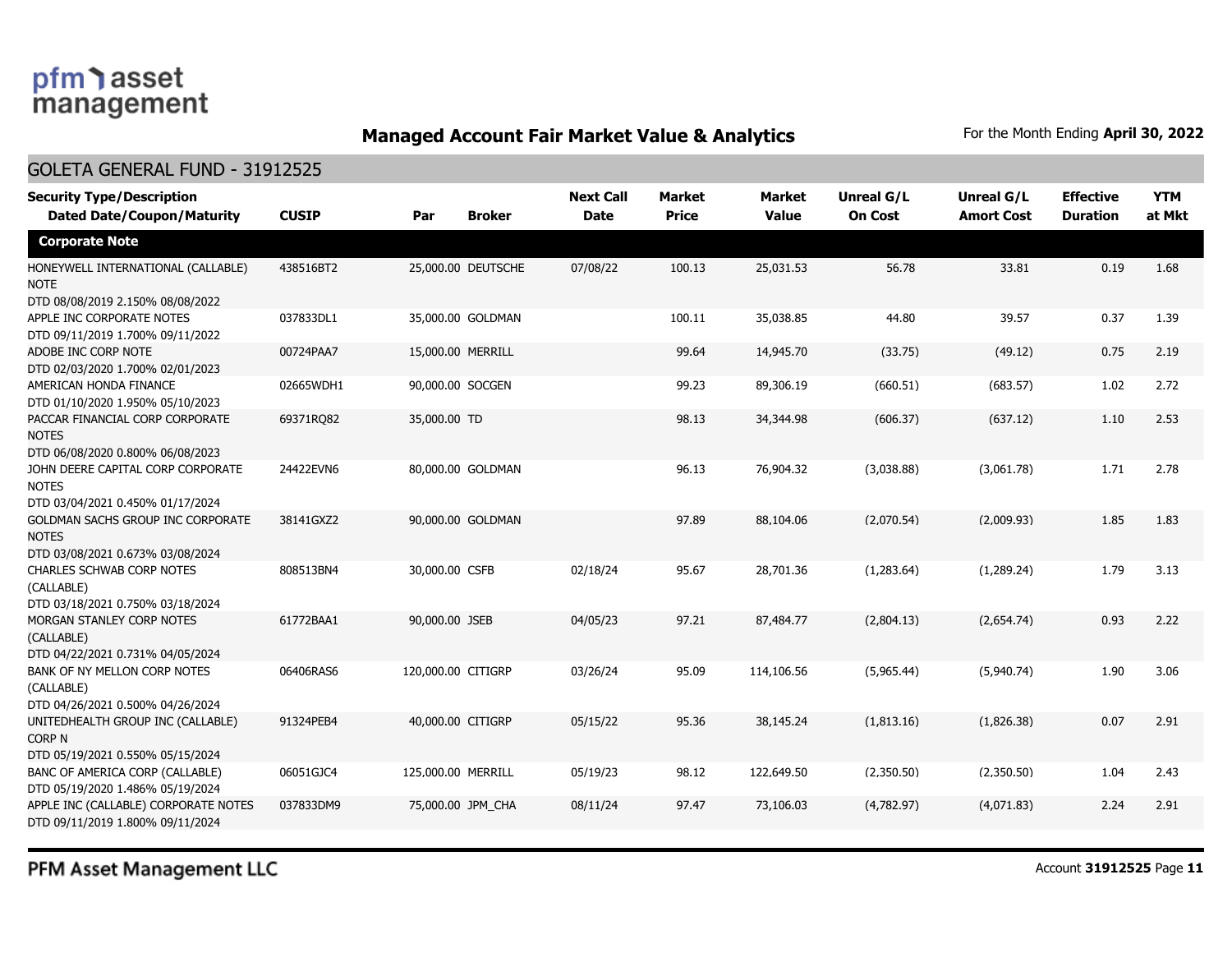## **Managed Account Fair Market Value & Analytics** For the Month Ending April 30, 2022

#### GOLETA GENERAL FUND - 31912525

| <b>Security Type/Description</b><br><b>Dated Date/Coupon/Maturity</b>                  | <b>CUSIP</b> | Par                | <b>Broker</b>       | <b>Next Call</b><br><b>Date</b> | <b>Market</b><br><b>Price</b> | <b>Market</b><br><b>Value</b> | <b>Unreal G/L</b><br><b>On Cost</b> | Unreal G/L<br><b>Amort Cost</b> | <b>Effective</b><br><b>Duration</b> | <b>YTM</b><br>at Mkt |
|----------------------------------------------------------------------------------------|--------------|--------------------|---------------------|---------------------------------|-------------------------------|-------------------------------|-------------------------------------|---------------------------------|-------------------------------------|----------------------|
| <b>Corporate Note</b>                                                                  |              |                    |                     |                                 |                               |                               |                                     |                                 |                                     |                      |
| TOYOTA MOTOR CREDIT CORP<br><b>CORPORATE NOTES</b><br>DTD 01/13/2022 1.450% 01/13/2025 | 89236TJT3    |                    | 75,000.00 JPM CHA   |                                 | 95.27                         | 71,455.95                     | (3,334.05)                          | (3,352.47)                      | 2.65                                | 3.29                 |
| COMCAST CORP (CALLABLE) NOTE<br>DTD 08/12/2014 3.375% 02/15/2025                       | 20030NBL4    | 70,000.00 MKTX     |                     | 11/15/24                        | 100.04                        | 70,025.20                     | (3,477.60)                          | (3, 152.63)                     | 2.44                                | 3.36                 |
| JPMORGAN CHASE & CO CORP NOTES<br>(CALLABLE<br>DTD 06/01/2017 3.220% 03/01/2025        | 46647PAH9    | 75,000.00 SUSO     |                     | 03/01/24                        | 99.09                         | 74,320.73                     | (5,283.52)                          | (3,954.06)                      | 1.79                                | 3.56                 |
| AMAZON.COM INC CORPORATE NOTES<br>DTD 04/13/2022 3.000% 04/13/2025                     | 023135CE4    | 130,000.00 CITIGRP |                     |                                 | 99.70                         | 129,605.45                    | (544.05)                            | (542.81)                        | 2.85                                | 3.11                 |
| CITIGROUP INC CORP NOTES<br>DTD 04/27/2015 3.300% 04/27/2025                           | 172967JP7    |                    | 70,000.00 MORGAN    |                                 | 98.76                         | 69,135.43                     | (4,075.47)                          | (3,818.49)                      | 2.87                                | 3.74                 |
| JPMORGAN CHASE & CO (CALLABLE)<br><b>CORPORATE</b><br>DTD 04/26/2022 4.080% 04/26/2026 | 46647PCZ7    |                    | 60,000.00 JPM CHA   | 04/26/25                        | 99.79                         | 59,874.06                     | (366.54)                            | (365.44)                        | 2.84                                | 4.14                 |
| <b>Security Type Sub-Total</b>                                                         |              | 1,585,000.00       |                     |                                 |                               | 1,557,309.90                  | (42, 190.00)                        | (39, 656.17)                    | 1.52                                | 2.59                 |
| <b>Certificate of Deposit</b>                                                          |              |                    |                     |                                 |                               |                               |                                     |                                 |                                     |                      |
| UBS AG STAMFORD CT CERT DEPOS<br>DTD 02/18/2021 0.250% 08/16/2022                      | 90275DNC0    | 300,000.00 UBS     |                     |                                 | 99.63                         | 298,890.00                    | (1, 110.00)                         | (1, 110.00)                     | 0.30                                | 1.49                 |
| NORDEA BANK ABP NEW YORK CERT<br><b>DEPOS</b><br>DTD 08/29/2019 1.850% 08/26/2022      | 65558TLL7    | 240,000.00 MERRILL |                     |                                 | 100.14                        | 240,336.96                    | 336.96                              | 336.96                          | 0.33                                | 1.41                 |
| SKANDINAV ENSKILDA BANK LT CD<br>DTD 09/03/2019 1.860% 08/26/2022                      | 83050PDR7    |                    | 240,000.00 BARCLAYS |                                 | 100.14                        | 240,344.64                    | 344.64                              | 344.64                          | 0.33                                | 1.40                 |
| <b>Security Type Sub-Total</b>                                                         |              | 780,000.00         |                     |                                 |                               | 779,571.60                    | (428.40)                            | (428.40)                        | 0.32                                | 1.44                 |
| <b>Managed Account Sub-Total</b>                                                       |              | 9,100,000.00       |                     |                                 |                               | 8,927,012.72                  | (255, 614.80)                       | (199, 123.49)                   | 1.18                                | 2.09                 |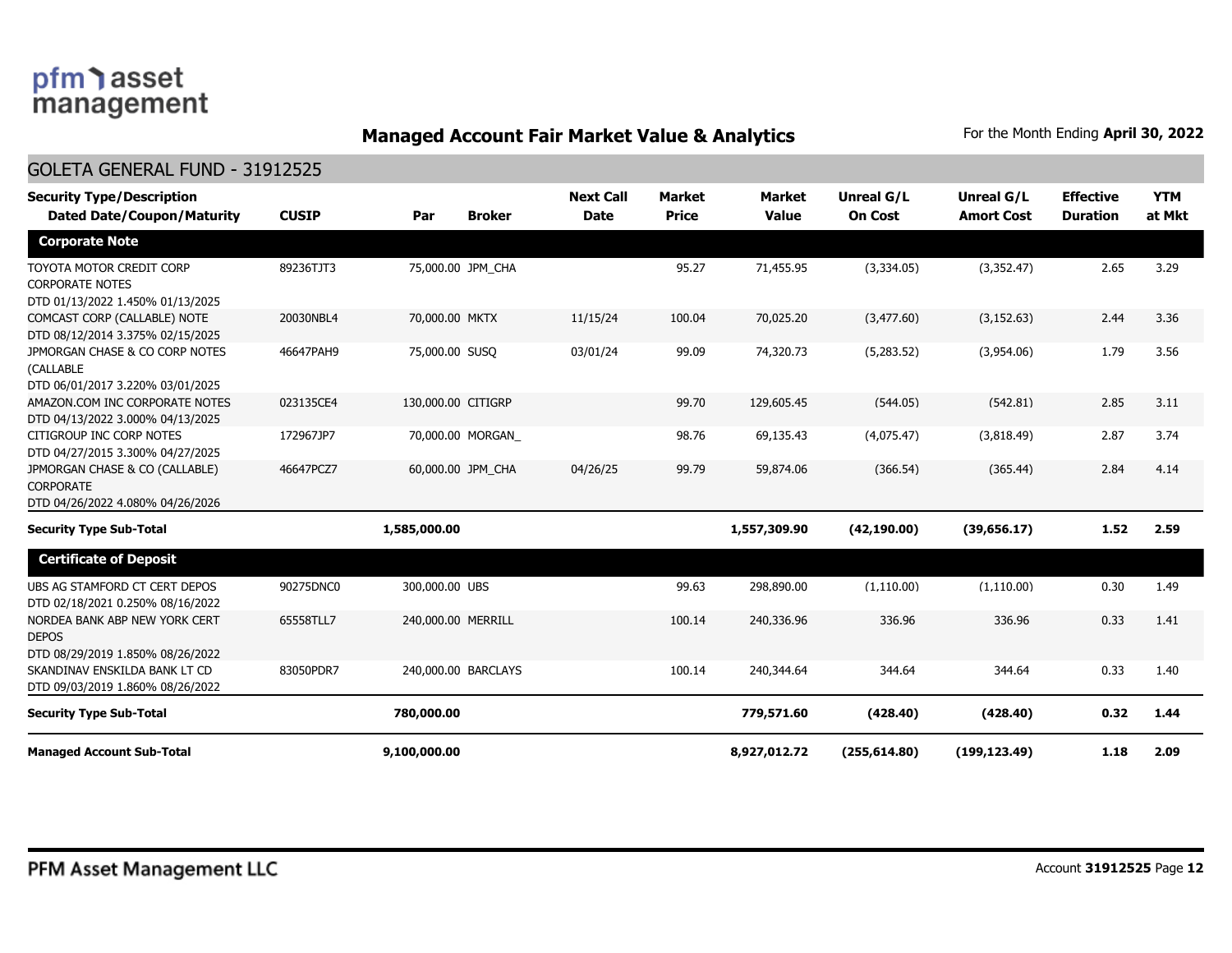## **Managed Account Fair Market Value & Analytics** For the Month Ending April 30, 2022

| GOLETA GENERAL FUND - 31912525 |                |                |                   |                |      |       |  |  |  |  |
|--------------------------------|----------------|----------------|-------------------|----------------|------|-------|--|--|--|--|
| <b>Securities Sub-Total</b>    | \$9,100,000.00 | \$8,927,012.72 | $($ \$255,614.80) | (\$199,123.49) | 1.18 | 2.09% |  |  |  |  |
| <b>Accrued Interest</b>        |                | \$25,498.56    |                   |                |      |       |  |  |  |  |
| <b>Total Investments</b>       |                | \$8,952,511.28 |                   |                |      |       |  |  |  |  |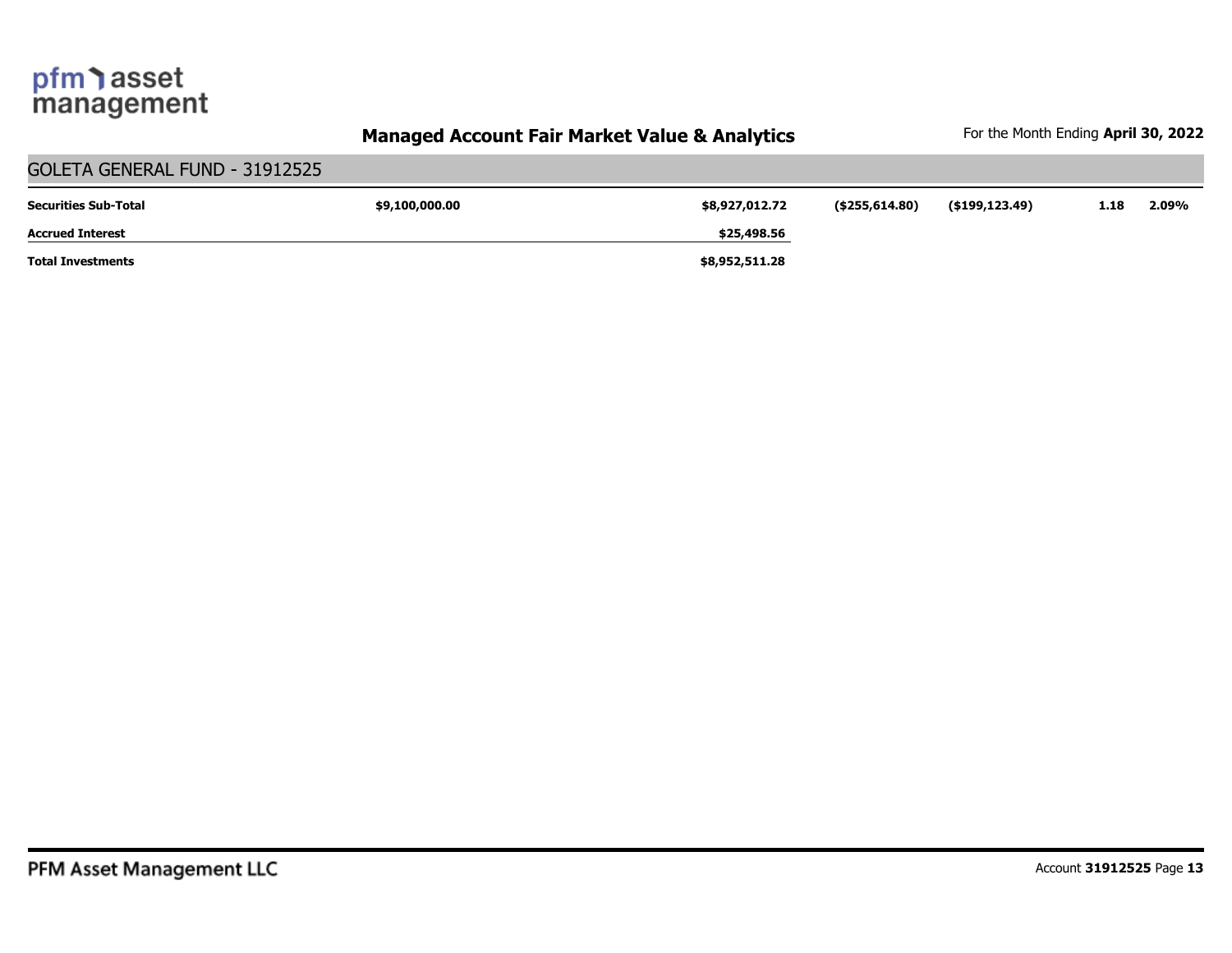**Managed Account Security Transactions & Interest** For the Month Ending April 30, 2022

#### GOLETA GENERAL FUND - 31912525

| <b>Trade</b>    | <b>Transaction Type</b><br><b>Settle</b> | <b>Security Description</b>                                                            | <b>CUSIP</b> | Par          | <b>Principal</b><br><b>Proceeds</b> | <b>Accrued</b><br><b>Interest</b> | <b>Total</b>  | <b>Realized G/L</b><br>Cost | <b>Realized G/L</b><br><b>Amort Cost</b> | <b>Sale</b><br>Method |
|-----------------|------------------------------------------|----------------------------------------------------------------------------------------|--------------|--------------|-------------------------------------|-----------------------------------|---------------|-----------------------------|------------------------------------------|-----------------------|
| <b>BUY</b>      |                                          |                                                                                        |              |              |                                     |                                   |               |                             |                                          |                       |
| 04/20/22        | 04/22/22                                 | AMAZON.COM INC CORPORATE NOTES<br>DTD 04/13/2022 3.000% 04/13/2025                     | 023135CE4    | 130,000.00   | (130, 149.50)                       | (97.50)                           | (130, 247.00) |                             |                                          |                       |
| 04/20/22        | 04/26/22                                 | JPMORGAN CHASE & CO (CALLABLE)<br><b>CORPORATE</b><br>DTD 04/26/2022 4.080% 04/26/2026 | 46647PCZ7    | 60,000.00    | (60, 240.60)                        | 0.00                              | (60, 240.60)  |                             |                                          |                       |
|                 | <b>Transaction Type Sub-Total</b>        |                                                                                        |              | 190,000.00   | (190, 390.10)                       | (97.50)                           | (190, 487.60) |                             |                                          |                       |
| <b>INTEREST</b> |                                          |                                                                                        |              |              |                                     |                                   |               |                             |                                          |                       |
| 04/01/22        | 04/01/22                                 | MONEY MARKET FUND                                                                      | MONEY0002    | 0.00         | 0.00                                | 5.44                              | 5.44          |                             |                                          |                       |
| 04/05/22        | 04/05/22                                 | MORGAN STANLEY CORP NOTES<br>(CALLABLE)<br>DTD 04/22/2021 0.731% 04/05/2024            | 61772BAA1    | 90,000.00    | 0.00                                | 328.95                            | 328.95        |                             |                                          |                       |
| 04/15/22        | 04/15/22                                 | <b>US TREASURY NOTES</b><br>DTD 10/15/2020 0.125% 10/15/2023                           | 91282CAP6    | 400,000.00   | 0.00                                | 250.00                            | 250.00        |                             |                                          |                       |
| 04/15/22        | 04/15/22                                 | US TREASURY N/B NOTES<br>DTD 10/15/2021 0.625% 10/15/2024                              | 91282CDB4    | 200,000.00   | 0.00                                | 625.00                            | 625.00        |                             |                                          |                       |
| 04/21/22        | 04/21/22                                 | FEDERAL HOME LOAN BANK NOTES<br>DTD 10/22/2020 0.125% 10/21/2022                       | 3130AKDH6    | 170,000.00   | 0.00                                | 106.25                            | 106.25        |                             |                                          |                       |
| 04/26/22        | 04/26/22                                 | BANK OF NY MELLON CORP NOTES<br>(CALLABLE)<br>DTD 04/26/2021 0.500% 04/26/2024         | 06406RAS6    | 120,000.00   | 0.00                                | 300.00                            | 300.00        |                             |                                          |                       |
| 04/27/22        | 04/27/22                                 | CITIGROUP INC CORP NOTES<br>DTD 04/27/2015 3.300% 04/27/2025                           | 172967JP7    | 70,000.00    | 0.00                                | 1,155.00                          | 1,155.00      |                             |                                          |                       |
|                 | <b>Transaction Type Sub-Total</b>        |                                                                                        |              | 1,050,000.00 | 0.00                                | 2,770.64                          | 2,770.64      |                             |                                          |                       |
| <b>MATURITY</b> |                                          |                                                                                        |              |              |                                     |                                   |               |                             |                                          |                       |
| 04/15/22        | 04/15/22                                 | <b>US TREASURY NOTES</b><br>DTD 04/15/2019 2.250% 04/15/2022                           | 9128286M7    | 170,000.00   | 170,000.00                          | 1,912.50                          | 171,912.50    | (3,678.91)                  | 0.00                                     |                       |
| 04/15/22        | 04/15/22                                 | US TREASURY NOTES<br>DTD 04/15/2019 2.250% 04/15/2022                                  | 9128286M7    | 110,000.00   | 110,000.00                          | 1,237.50                          | 111,237.50    | (1,718.75)                  | 0.00                                     |                       |
|                 | <b>Transaction Type Sub-Total</b>        |                                                                                        |              | 280,000.00   | 280,000.00                          | 3,150.00                          | 283,150.00    | (5,397.66)                  | 0.00                                     |                       |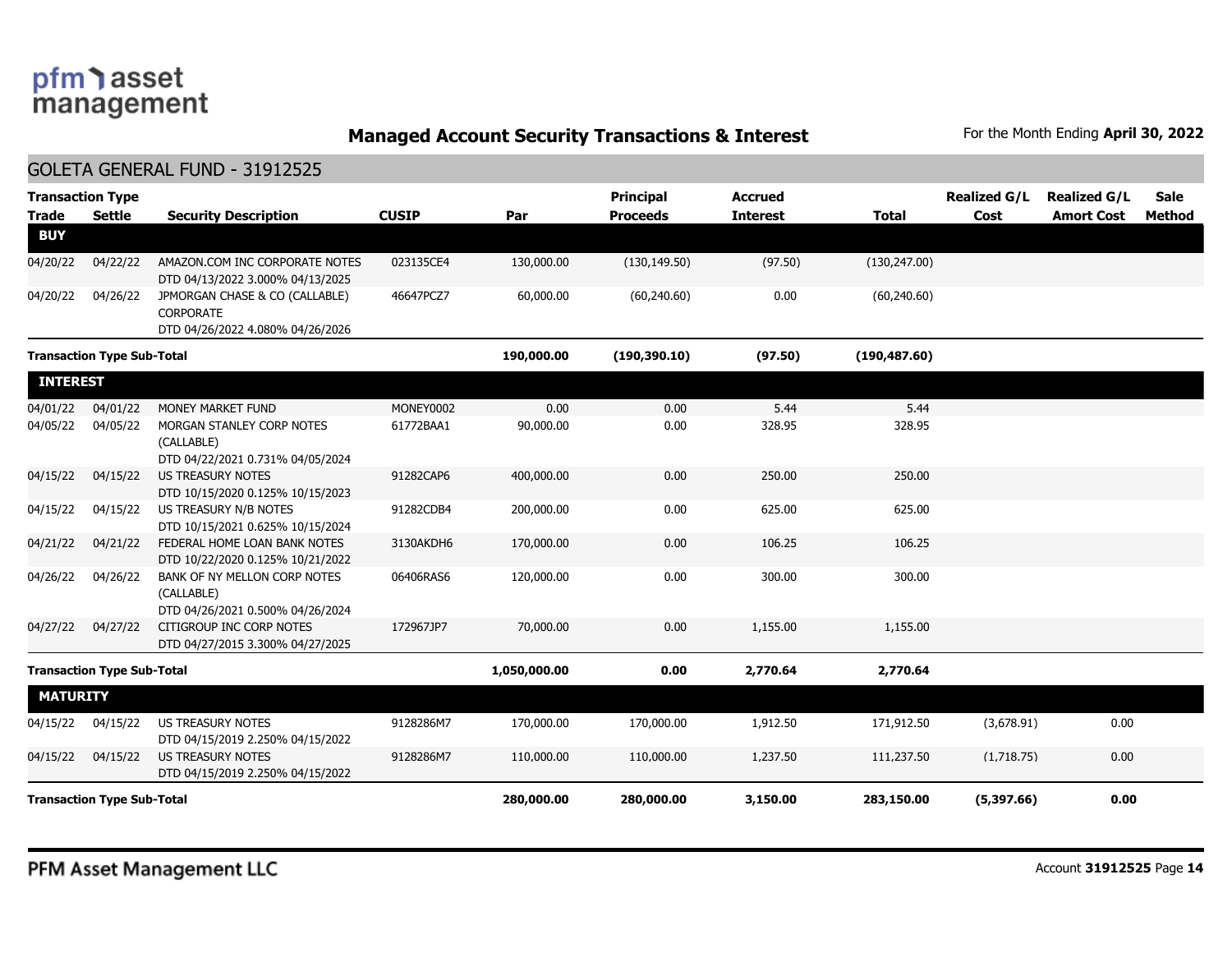## **Managed Account Security Transactions & Interest** For the Month Ending April 30, 2022

|              | GOLETA GENERAL FUND - 31912525     |                             |              |     |                  |                |             |                     |                     |             |  |
|--------------|------------------------------------|-----------------------------|--------------|-----|------------------|----------------|-------------|---------------------|---------------------|-------------|--|
|              | <b>Transaction Type</b>            |                             |              |     | <b>Principal</b> | <b>Accrued</b> |             | <b>Realized G/L</b> | <b>Realized G/L</b> | <b>Sale</b> |  |
| <b>Trade</b> | <b>Settle</b>                      | <b>Security Description</b> | <b>CUSIP</b> | Par | <b>Proceeds</b>  | Interest       | Total       | Cost                | <b>Amort Cost</b>   | Method      |  |
|              | <b>Managed Account Sub-Total</b>   |                             |              |     | 89,609.90        | 5,823.14       | 95,433.04   | (5,397.66)          | 0.00                |             |  |
|              | <b>Total Security Transactions</b> |                             |              |     | \$89,609.90      | \$5,823.14     | \$95,433.04 | $($ \$5,397.66)     | \$0.00              |             |  |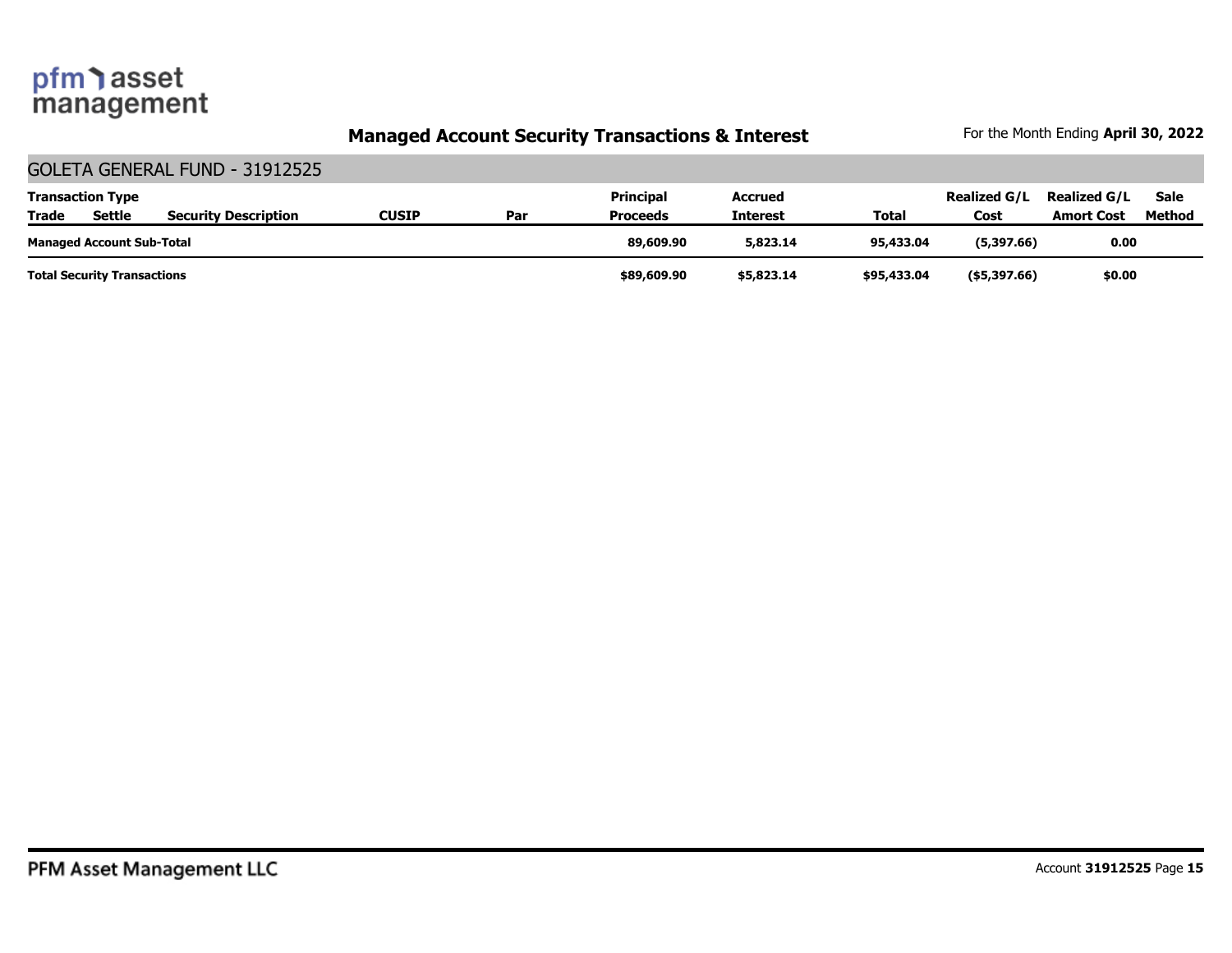May 11 - 24, 2022

#### **Administration**

Staff continues to attend Headquarter Buildings Upgrades Owner, Architect, Contractor (OAC) weekly meetings. Currently Newton Construction and their subcontractor, Case Pacific, are installing underground structural concrete piers. There have been some delays due to unexpected soil conditions encountered during this process.

Preparation of the District FY 2022-2023 Budget continues. Staff completed review of the first draft at a Special Finance Committee meeting and will continue to refine the budget prior to the next Finance Committee review.

Staff continues to work on annual site verification and commercial billing cycle for sewer user fees to be placed on the County tax roll.

Staff sent a letter to the developers of the Village at Los Carneros informing them that their obligations have been met and are released from maintaining their Payment and Performance Bonds.

Staff met with City of Goleta's Parks & Open Space Manager and their consultant to discuss the Elwood Monarch Butterfly Project and our sewer trunk line maintenance easements in the Elwood Open Space. They have received grant money for proposed trail improvements, fire abatement, minor grading and vegetation and tree removal.

#### **Collection System**

On call staff responded to a private lift station spill at 6545 Trigo Rd in Isla Vista on Saturday, May 14, 2022. This private lift station serves the ICON mixed use commercial & apartment building. The matter was referred to SB County Public Health Department (SBCPHD). On call staff responded once more to the same problem on Wednesday, May 15, 2022 and again contacted SB County Public Health Department as this private lift station is on private property and not in GWSD's jurisdiction. On May 19, 2022, SBCPHD closed the beach below Isla Vista due to an unknown quantity of wastewater entering the storm drain and reaching the beach. Repairs have been completed to this lift station and new pumps have been installed.

The District took delivery of a new Vactor Ramjet jet rodder hydro-cleaning truck. This truck is a replacement for the 1969 GMC water truck that was surplused earlier this year.

Staff met with an engineer from MNS Engineering to discuss condition assessment of the District 18" & 24" force mains.

Staff corresponded with Bengal Engineering regarding the location of GWSD sewer facilities on Hollister Avenue and Storke Road for a City of Goleta project to reshape the center median and extend the turn lane onto Hollister Avenue.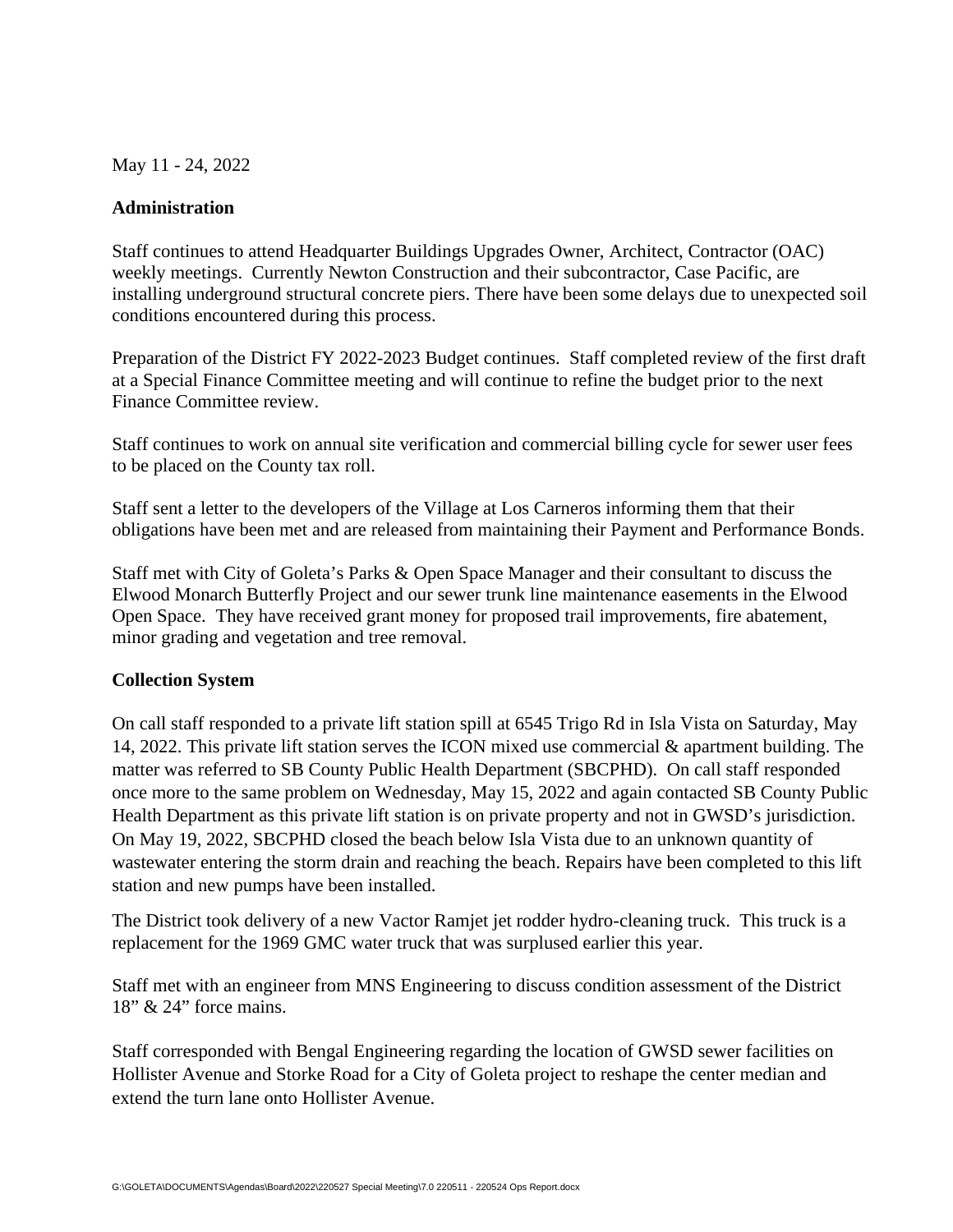Staff reviewed plans and prepared fee estimates for a commercial tenant improvement at 7418 Hollister Avenue and a Junior Accessory Dwelling Unit (JADU) at 365 Coronado Drive.

#### **Industrial Waste & Environmental Compliance**

Staff is in the process of receiving and reviewing first quarter laboratory results for Class 4 Industrial Users. Invoices are being sent to these industries to reimburse the District for the first quarter sampling analysis costs.

Staff is in the process of sampling Class III and II Industrial Users for compliance with their Industrial Wastewater Discharge Permits.

#### **Street Sweeping**

Graffiti: None reported. Abandoned vehicles: None reported. Hours: 25.1 Miles: 281.7 Loads: 14 Maintenance: Performed routine maintenance and inspections Marborg: None Reported.

#### **Table of Treatment Capacity in GSD Plant**

| <b>GWSD Average Daily Flow</b> | April 2022 | MGD 2.22; 50.8424% |
|--------------------------------|------------|--------------------|
|--------------------------------|------------|--------------------|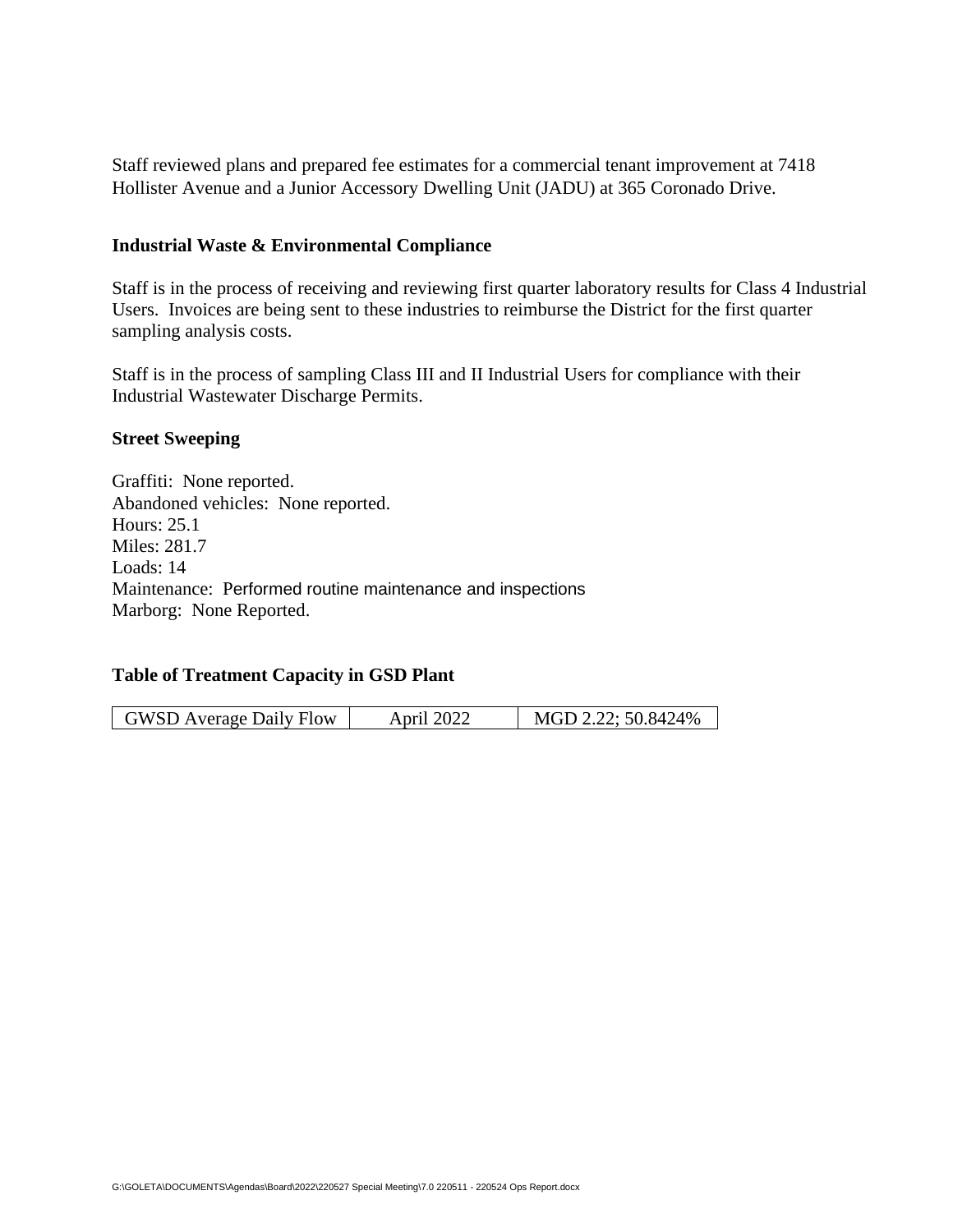

Your environmental partner since 1954

| <b>Descripton</b>        | <b>Quantity</b>       |
|--------------------------|-----------------------|
| <b>Feet Cleaned</b>      |                       |
| Hydroflush               | $2,352$ ft.           |
|                          | 2,352 ft.             |
| <b>Lines Cleaned</b>     |                       |
| Hydroflush               | 7 lines               |
|                          | <b>7 lines</b>        |
| <b>Other Work Orders</b> |                       |
| CCTV Work Order          | 19 Work Orders        |
| Site Verification        | 15 Work Orders        |
| Service Call             | 2 Work Orders         |
|                          | <b>36 Work Orders</b> |

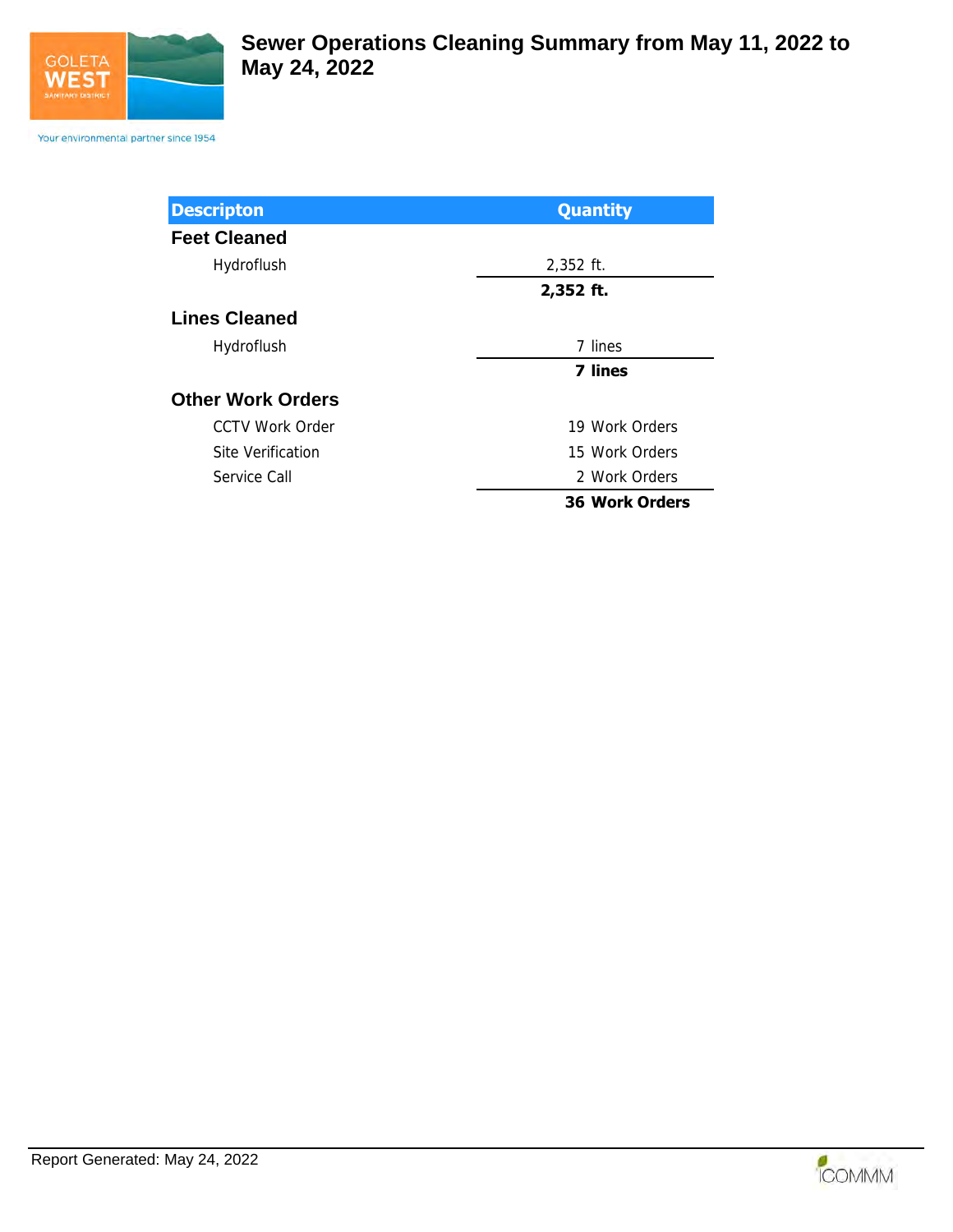## **Goleta West Sanitary District Allowance of Claims** April 29, 2022 - May 23, 2022

| Vendor ID         | <b>Vendor Name</b>                            | <b>Transaction Description</b>        | <b>Posted Date</b> | <b>Document Amount</b> |
|-------------------|-----------------------------------------------|---------------------------------------|--------------------|------------------------|
| ADP01             | ADP Inc                                       | Payroll Svcs                          | 5/10/2022          | 709.88                 |
| BAR02             | <b>Barricade Pest Control</b>                 | Pest Control                          | 5/3/2022           | 200.00                 |
| BRO01             | Brownstein, Hyatt, Farber, Schreck            | Legal Svcs                            | 5/4/2022           | 38,577.60              |
| CAL12             | CalPERS Public Employee's Retirement System   | <b>CalPERS Pension</b>                | 5/10/2022          | 6,300.23               |
| CITIG06           | Channel Islands Technology Integrators' Group | <b>Computer Support</b>               | 5/10/2022          | 1,974.80               |
| CTR01             | <b>Castro's General Contracting</b>           | District Bldg Project                 | 5/3/2022           | 500.08                 |
| CWE07             | <b>CWEA</b>                                   | <b>CWEA Assoc Membership</b>          | 5/3/2022           | 192.00                 |
| DUT01             | <b>Duthie Power Services</b>                  | <b>District Bldg Project</b>          | 5/3/2022           | 1,657.95               |
| EDU01             | <b>Eduardo Galindo Architect</b>              | <b>District Bldg Project</b>          | 5/3/2022           | 2,498.24               |
| FIR01             | <b>First Bankcard</b>                         | <b>Operations Supplies</b>            | 5/3/2022           | 748.20                 |
| FIRO <sub>2</sub> | FirstNet                                      | <b>Wireless Svc</b>                   | 5/3/2022           | 333.14                 |
| FRO01             | <b>Frontier Communications</b>                | Phone Svc                             | 5/3/2022           | 426.19                 |
| GEY01             | <b>Craig Geyer</b>                            | <b>Travel Reimbursement</b>           | 5/3/2022           | 79.78                  |
| GOL02             | Goleta Sanitary District                      | Treatment                             | 5/3/2022           | 344,519.70             |
| GOL04             | Goleta Water District                         | <b>Facility Water</b>                 | 5/3/2022           | 14.36                  |
| HAA01             | Haaker Equipment Company                      | <b>Vehicle Parts</b>                  | 5/3/2022           | 2,316.06               |
| HOM01             | <b>Home Depot Credit Svcs</b>                 | <b>Operations Supplies</b>            | 5/3/2022           | 515.45                 |
| <b>IBS</b>        | <b>IBS of Sierra Madre</b>                    | <b>Vehicle Parts</b>                  | 5/3/2022           | 255.40                 |
| LINO1             | Lincoln National Life Ins                     | <b>Deferred Compensation</b>          | 5/11/2022          | 2,755.18               |
| MAR01             | <b>Marborg Industries</b>                     | Waste Removal :& Rolloff              | 5/3/2022           | 3,739.60               |
| MCC02             | <b>McCormix Corporation</b>                   | Sweeper Fuel                          | 5/3/2022           | 166.79                 |
| MIN01             | Miner's Ace Hdwre 1751                        | <b>Operations Supplies</b>            | 5/3/2022           | 122.52                 |
| MIS01             | Mission Linen Supply                          | <b>Uniforms &amp; Towels</b>          | 5/3/2022           | 1,657.71               |
| PFM01             | PFM Asset Management LLC                      | <b>Investment Syc</b>                 | 5/3/2022           | 1,118.97               |
| SBA01             | Santa Barbara Aquatics                        | <b>Tank Refills &amp; Inspections</b> | 5/3/2022           | 85.00                  |
| UND01             | <b>Underground Service Alert</b>              | Dig Alerts                            | 5/3/2022           | 94.15                  |
| <b>UNI01</b>      | United Laboratories                           | <b>Emily Support</b>                  | 5/3/2022           | 1,289.53               |
| WEX01             | <b>WEX Bank</b>                               | <b>Vehicle Fuel</b>                   | 5/10/2022          | 1,882.45               |
|                   |                                               |                                       |                    |                        |
|                   | <b>Total Services &amp; Supplies</b>          |                                       |                    | 414,730.96             |
|                   | Payroll - (2) pay dates                       |                                       |                    | 84.860.13              |

Total

84.860.13

499,591.09

\$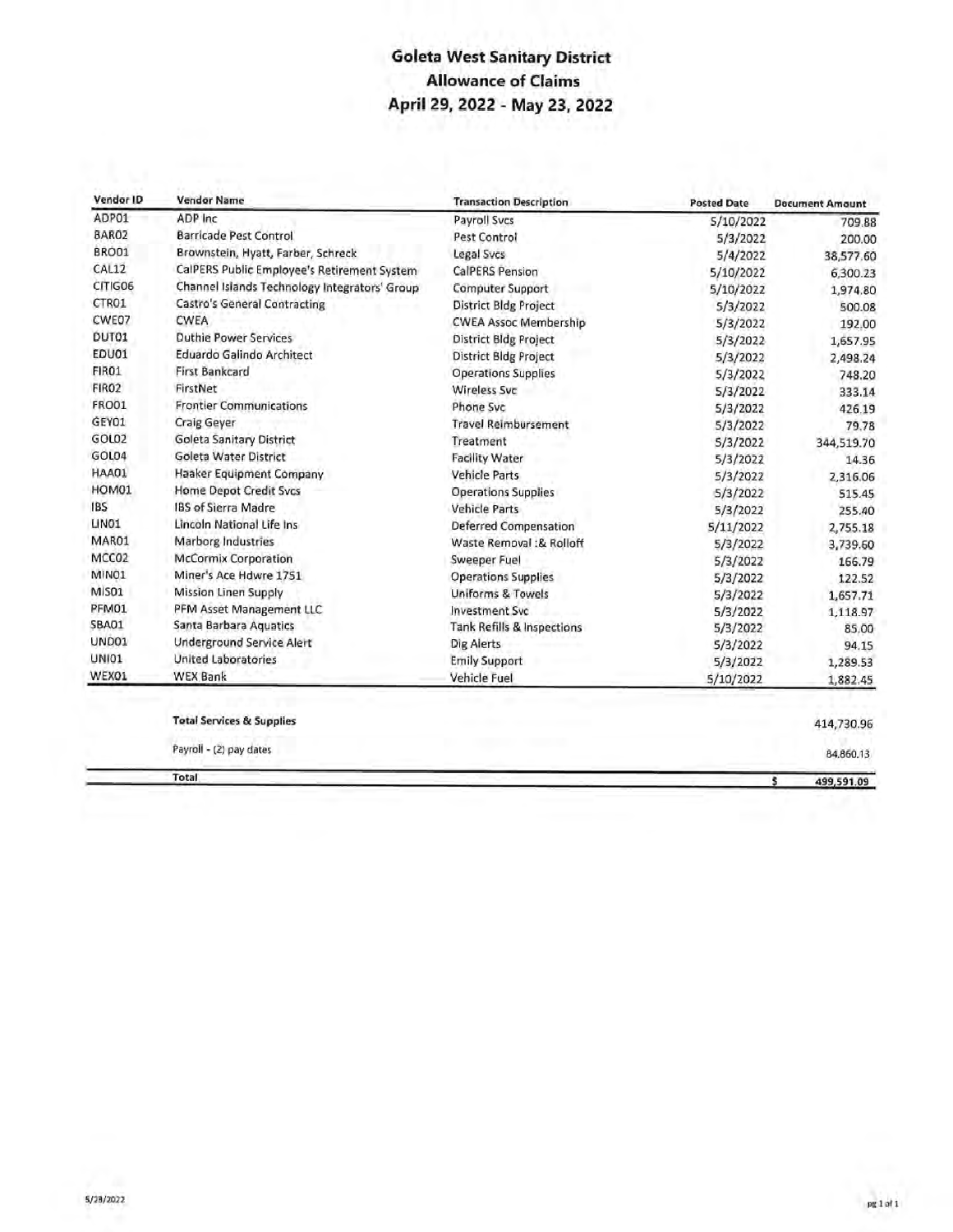

| <b>DATE</b> | <b>INVOICE NO</b> |
|-------------|-------------------|
| 5/17/2022   | 0000428           |

| <b>BILL TO</b>                |
|-------------------------------|
| Goleta West Sanitary District |
| P.O. Box 4                    |
| Goleta, CA 93116              |
|                               |

|                                                                 |                 |                       |               |                 |               | DUE DATE       |
|-----------------------------------------------------------------|-----------------|-----------------------|---------------|-----------------|---------------|----------------|
|                                                                 |                 |                       |               |                 |               | 5/31/2022      |
| <b>DESCRIPTION</b>                                              | <b>QUANTITY</b> | <b>EFFECTIVE RATE</b> | <b>AMOUNT</b> | <b>DISCOUNT</b> | <b>CREDIT</b> | <b>BALANCE</b> |
| Sewage Treatment & Disposal, April, 2022:                       |                 |                       |               |                 |               |                |
| Sewage Treatment & Disposal                                     | 1.00            | 247,664.11            | 247,664.11    | 0.00            | 0.00          | 247,664.11     |
| Admin Charge @6%                                                | 1.00            | 14,859.85             | 14,859.85     | 0.00            | 0.00          | 14,859.85      |
| Hazen and Sawyer - Biosolids & Energy<br>Phase 1                | 1.00            | 9,504.80              | 9,504.80      | 0.00            | 0.00          | 9,504.80       |
| SB County APCD - Biosolids &<br>Energy Phase 1                  | 1.00            | 604.82                | 604.82        | 0.00            | 0.00          | 604.82         |
| Lystek International Limited - Pad at<br>Biosolids - Lystek Pro | 1.00            | 11,713.04             | 11,713.04     | 0.00            | 0.00          | 11,713.04      |
| BPS Supply Group - SS Air Valves on<br>HW                       | 1.00            | 1,348.88              | 1,348.88      | 0.00            | 0.00          | 1,348.88       |
| Flow Meters/Gold Coast                                          | 1.00            | 750.00                | 750.00        | 0.00            | 0.00          | 750.00         |
| Environmental                                                   |                 |                       |               |                 |               |                |
|                                                                 |                 | <b>INVOICE TOTAL:</b> | 286,445.50    | 0.00            | 0.00          | 286,445.50     |

#### PLEASE DETACH BOTTOM PORTION & REMIT WITH YOUR PAYMENT

For questions please contact us at (805) 967-4519

|                |                               | <b>DUE DATE</b> | <b>INVOICE NO</b> |
|----------------|-------------------------------|-----------------|-------------------|
| Customer Name: | Goleta West Sanitary District | 5/31/2022       | 0000428           |
| Customer No:   | 000006                        |                 |                   |
| Account No:    | 0000002                       |                 |                   |

#### Please remit payment by the due date to:

Goleta Sanitary District One William Moffett Pl Goleta, CA 93117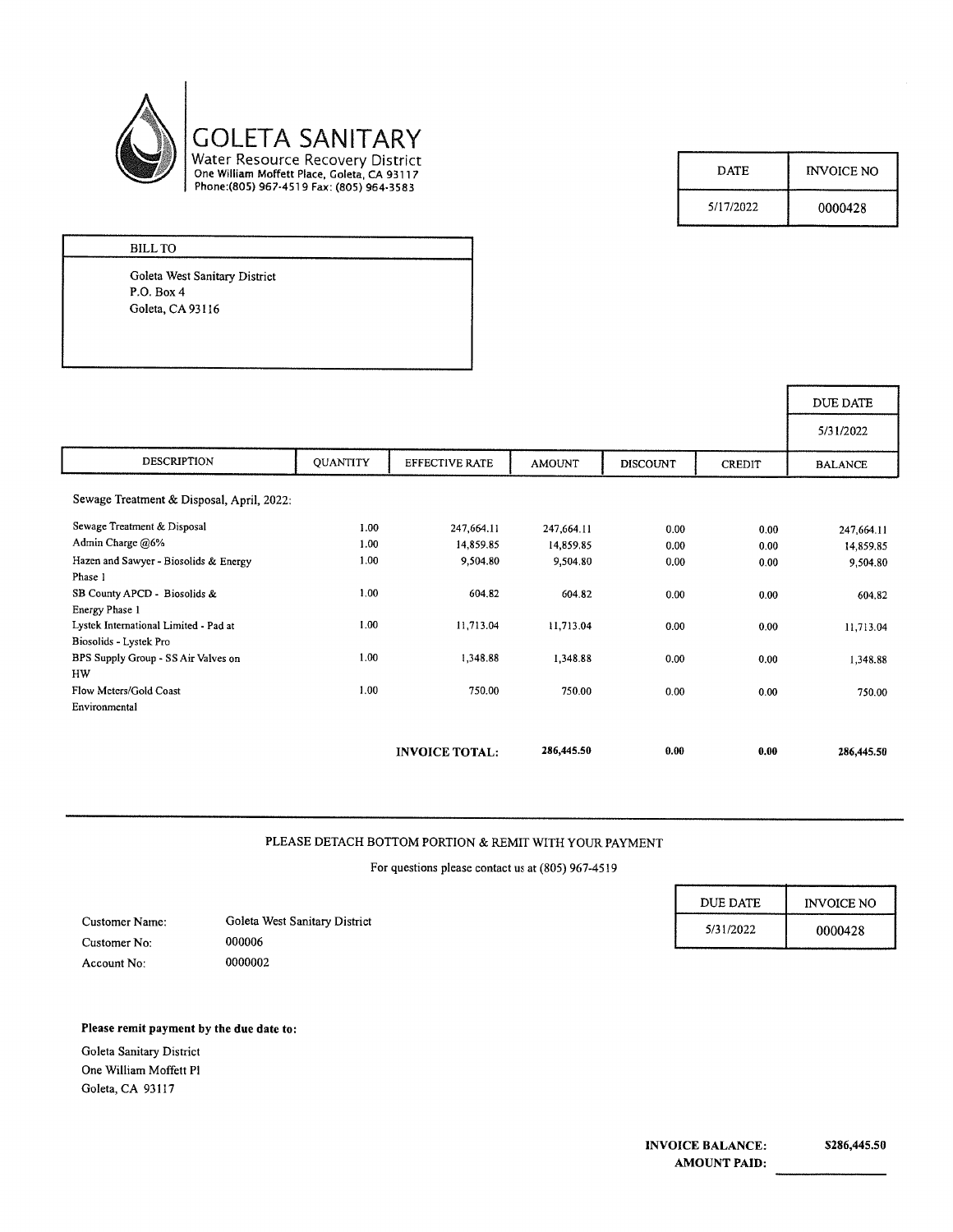

## **GOLETA SANITARY**

**Water Resource Recovery District** One William Moffett Place, Goleta, CA 93117 Phone: (805) 967-4519, (805) 964-3583

| <b>Invoice Detail</b><br><b>GOLETA WEST SANITARY DISTRICT</b>                                                                                |                               |                  |                      |           |            |  |  |  |  |
|----------------------------------------------------------------------------------------------------------------------------------------------|-------------------------------|------------------|----------------------|-----------|------------|--|--|--|--|
| <b>DESCRIPTION</b><br><b>SUBTOTAL</b><br><b>TOTAL</b>                                                                                        |                               |                  |                      |           |            |  |  |  |  |
| <b>Sewage Treatment &amp; Disposal</b><br><b>April, 2022</b>                                                                                 |                               |                  |                      |           |            |  |  |  |  |
| \$<br>487,121.21 <b>x</b>                                                                                                                    | 50.8424%                      | \$               | 247,664.11           |           |            |  |  |  |  |
| <b>Administration Charge:</b>                                                                                                                | 6%                            | \$               | 14,859.85            | \$        | 262,523.96 |  |  |  |  |
| Capital Projects in Progress - See attached (#4650)                                                                                          |                               |                  |                      |           |            |  |  |  |  |
| Hazen and Sawyer - Biosolids & Energy Phase 1<br>23,307.50 x<br>\$<br>SB County APCD - Biosolids & Energy Phase 1<br>\$<br>$1,483.13 \times$ | 40.78%<br>40.78%              | \$               | 9,504.80             |           |            |  |  |  |  |
| Capital Projects in Progress - See attached (#4655)                                                                                          |                               | \$               | 604.82               | \$        | 10,109.62  |  |  |  |  |
| BPS Supply Group - SS Air Valves on HW<br>$3,307.70 \times$<br>S.<br>Lystek International Limited - Pad at Biosolids - Lystek Project        | \$                            | 1,348.88         |                      |           |            |  |  |  |  |
| 28,722.50<br>\$<br>$\mathbf{x}$                                                                                                              | \$                            | $11,713.04$   \$ |                      | 13,061.92 |            |  |  |  |  |
| Flow Meters/Gold Coast Environmental - See Attached (#4640)                                                                                  |                               |                  |                      |           |            |  |  |  |  |
| $\boldsymbol{\mathsf{S}}$<br>750.00                                                                                                          | <b>Flow Meter Calibration</b> | \$               | 750.00               |           |            |  |  |  |  |
|                                                                                                                                              |                               |                  |                      |           | 750.00     |  |  |  |  |
|                                                                                                                                              |                               |                  | <b>INVOICE TOTAL</b> | Ŝ         | 286,445.50 |  |  |  |  |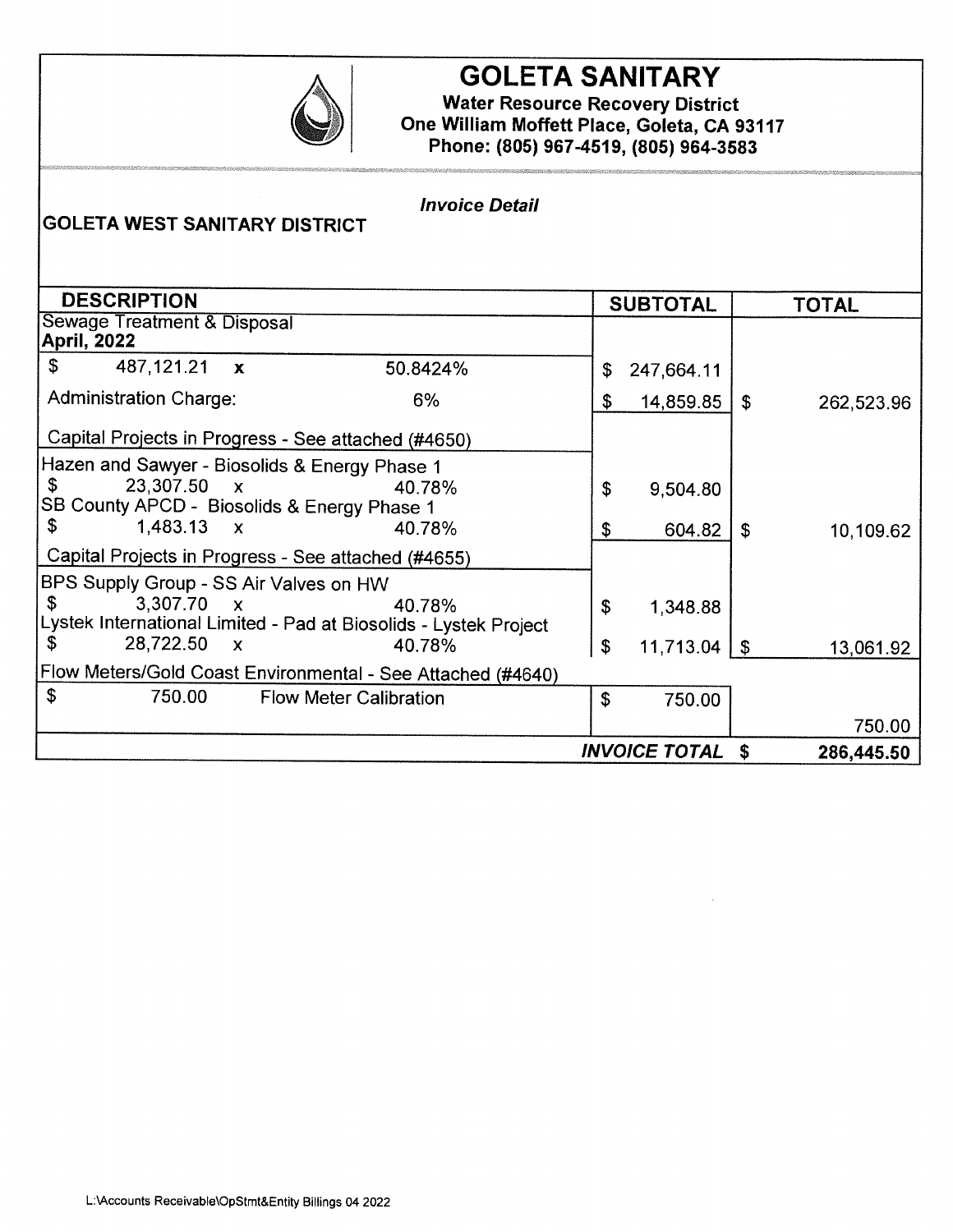| <b>GOLETA SANITARY DISTRICT</b><br><b>AGENCY FLOWS *</b>                                                        |                                            |                                      |                   |
|-----------------------------------------------------------------------------------------------------------------|--------------------------------------------|--------------------------------------|-------------------|
| For the month of April, 2022                                                                                    |                                            |                                      |                   |
|                                                                                                                 | <b>METER READINGS</b><br>(MILLION GALLONS) | <b>NET FLOW</b><br>(MILLION GALLONS) | <b>PERCENTAGE</b> |
| <b>GOLETA SANITARY DISTRICT:</b>                                                                                |                                            |                                      |                   |
| WIMS System Record of GSD Gross Flow:<br>Less SBMA Firestone Flow:                                              | 58.8141<br>$-1.1376$                       |                                      |                   |
| <b>NET GSD FLOW:</b>                                                                                            |                                            | 57.6765                              | 43.9997%          |
| <b>GOLETA WEST SANITARY DISTRICT:</b>                                                                           | WIMS System read:                          | 66.6463                              | 50.8424%          |
| <b>UNIVERSITY OF CALIFORNIA:</b>                                                                                | WIMS System read:                          | 5.4271                               | 4.1402%           |
| SANTA BARBARA MUNICIPAL AIRPORT:                                                                                |                                            |                                      |                   |
| WIMS System Airport Terminal Flow:                                                                              | 0.1965                                     |                                      |                   |
| WIMS System Firestone L/S Flow:<br>Less Flowdar flow into Firestone L/S:<br>Airport Flow through Firestone L/S: | 3.8563<br>2.7187<br>1.1376                 |                                      |                   |
|                                                                                                                 |                                            |                                      |                   |
| <b>NET WIMS SYSTEM SBMA FLOW:</b>                                                                               |                                            | 1.3341                               | 1.0177%           |
| TOTAL PLANT NET FLOW:                                                                                           |                                            | 131.0840                             | 100.0000%         |

\* Goleta Sanitary District has put in place a Water Information Management System or WIMS that began running December, 2016. This system gathers telemetry data from the various flow meters on a daily basis and is reflected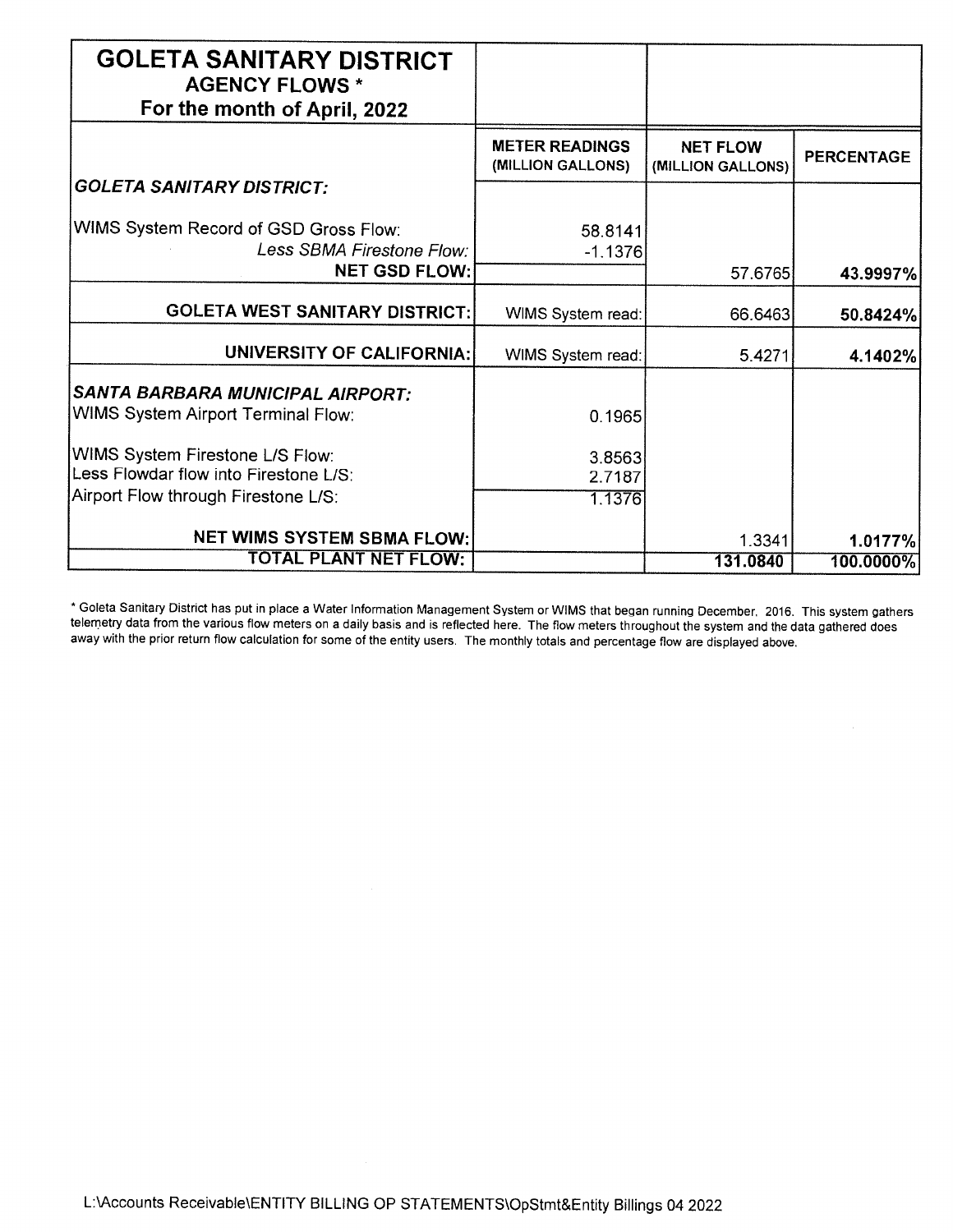| <b>GOLETA SANITARY DISTRICT</b><br><b>BILLING STATEMENT</b><br>For the month of April, 2022                                                                                                                                                                                                                                                                                                   |             |           |            |          |          |             |           |             |  |  |  |
|-----------------------------------------------------------------------------------------------------------------------------------------------------------------------------------------------------------------------------------------------------------------------------------------------------------------------------------------------------------------------------------------------|-------------|-----------|------------|----------|----------|-------------|-----------|-------------|--|--|--|
| <b>PLANT &amp;</b><br><b>SHARE OF</b><br><b>SHARE OF</b><br><b>SHARE OF</b><br>PLUS <sub>6%</sub><br><b>PERCENTAGE</b><br><b>FIRESTONE</b><br><b>AGENCY</b><br><b>AGENCY</b><br><b>OUTFALL</b><br><b>COSTS</b><br><b>FIRESTONE</b><br><b>COSTS INCL</b><br><b>ADMIN</b><br>OF COSTS<br><b>L/S COSTS</b><br><b>TOTAL</b><br><b>COSTS</b><br>(SUBTOTAL)<br><b>COSTS</b><br>L/S<br><b>CHARGE</b> |             |           |            |          |          |             |           |             |  |  |  |
| <b>GSD</b>                                                                                                                                                                                                                                                                                                                                                                                    | 487,121.21  | 43.9997%  | 214,331.88 |          |          | 214,331.88  | 12,859.91 | 227, 191.79 |  |  |  |
| <b>GWSD</b>                                                                                                                                                                                                                                                                                                                                                                                   | 487,121.21  | 50.8424%  | 247,664.11 |          |          | 247,664.11  | 14,859.85 | 262,523.96  |  |  |  |
| <b>UCSB</b>                                                                                                                                                                                                                                                                                                                                                                                   | 487, 121.21 | 4.1402%   | 20,167.79  |          |          | 20, 167. 79 | 1,210.07  | 21,377.86   |  |  |  |
| <b>SBMA</b>                                                                                                                                                                                                                                                                                                                                                                                   | 487,121.21  | 1.0177%   | 4,957.43   | 3,192.09 | 29.4989% | 5,899.06    | 353.94    | 6,253.00    |  |  |  |
|                                                                                                                                                                                                                                                                                                                                                                                               | TOTALS:     | 100.0000% | 487,121.21 | 3,192.09 |          | 488,062.84  | 29,283.77 | 517,346.61  |  |  |  |
|                                                                                                                                                                                                                                                                                                                                                                                               |             |           |            |          |          |             |           |             |  |  |  |

 $\Delta$ 

 $\sim 10^{-1}$